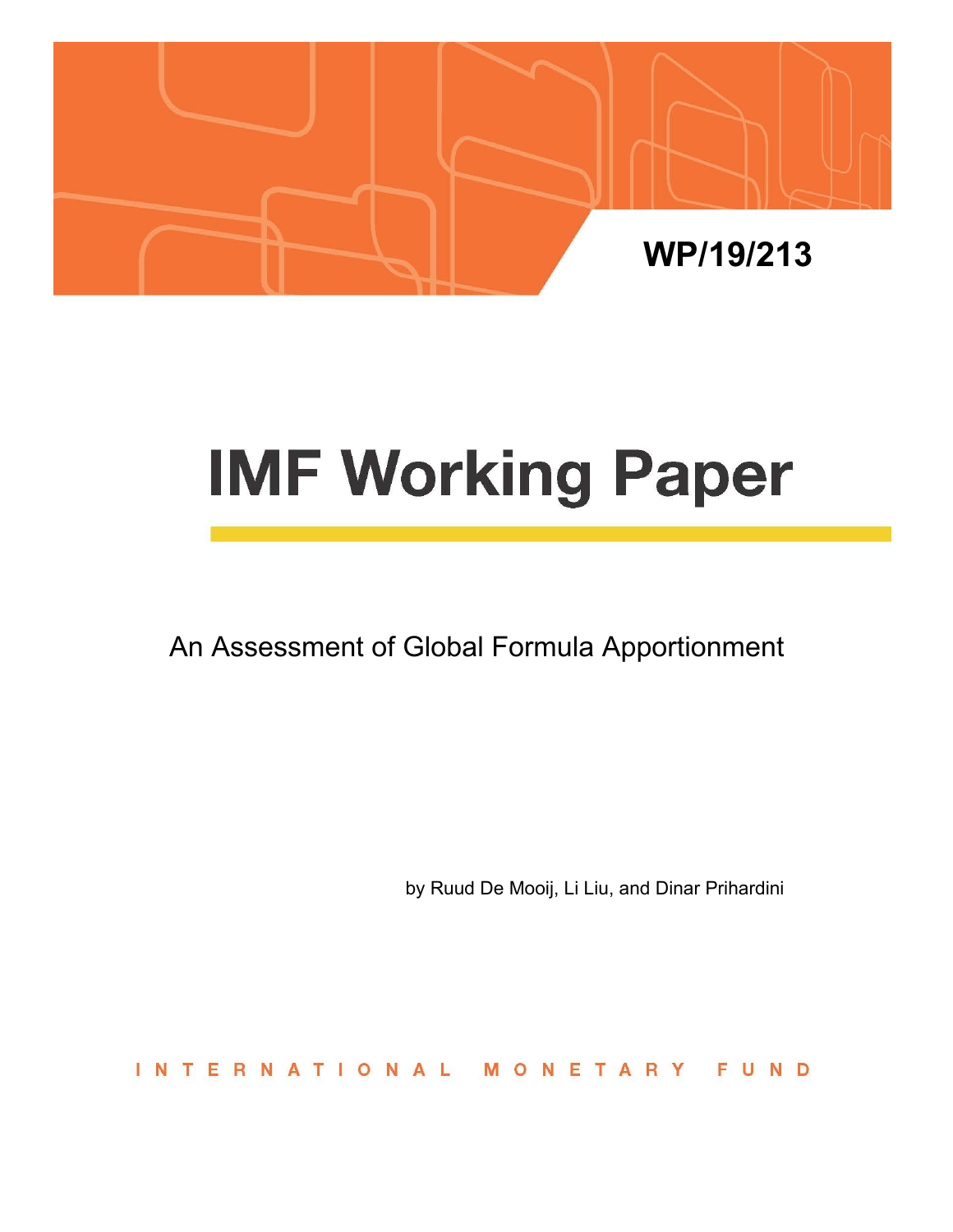#### **IMF Working Paper**

Fiscal Affairs Department

#### **An Assessment of Global Formula Apportionment**

#### **Prepared by Ruud De Mooij, Li Liu, and Dinar Prihardini**

Authorized for distribution by Michael Keen

October 2019

*IMF Working Papers* **describe research in progress by the author(s) and are published to elicit comments and to encourage debate.** The views expressed in IMF Working Papers are those of the author(s) and do not necessarily represent the views of the IMF, its Executive Board, or IMF management.

#### **Abstract**

Formula apportionment as a way to attribute taxable profits of multinationals across jurisdictions is receiving increased attention. This paper reviews existing literature and discusses experiences in selective federal states to evaluate the economic properties of formula apportionment relative to the current international tax regime that is based on separate accounting. It highlights major advantages, such as the elimination of profit shifting within multinational groups; and it discusses new distortions and the impact on tax competition. The analysis exploits different datasets to assess the direct revenue implications for individual countries under alternative formulas. The distributional effects across countries are found to be large, reflecting major discrepancies between where profits are currently attributed and where factors of production are located or sales take place. The largest losses appear in investment hubs (i.e. countries with a disproportionate ratio of foreign direct investment to GDP), while several large advanced countries are likely to gain. Developing countries gain most likely if employment receives a large weight in the formula; they also tend to benefit, on average, from a formula based on sales by destination.

JEL Classification Numbers: F23, H25

Keywords: International corporate taxation; Multinationals; Formula apportionment.

Author's E-Mail Address: RDeMooij@imf.org, LLiu@imf.org, and DPrihardini@imf.org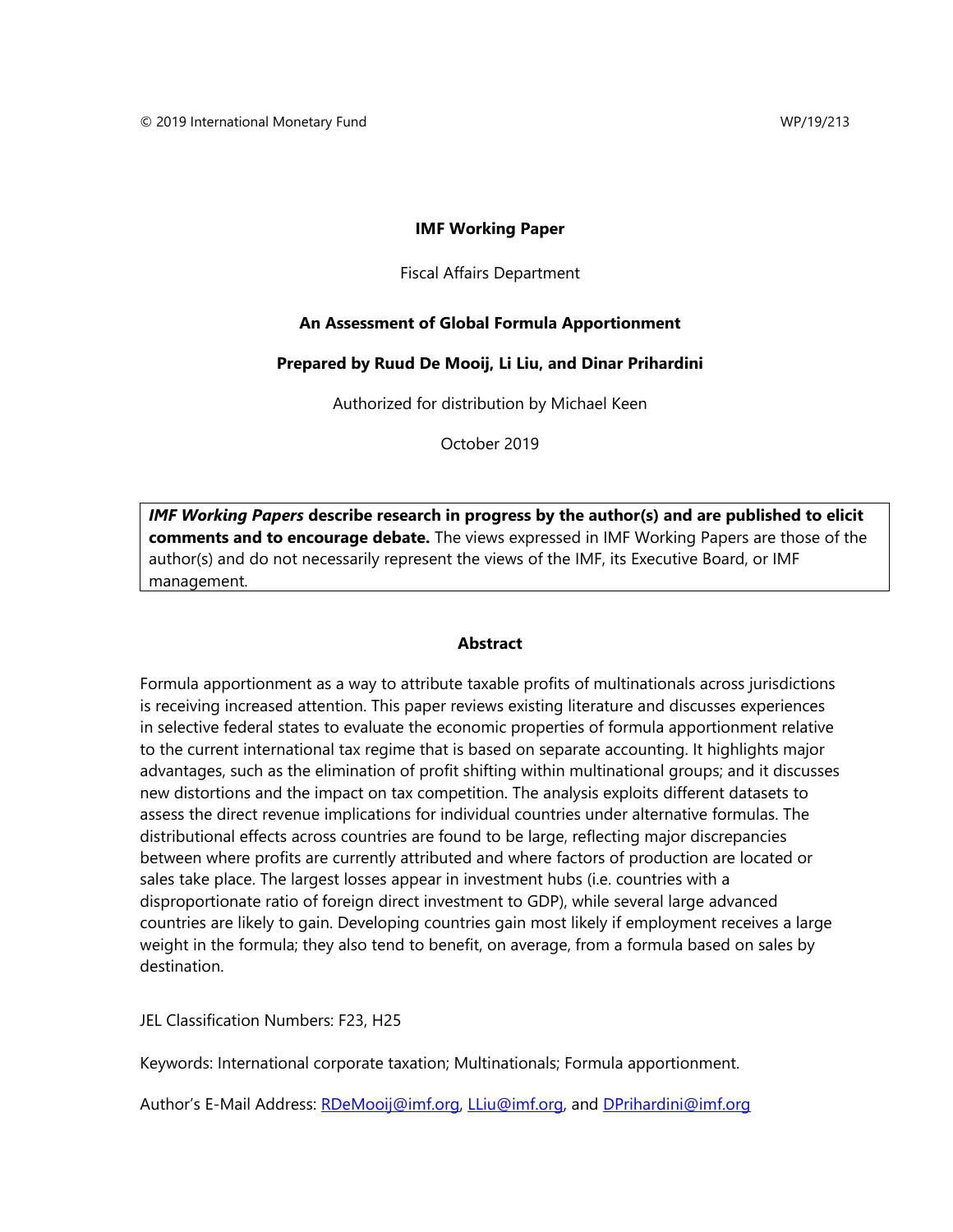| <b>Tables</b>                                                                      |  |
|------------------------------------------------------------------------------------|--|
|                                                                                    |  |
| 2. Number of Firms in MNE Groups in ORBIS, by Location and Owner Country Groups 16 |  |
|                                                                                    |  |
| Figures                                                                            |  |
|                                                                                    |  |
|                                                                                    |  |
|                                                                                    |  |
|                                                                                    |  |
|                                                                                    |  |
| Appendixes                                                                         |  |
|                                                                                    |  |
|                                                                                    |  |
|                                                                                    |  |

## **Content**

#### Page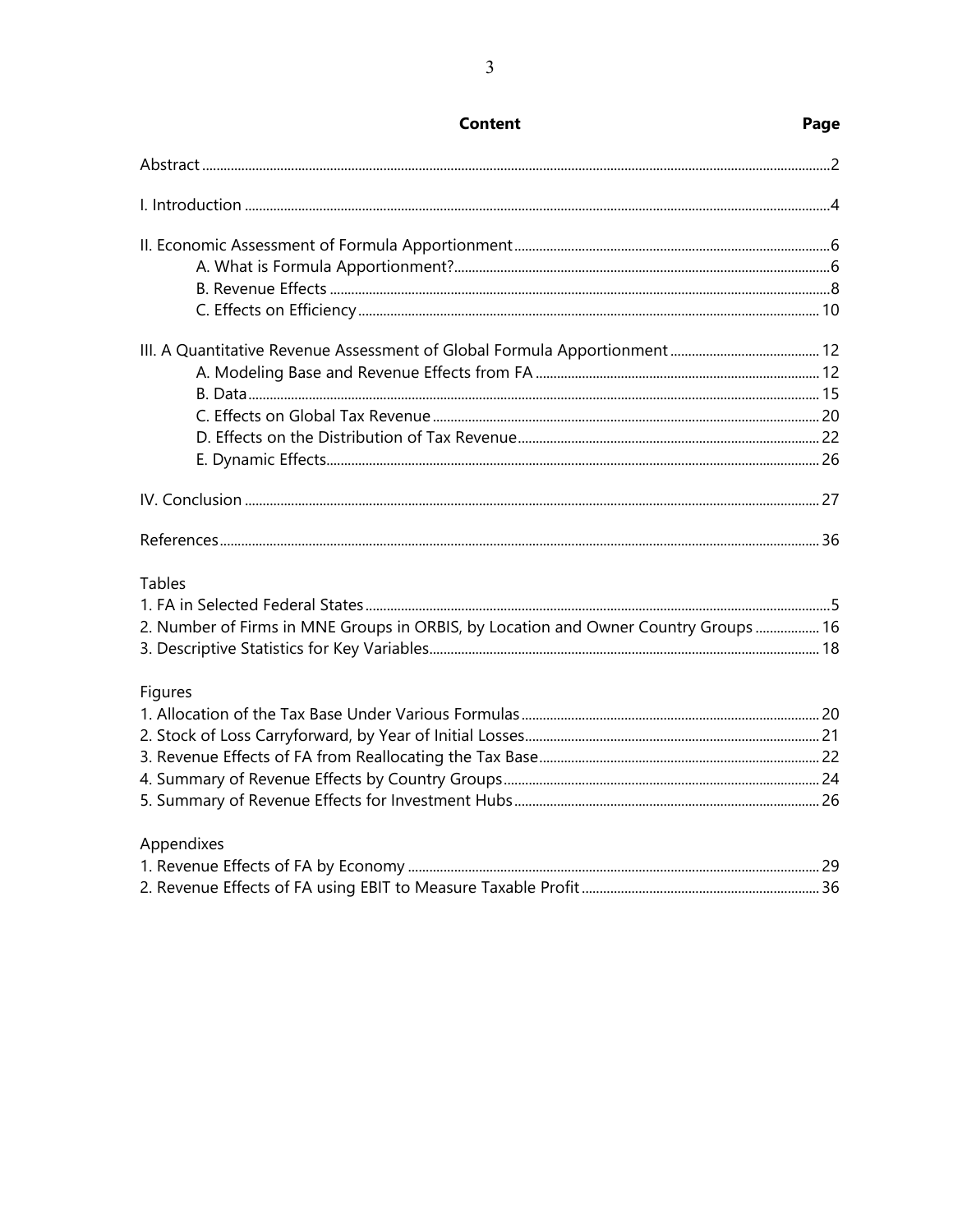#### **I. INTRODUCTION1**

Subnational corporate income taxes (CITs) commonly work by formula apportionment (FA). Under such systems, accounts of all company's affiliates are consolidated to generate a common tax base that is apportioned across jurisdictions on a formulaic basis. Jurisdictions then apply their own tax rate to the apportioned base. This contrasts with today's international tax rules, which are based on separate accounting (SA). Under SA, the accounts of an affiliate terminate at the border and profit attribution to each affiliate is determined by arm's-length pricing (ALP) of intracompany transactions, i.e. based on prices that would prevail if those affiliates were unrelated.

Subnational FA exists in several countries, such as Canada, Germany, Japan, and the United States. These systems vary in several dimensions (Table 1). In Canada, for example, the tax base of a corporation with a permanent establishment in more than one province is apportioned across those provinces based on an equal weighting of payroll and gross revenue, with special weights or formulas applying to certain sectors (such as insurance, banking, and transportation). The provinces retain autonomy to apply their own tax rate and tax credits to the apportioned tax base. In the U.S., states can choose different weights for assets, payroll, and sales; and these may vary by sector; Alaska, for instance, uses an origin-based sales factor for extractive industries.<sup>2</sup>

The conceptual and practical difficulties to apply the ALP in international taxation have sparked public interest in proposals to use FA at the regional or even global level. The subnational experiences indicate that, as economic and political integration proceeds, FA may present itself as better suited than ALP for dividing profits of related companies across jurisdictions. In this spirit, the European Commission has proposed a 'Common Consolidated Corporate Tax Base' (CCCTB) for the EU, implemented through a two-step approach. First, a uniform common tax base is established across member states. Second, EU-wide taxable profit is apportioned across member states by three equally-weighted factors: assets, sales by destination and labor (in turn equally weighting payroll and employees).<sup>3</sup> Worldwide formula apportionment has been proposed by, for example, the Independent Commission for the Reform of International Corporate Taxation (2018). Several scholars have also advocated such an approach, see e.g. the contributions in Picciotto (2016).4

Introduction of FA at the international level would mean a significant departure from current practice. To inform the public debate on such a fundamental reform, careful consideration and analysis of its implications are needed. A small but growing economic literature has assessed the

<sup>&</sup>lt;sup>1</sup> We thank Vitor Gaspar, Cory Hillier, Michael Keen, Alexander Klemm, Peter Merrill, Tom Neubig, Victoria Perry and several IMF colleagues for excellent comments. We also benefited from useful discussions with Ray Mataloni from the Bureau of Economic Analysis. Outstanding research assistance was provided by Alice Park.

 $2$  See Weiner (2005) for an assessment of FA systems in Canada and the U.S.

<sup>&</sup>lt;sup>3</sup> See European Commission (2016) for a description and impact assessment of the CCCTB.

<sup>&</sup>lt;sup>4</sup> Avi-Yonah and Clausing (2008) propose unilateral adoption of FA by the U.S., i.e. the U.S. tax base would be a fraction of the worldwide income of each MNE operating in the U.S., based on the share of worldwide sales. The focus in this paper is on international adoption.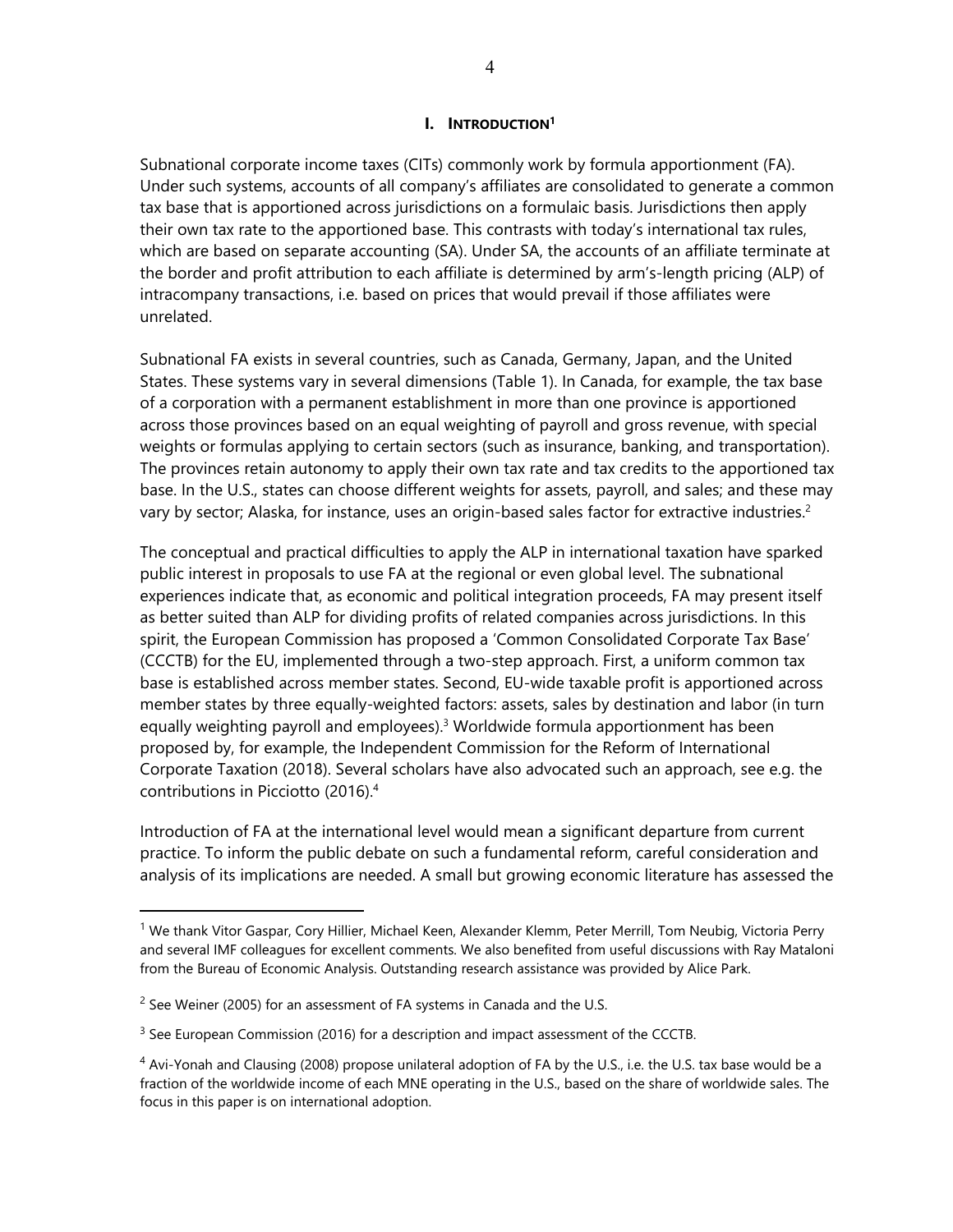distributional and economic implications of FA; Section II of this paper discusses the key findings. Section III then presents the main contribution of this paper: an assessment of the direct effect on countries' tax revenue of replacing the current system by global FA. In doing so, we exploit three different data sources:

|                      | <b>Subnational tax</b>                                                                       | <b>Tax base</b>                                                                                                       | <b>Apportionment formula</b>                                                                                                                                                                              | <b>Tax rates</b>                                                                                   |
|----------------------|----------------------------------------------------------------------------------------------|-----------------------------------------------------------------------------------------------------------------------|-----------------------------------------------------------------------------------------------------------------------------------------------------------------------------------------------------------|----------------------------------------------------------------------------------------------------|
| Canada               | <b>Provincial CIT</b>                                                                        | Mostly follows the federal<br>CIT base. Applies to<br>corporations operating<br>through permanent<br>establishments.  | Equal weights on payroll<br>and gross revenue<br>(attributed to the PE).<br>Different formulas for<br>selected industries.                                                                                | Vary between 11 and 16<br>percent. For small<br>businesses, rates vary<br>between 0 and 8 percent. |
| Germany              | Municipal trade tax                                                                          | Similar to the federal CIT,<br>with some modifications<br>(e.g. a 25% add-back of<br>interest expense).               | Based on payroll of the<br>business.                                                                                                                                                                      | Vary between 7 and 19<br>percent; average is 14<br>percent.                                        |
| Japan                | Prefectures and<br>municipalities levy<br>corporate inhabitant<br>tax and enterprise<br>tax. | Derived from the national<br>CIT base.                                                                                | Based on the number of<br>employees and number<br>of offices in each<br>location.                                                                                                                         | Vary by prefecture and<br>municipality. The average<br>for large firms is 7.4<br>percent in Tokyo. |
| <b>United States</b> | U.S. states levy CIT<br>since the early 20 <sup>th</sup><br>century.                         | Typically follows the<br>federal CIT, sometimes<br>with subsequent<br>adjustments to determine<br>the state tax base. | States choose their own<br>formula. Seven States use<br>an equally-weighted<br>formula based on<br>property, payroll and<br>sales. Others have a<br>higher sales weight, some<br>use a sales-only weight. | Vary from 3 to 12 percent;<br>the average is 6.6 percent.                                          |

#### **Table 1. FA in Selected Federal States**

- *ORBIS*, a firm-level database that is especially rich in the coverage of European multinational enterprises (MNEs). It has been used by e.g. Devereux and Loretz (2008) and Cobham and Loretz (2014) to assess both the impact of cross-border loss consolidation and the re-allocation of tax bases under FA. Our analysis differs from theirs in that we use an improved method to assess the impact of loss consolidation and reduce possible measurement error by restricting the sample to a subset of companies that is broadly representative of the global activities of the MNE group. To assess the effect of tax bases under FA, we use two weighting schemes including the size of fixed assets and employment, respectively.
- Bureau of Economic Analysis data on the operations of U.S. MNEs abroad.<sup>5</sup> This has been used by e.g. IMF (2014). Compared to that analysis, this paper uses more recent data for 2011-2016, which expands the number of countries from 29 to 52. It also uses a better

 $5$  Note that the data are based on the U.S. tax system before the tax cuts and jobs act of 2017. The analysis would probably yield different outcomes for the post-reform period.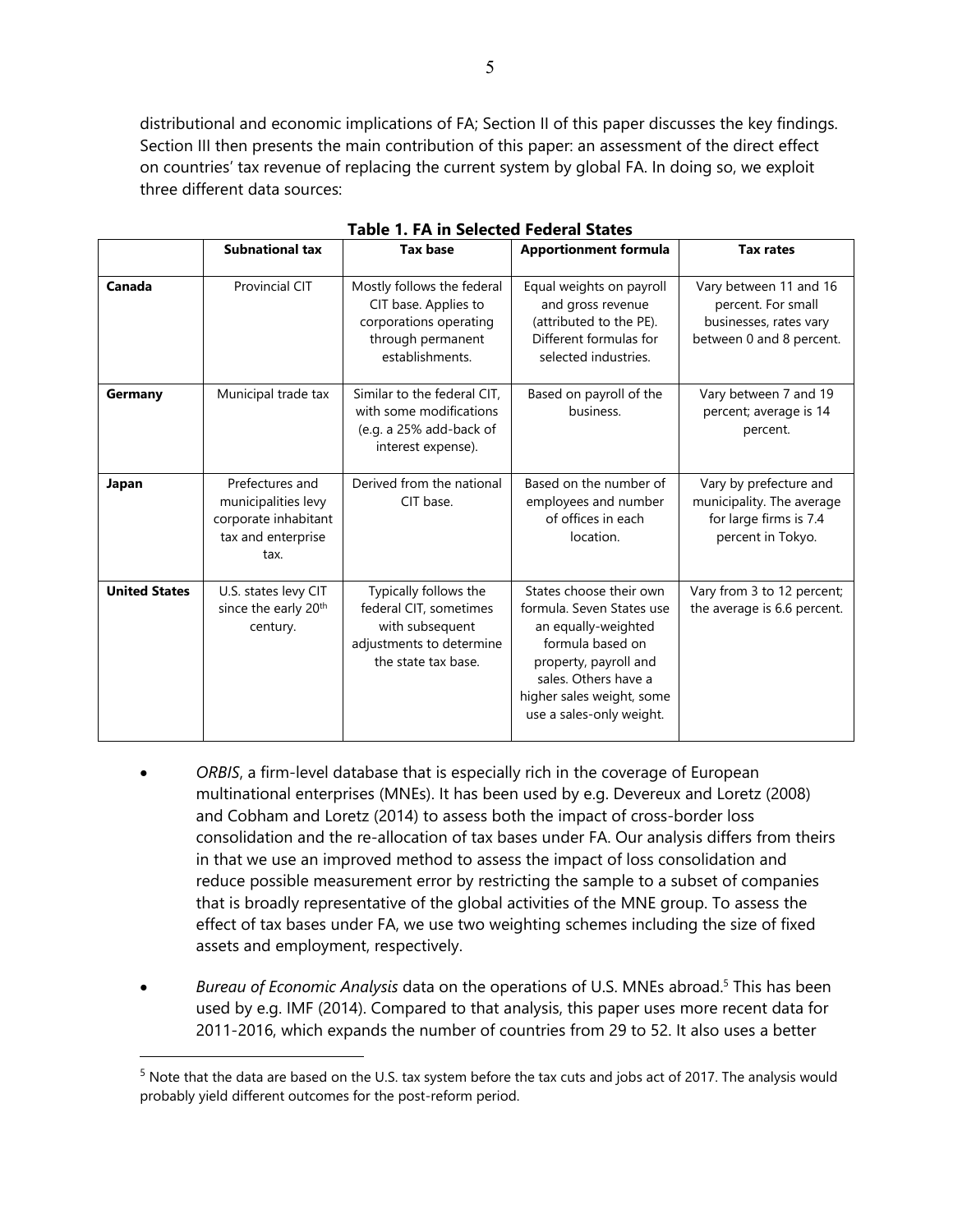indicator for economic profit, which excludes foreign earned income from the tax base (as this income is generally exempt from tax). This dataset allows us to explore five more weighting schemes than in the ORBIS dataset, including payroll, sales by destination (instead of origin), value added, a Cobb-Douglas formula and the CCCTB formula.

 *Internal Revenue Service* data on country-by-country reports of U.S. based MNEs. This dataset further expands the country coverage to 140 and includes more low-income countries than the BEA data. However, it only includes large MNEs (with global revenue exceeding \$850 mln.) for the year 2016 and is more limited in terms of calculating different formulas (e.g. it lacks information about sales by destination).

The analysis in this paper yields a number of important insights. For instance, the ORBIS data indicate that the global tax base under FA could be reduced by up to 10 percent due to crossborder loss consolidation. The associated loss in global CIT revenue is much smaller though (and can even be positive), as the tax base shifts from low-tax to high-tax countries. As substantiated by the analysis with BEA and IRS data, effects on the revenue distribution can be large, with corporate tax revenue losses from MNEs of up to 80 percent incurred by countries with low tax rates and a high ratio of FDI-to-GDP (so-called 'investment hubs'). Developing countries are more likely to benefit from FA if the number of employees has a large weight in the formula—the BEA data, for example, suggest a doubling of CIT revenue in the median of the group of non-OECD countries. The BEA data suggests that developing countries might also benefit from apportionment by destination sales. The G7 countries typically gain from FA, although less so when the formula is based on the number of employees.

# **II. ECONOMIC ASSESSMENT OF FORMULA APPORTIONMENT**

# **A. What is Formula Apportionment?**

The current international tax framework is based on separate accounting (SA), meaning that the accounts of an MNE group are separated between the entities operating in different countries. Taxing rights of a country over business profits are based on identifying the source of the profits and the residence of the corporate taxpayer. Source refers to where investment is made, and production takes place and is largely determined by the physical presence of labor and/or capital. Residence means the place where the company receiving the income is deemed to have its primary location. The international convention is that source countries have primary taxing rights over the active business income, subject to having a sufficient physical presence (nexus) that is defined by reference to a permanent establishment (PE). Residence countries retain the right to tax passive income flows. The attribution of income between countries depends on the valuation of intra-company transactions within an MNE. To avoid strategic pricing decisions that exploit differences in national tax laws, most countries rely on the arm's-length principle (ALP), which stipulates that internal prices between related parties should resemble prices that would prevail between independent parties.

The SA concept implemented through the ALP has come under significant stress in recent years (Andrus and Collier 2017). Its application has become increasingly complex and arbitrary due to the growing importance of hard-to-value intangible assets; and the way in which risk is divided across an MNE's operations has received ample criticism as it lacks a clear economic rationale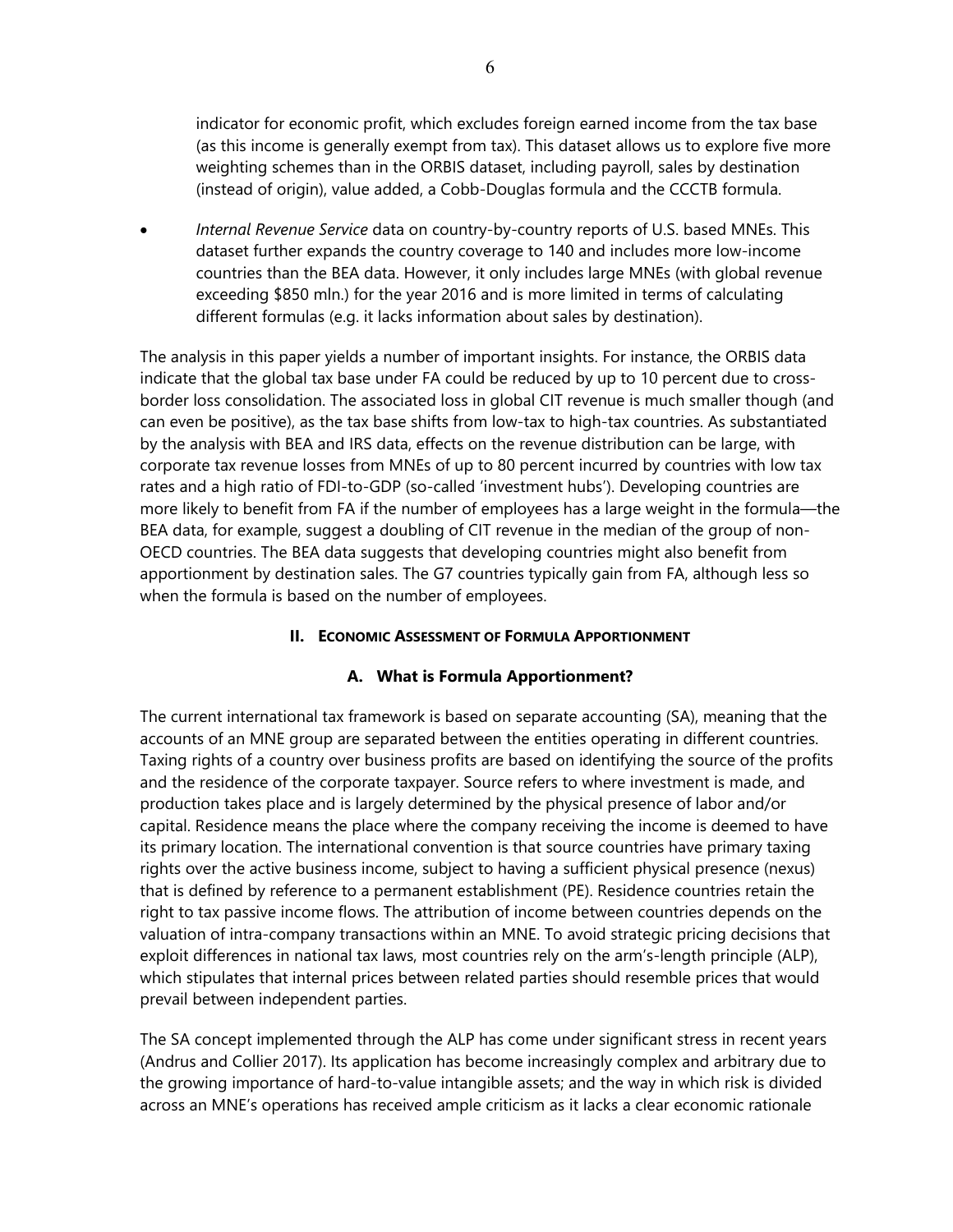and is prone to arbitrage opportunities. Internationally agreed guidelines on how to calculate ALPs are inevitably to some extent arbitrary and subjective, leading to protracted disputes in highly complex cases. These conceptual and practical difficulties have sparked interest in proposals to apply formula apportionment (FA) at the international level.

Another reason for the growing interest in FA lies in the digitalization of the economy. Some of the largest global companies today conduct business in numerous countries, while having little or no physical presence there. Therefore, those countries have no taxing rights on the profits of those companies. This has sparked debate on whether taxing rights in an increasingly digitalized economy should be allocated differently, for instance, to where the consumers or users are based.<sup>6</sup> Since ALP is ill-suited to establish such attribution to destination countries, this has sparked further interest in FA as a way to allocate income of MNEs.

While the principle idea of FA is straightforward, it would be a significant deviation from current norms. FA will need to be implemented through domestic law, with their reallocation supported by tax treaties. Designing such a system in practice as a basis for the international tax framework requires numerous choices. A unitary group needs to be defined and its consolidated tax base calculated on a common set of agreed rules (e.g. building on the International Accounting Standards). The unitary base could also be separated between different types of income or different types of activities undertaken by the MNE. In the US, for instance, a distinction is made between business income (which is consolidated) and non-business income (which is directly assigned to a jurisdiction). The legal implementation of these policy design choices will be critical to avoiding double taxation (or under taxation) and managing the risk of other adverse spillovers occurring across jurisdictions. However, where FA is properly implemented, the increased reliance on formulaic approaches when determining and allocating profits should ensure greater ease of legal implementation and administration when compared to SA, which is imperative for lowincome countries.

Some flexibility could be achieved by allowing countries to modify their apportioned share of the unitary base, for instance by offering additional R&D deductions. Flexibility is also created if countries can choose their own apportionment formula, as is practiced at state level in the U.S. However, this can lead to either more, or less than 100 percent of total profits being allocated somewhere. Divergent weights also evidently complicate implementation. Securing agreement on a common apportionment scheme would be extremely difficult though and an equalization scheme might be necessary to achieve that. The precise design of an agreed system of FA would therefore be hard to predict, yet it will be critical for its economic and distributional implications.

 $6$  Allocation to the country where users are based stems from the idea that users generate information that is of value to the business. Drawing a line between users and consumers as contributors to the business is inherently difficult, however, implying that sales by destination might be a reasonable factor to reflect allocation to user countries.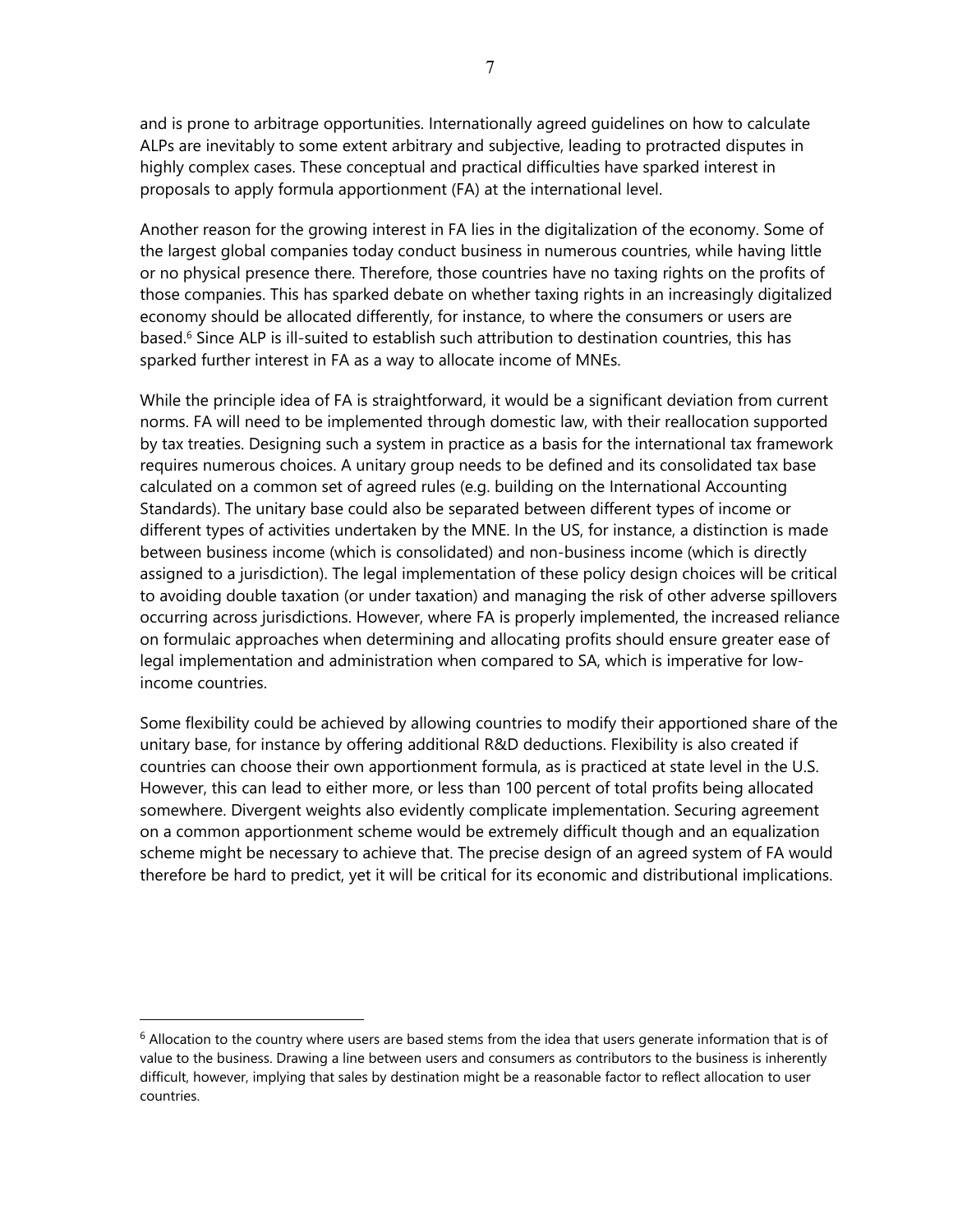#### **B. Revenue Effects**

FA allocates the consolidated tax base of an MNE using proxies for substantial economic activities. It thus can align tax payments more closely with some observable fundamentals. Commonly used apportionment factors are:

*Production factors.* Payroll, employment and assets are commonly used. Profit attribution can thus closely follow the principle of 'where value is created' in the sense of where production factors are based. Payroll would be relatively difficult to misrepresent as these involve third-party transactions; and much labor is relatively immobile (although issues may arise with the measurement of benefits, carried interest, deferred payments and stock compensation). For tangible assets, valuation can be non-trivial (e.g. with respect to depreciation, inventory valuation, leases) but there are commonly-used methods; they (and some skilled labor) are though relatively mobile, so that differences in tax rates across jurisdictions will distort their allocation (see below). Intangible assets are usually excluded because they are hard to value and relatively easy to relocate. And to the extent that intangible assets derive from employment (R&D workers) or tangible investments (such as laboratories), they are captured by those other factors.

**Third party sales.** These can be measured either on an origin basis (where the seller resides) or on a destination basis (where the consumer resides). Using sales by destination as apportionment factor has the advantage that consumers are relatively immobile so that distortions are small. However, risks of tax planning arise through the channeling of sales through unrelated firms based in low-tax countries. Note that any form of destination-based profit taxation requires adjustment of the nexus definition in tax treaties.<sup>7</sup>

Specific issues may arise for specific sectors. The formula applied to the financial sector, for instance, is generally different. Indeed, fixed assets comprise only a small fraction of total assets of financial companies, as most of their assets are based on loans and deposits; and sales are of a different nature than for other companies, e.g. receipts usually come from margins on interest, money market instruments or credit cards. Canada therefore uses an allocation formula based on both payroll (one third) and loans and deposits (two third, to measure sales). In the US, the sales factor for financial companies is replaced by a gross receipts factor. In the European CCCTB proposal, ten percent of the value of financial assets is added to the asset factor. Similarly, the formula applied for extractive industries can also be adjusted, to reflect that natural resources generate a location-specific rents for the source country. In the U.S., for instance, Alaska uses an extraction factor based on production in the formula that is used to allocate income for petroleum and pipeline companies. In the CCCTB proposal, allocation of income for the petroleum sector uses origin-based sales (rather than destination-based sales).

The allocation of tax bases under FA can be markedly different from that under the current system. Several studies have analyzed the distributional implications of FA, especially for regional

 $^7$  In the U.S., many states use throwback rules that attribute taxable income back to the source state if a company has no nexus in the State where the goods are sold.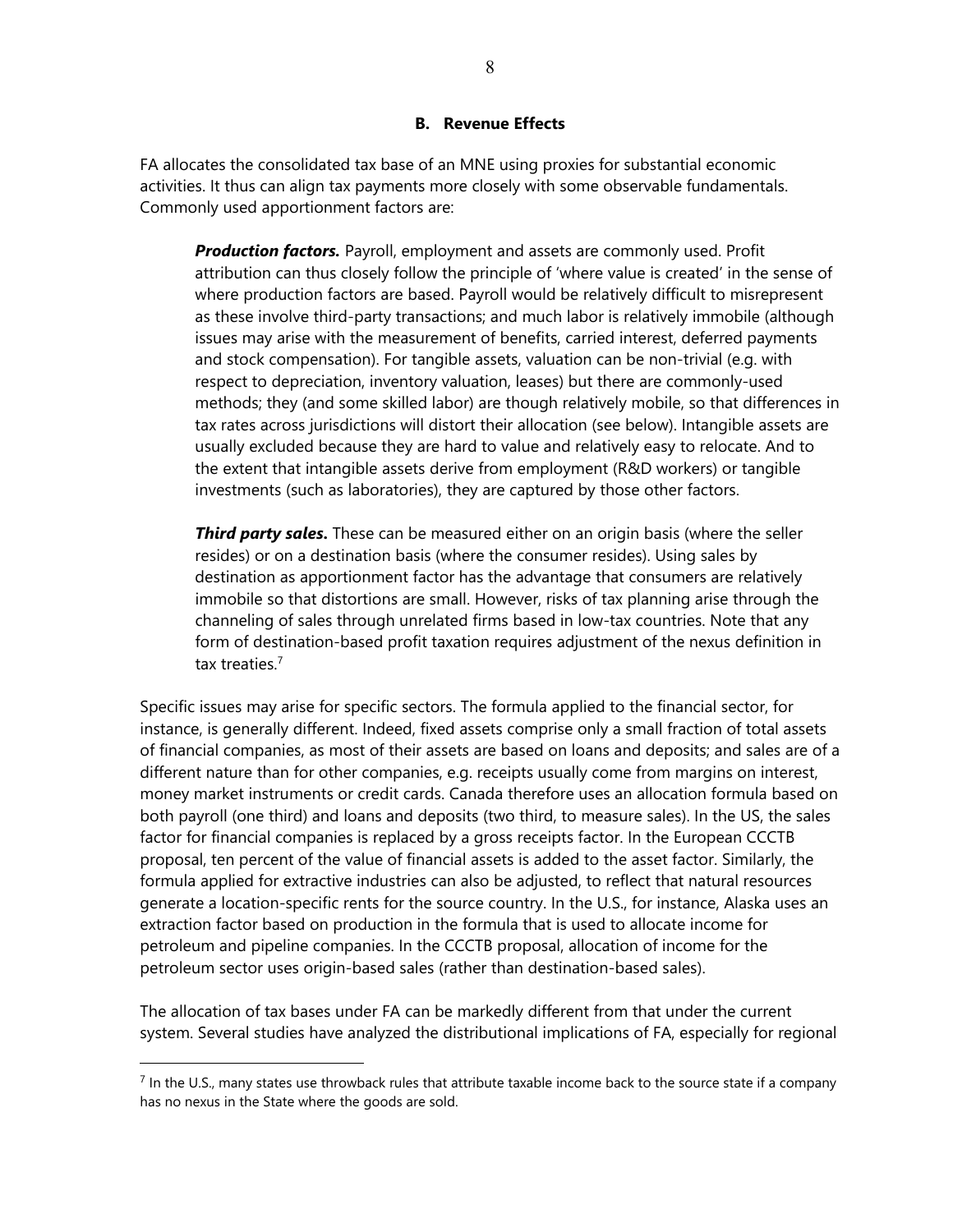implementation in Europe. They generally ignore behavioral responses, and focus mostly on allocations based on production factors, as information about sales by destination is often not available in datasets. Fuest, Hemmelgarn and Ramb (2007) use German micro data to assess the impact of FA with a three-factor formula of assets, employment and sales by origin. They find that tax base changes are large. Small European countries such as Ireland and the Netherlands would lose part of their tax base under FA, while large countries such as Germany, Italy, France and the UK would benefit. Devereux and Loretz (2008) use ORBIS data for firms across Europe and find that, irrespective of the apportionment factors used, Belgium, Denmark, Finland, Germany, Greece, Italy and Luxembourg would see a reduction in tax revenues, while Spain, Sweden, the UK and some countries in Central and Eastern Europe would experience an increase. IMF (2014) and Cobham and Loretz (2014) look at global FA, using data from respectively the BEA and ORBIS. Exploring different formulas, they report large changes in the tax base for individual countries, with gains reported mostly in large economies with relatively high tax rates and losses found in small countries with relatively low tax rates. Faccio and Fitzgerald (2018) use country-by-country reports of one company, Vodafone, to show the reallocation of profit if the CCCTB formula would be used. They find significant gains for Germany and the UK and losses for Luxembourg and Malta.

Some studies have analyzed the revenue effect of unilateral adoption of FA by the U.S., i.e. if the U.S. would tax U.S.-based MNEs on a fraction of their worldwide income. Shackelford and Slemrod (1998) use the financial reports of 46 U.S.-based MNEs during 1989-1993 and find that their tax liabilities would increase by 38 percent if an equal-weighted three-factor formula based on assets, payroll and sales would be used. Clausing and Lahav (2011) update the analysis using more recent financial statements of 50 large U.S. MNEs in 2005-2007. They find a more modest increase of U.S. tax liabilities of 14 percent. Both studies, however, ignore behavioral effects.

Moving from SA to FA can have two effects on aggregate global CIT revenue:<sup>8</sup> an effect through loss consolidation and an effect through reallocation of the tax base from low to high-tax countries. Regarding the first, CIT systems usually do not grant an immediate tax refund if a corporation suffers a loss. Instead, they generally offer limited loss carry forward, without indexing for interest. Under SA, this limitation to loss offset applies separately to each subsidiary or, if there is domestic group taxation, to the group of subsidiaries within the borders of a country. Under FA, however, profits and losses within a group are immediately offset into the consolidated account, also across borders. Therefore, cross-border loss consolidation under FA will reduce the overall tax base of the MNE.<sup>9</sup> Fuest, Hemmelgarn and Ramb (2007) assess the base effect of loss consolidation in the EU, using data for German MNEs and find a reduction in the EU-wide CIT base of more than 20 percent. Cobham and Loretz (2014) use a larger set of unconsolidated firm-level data from ORBIS to assess the effect of global FA; they report a loss of around 10 percent. Model simulations with a CGE model for Europe by Bettendorf et al (2010),

 $8$  A third effect would occur if the common tax base under FA is chosen to be different from the weighted average tax base of countries under the current system. Here, we assume that this is not the case.

 $9$  Mardan and Stimmelmayr (2018) show that the revenue loss from loss consolidation might be more than offset in the longer term as MNEs re-optimize their strategies and governments their policies.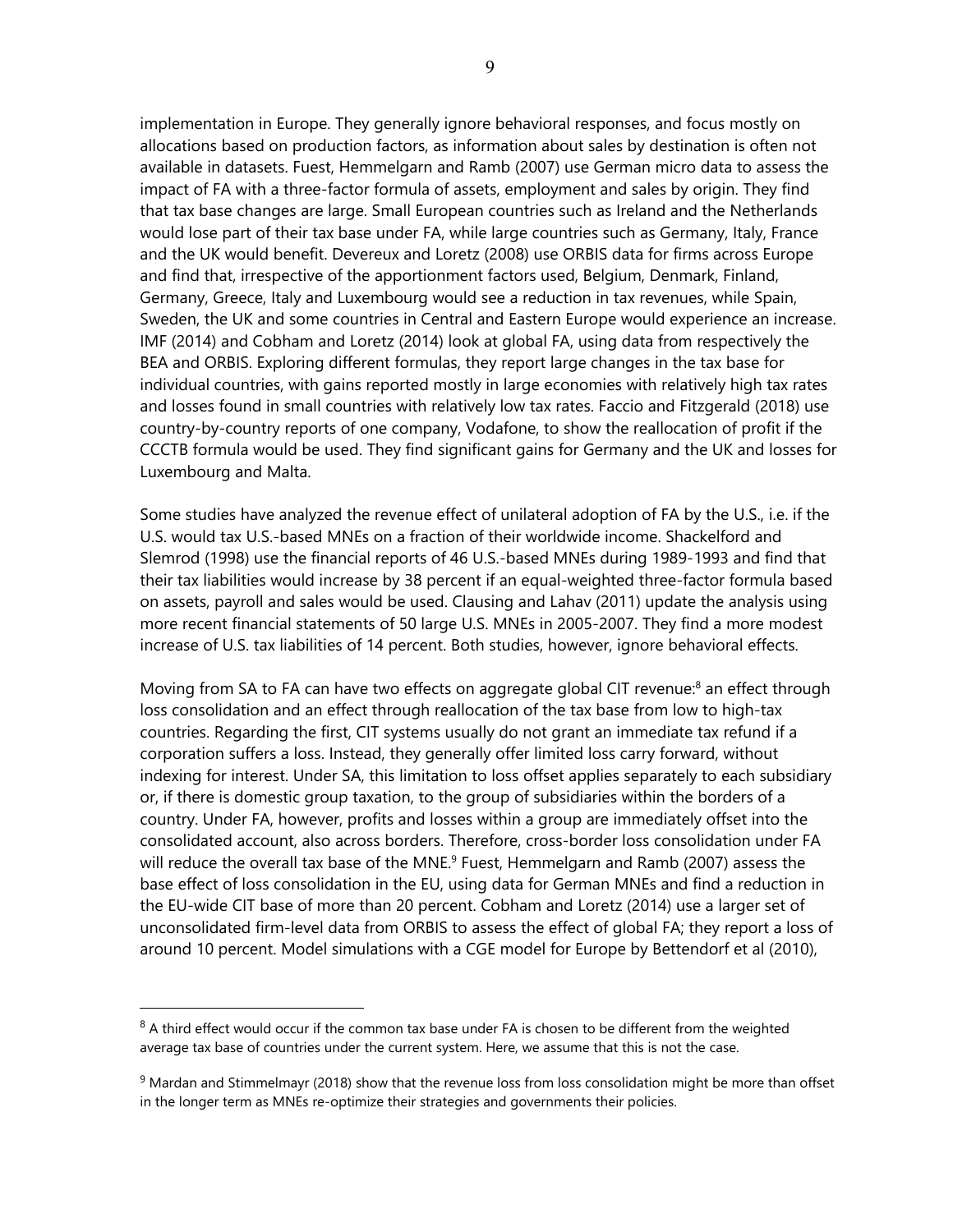however, arrive at a smaller reduction in the tax base from loss consolidation of close to 7.5 percent in the long term, i.e. when the stock of loss carry forwards from past years has stabilized.

The second direct effect on CIT revenue is due to the reallocation of the tax base between countries. It can (partly) offset the impact of a narrower tax base if the base is shifted from low to high-tax countries, since this will boost aggregate CIT revenue. For the EU, Devereux and Loretz (2008) find that this reallocation effect will more than offset the effect of loss consolidation and that EU-wide tax revenues will rise by 2 percent. For global FA, Cobham and Loretz (2014) also report a net increase in total tax revenue by between 2 and 4 percent.

# **C. Effects on Efficiency**

Moving from SA to FA would have several implications for efficiency. This section discusses, respectively, effects on profit shifting, factor distortions and tax competition.<sup>10</sup> There are also important implications for tax administrations and for tax compliance costs. For instance, eliminating ALP would be a major saving in administrative and compliance costs. However, the administrative and compliance costs under FA are hard to predict without specifying more details on how it would be designed and implemented. For instance, calculation of a commonly agreed tax base would require effective information exchange between tax authorities.

# **Profit Shifting**

 $\overline{a}$ 

MNEs can currently use tax planning techniques to shift taxable income between entities in the group to minimize their overall CIT liability. The precise channels of tax avoidance can vary, depending on the specific features of national tax systems and treaty networks. They include (i) abusive transfer pricing (stretching, violating or exploiting weaknesses in the ALP); (ii) debt shifting through intracompany loans (excessive borrowing in high-tax countries and lending from low-tax countries); (iii) risk transfer (conducting operations in high tax jurisdictions on a contractual basis to limit profits); and (iv) strategic location of management of intellectual property (IP). There is ample evidence for their presence (see Beer et al. 2019 for an overview). With respect to the overall magnitude of tax avoidance, Beer et al. (2019) report a consensus estimate derived from available empirical studies of the semi-elasticity of –1.5, i.e. a 10 percent difference in statutory tax rates between countries will induce profits to be shifted by, on average, 15 percent from the high to the low-tax country.

By taxing MNEs on a consolidated basis, FA eliminates scope for profit shifting as prevalent under SA—e.g. cutting a swathe through the problems of the ALP and eliminating other forms of profit shifting. This does not mean, however, that profit shifting will disappear altogether. Rather, FA would induce a different form of profit shifting by creating distortions in corporate structures since related and unrelated parties will be treated differently. For instance, combining two independent firms would generally change their combined tax liability under FA, while such a

 $10$  Another effect, not discussed here, is on risk taking. Under FA, cross-border loss offset implies that the CIT becomes a better insurance device, thereby encouraging risky investments (the Domar-Musgrave effect). Empirical evidence finds that limitations to loss offset indeed hurt investment and risk taking (Dressler and Overesch 2013).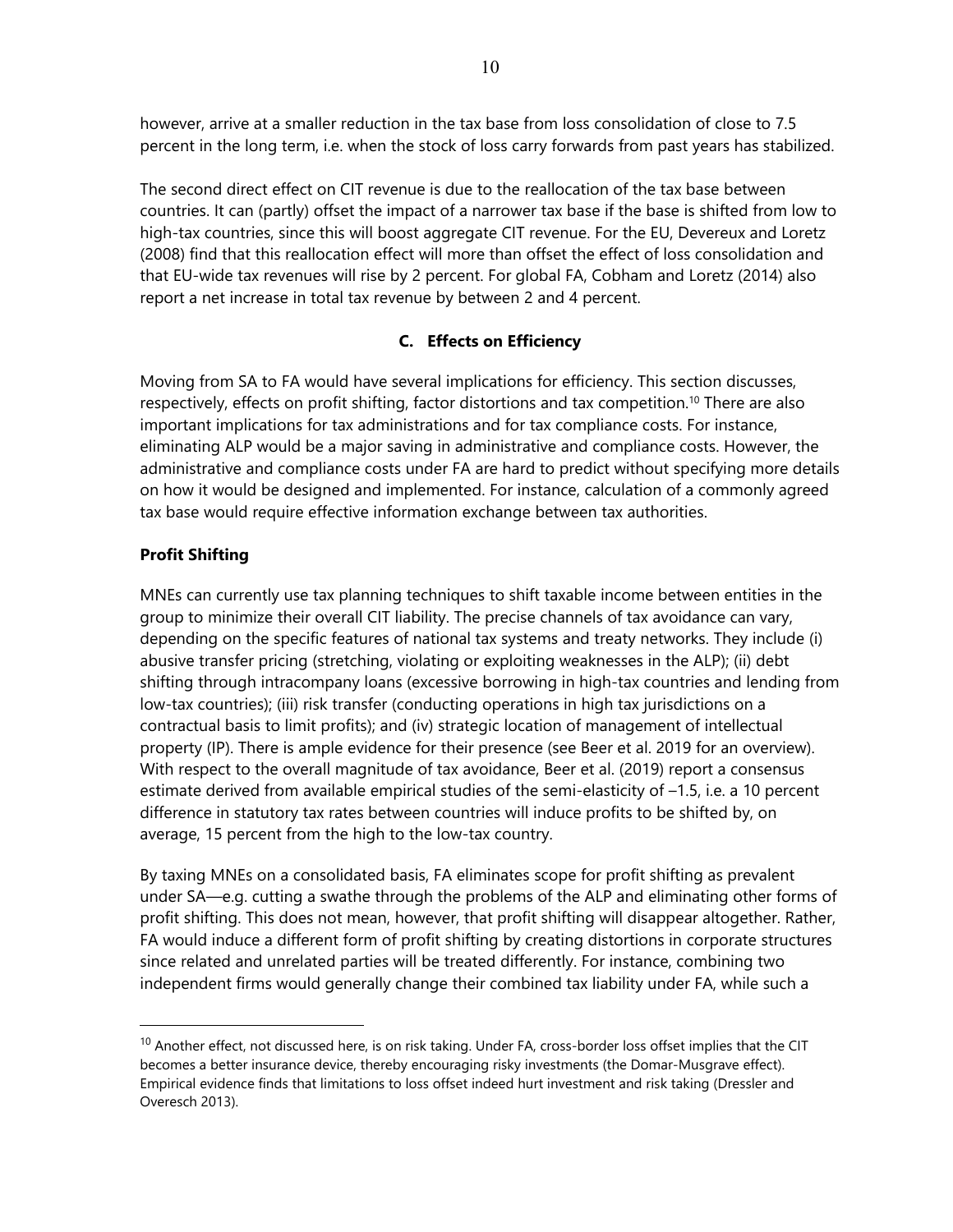group would be treated the same under SA if transfer prices would be at arm's length. This effect is emphasized by Gordon and Wilson (1986), who show that companies will have an incentive to spread excess returns to low-tax jurisdictions under FA by merging with companies in low tax states. Also, Hines (2010) emphasizes ownership distortions due to FA by reallocating taxable income between operations in jurisdictions with differing tax rates. Nielsen et al (2003) argue that such shifting might be especially large under conditions of imperfect competition. Using confidential firm-level tax-return data for the local business tax in Germany, Buetner et al (2011) empirically explore profit-shifting under FA in Germany as companies can choose whether their affiliates are included in the consolidated group or not. They find that MNEs exploit the definition of the consolidated group strategically by running individual affiliates as separate unconsolidated firms for tax purposes if intra-group tax-rate differences are large.

Despite the distortions in ownership structures, FA is generally thought to be less vulnerable to manipulation than SA. This was stressed by e.g. Musgrave (1973) and is confirmed by empirical evidence for Canada by Mintz and Smart (2004). In Canada, firms can be taxed under either a regime where they must use FA (if they operate in multiple provinces using a single corporation) or the SA regime (if they incorporate a separate affiliate in each province in which they operate). Mintz and Smart (2004) find that the elasticity of taxable income for firms that can shift income under SA is more than two times larger than it is for firms that use FA.

### **Factor Distortions**

Under FA, the CIT becomes a tax levied on the factors of the formula (McLure, 1981). Hence, tax rate differences between countries may distort the allocation of those factors, especially if those are mobile across borders. Several studies try to quantify this distortion. Goolsbee and Maydew (2000), for instance, explore the sensitivity of employment to the payroll weight in the formula of U.S. states, using data over the period 1978-1994. They report significant effects. Gupta and Hofmann (2003) use aggregated data from 1983 to 1996 to explore the effect of the asset factor on investment in the manufacturing sector. They find that investment decreases in the tax burden on the asset factor. Clausing (2016) examines the effects of U.S. tax rates on employment, investment, and sales, depending on the formula weights. She finds that these factors have not been particularly sensitive to tax rates, suggesting that distortions might in fact be modest. Riedel (2010) analyzes the impact of the German local business tax that applies FA regulations with income apportionment according to the relative payroll share. She finds that, on average, a 1-percentage-point-increase in the tax rate differential between an affiliate and foreign group members lowers the affiliate's payroll to capital ratio by 1.9 percent.

# **Tax Competition**

Under FA, tax competition does not disappear as countries can continue to compete with their tax rate to attract whatever factors are given high weight in the formula. This incentive may be even stronger than under SA, since the revenue gain from attracting such factors is not from a marginal increase in some local tax base, but from the greater share of the group's overall profit that is brought into tax (Nielsen et al 2010). This effect on tax competition, however, will depend on the choice of formula factors. Pethig and Wagener (2007) find that tax competition under FA produces lower tax rates if the formula share is more elastic. Tax competition is thus most intense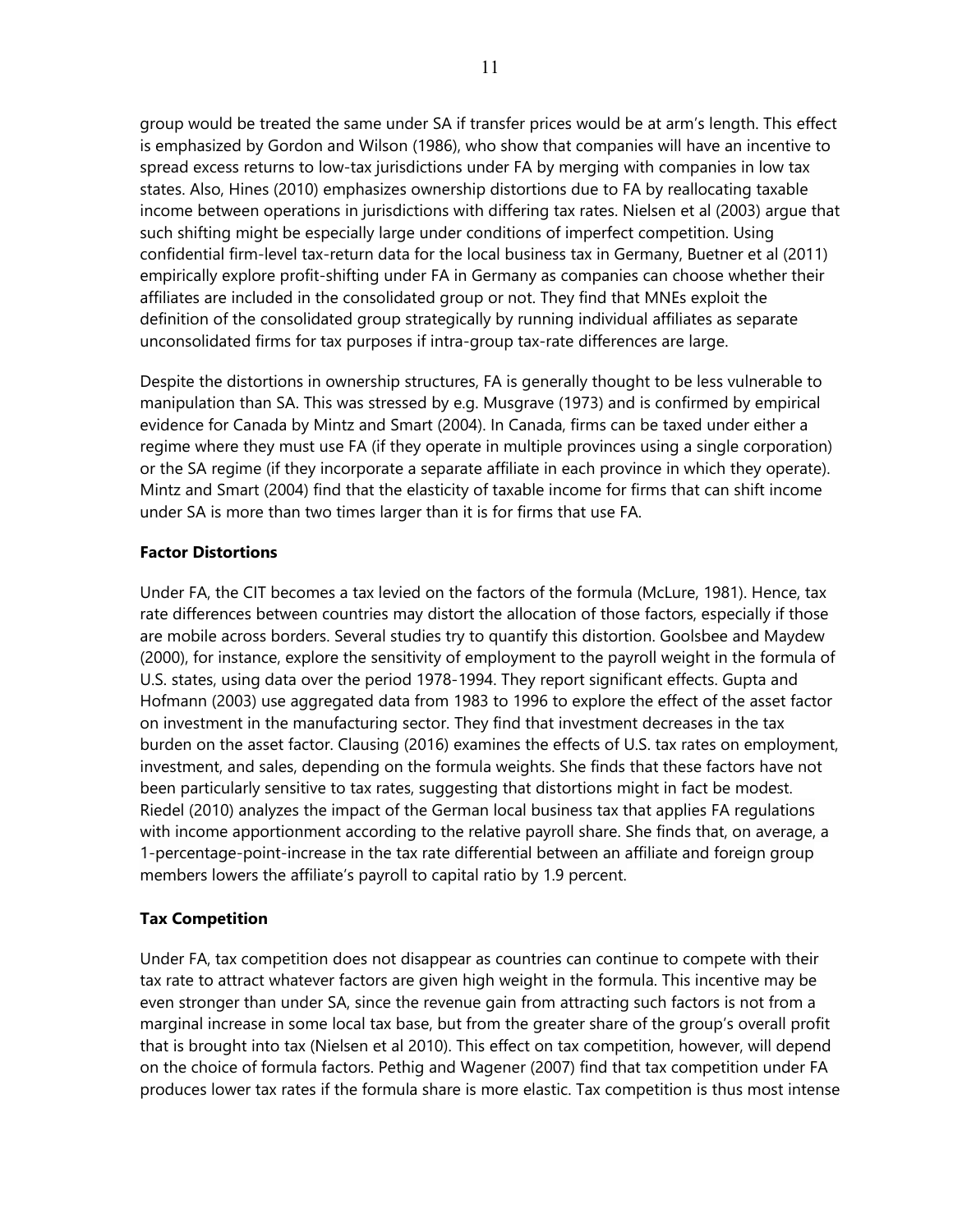when apportionment is based on asset-shares, followed by payroll and sales. Eichner and Runkel (2008) show that FA with a sales factor may mitigate or even eliminate fiscal externalities associated with tax competition. Calibrating the model for the EU, they show that FA with a salesonly formula will raises average CIT rates by 2 percentage points and generate positive welfare effects. Becker and Fuest (2007) add tax enforcement as an additional policy instrument to address profit shifting under SA. They find that tax enforcement levels may be too high under SA due to negative fiscal externalities. In contrast, under FA, tax enforcement is likely to be too low due to positive externalities of tax enforcement. It implies that, under FA, there is no tendency towards inefficiently high effective tax rates.

Some studies have also explored tax competition through the choice of the formula factors, assuming jurisdictions are granted full fiscal autonomy with respect to formula design. In the U.S. for example, states have increasingly moved toward a greater weight of the sales factor. Anand and Sansing (2000) find that importing states generally have incentives to increase the sales factor, whereas exporting states will tend to increase input factors. Edminston (2002) uses a CGE model to show the long-term economic gains if all U.S. states would be moving to a sales formula. Omer and Shelley (2004) find significant strategic responses to the choice of formula factors in other states, i.e. the probability of changing one's formula weights is larger if neighboring states did that. This is consistent with tax competition for capital and jobs and may explain the convergence in the U.S. towards larger sales weights. Runkel and Schjeldrup (2007) theoretically explore the optimal choice of the apportionment formula in a strategic setting. They find that it will contain both mobile (capital) and immobile (labor) factors, with the positive formula weight on capital arising because it also taxes location-specific economic rents.

#### **III. A QUANTITATIVE REVENUE ASSESSMENT OF GLOBAL FORMULA APPORTIONMENT**

This section explores the effects of FA on the tax base and tax revenue, both of individual countries and globally. The analysis is static in that it ignores behavioral responses. Subsection A describes the equations underlying the calculations. Subsection B then describes the three datasets that are used for the analysis and discusses descriptive statistics. Subsection C discusses the impact of FA on the global tax base through cross-border loss consolidation. Subsequently, subsection D explores the change in tax revenue of countries under alternative formulas. Finally, subsection E discusses dynamic effects of FA.

# **A. Modeling Base and Revenue Effects from FA**

#### **Separate Accounting**

Consider subsidiary  $i = 1, ..., s_c$  that is part of MNE group  $j = 1, ..., n$  and based in country  $c =$ 1, ..., m. Its observed profit in year  $t = 1, ..., T$  is denoted by  $\pi_{iict}$ . Under separate accounting (denoted by superscript S), the taxable income of this subsidiary is given by

$$
\beta_{ijct}^S = Max[\pi_{ijct} + \lambda_{ijct-1}^S; 0] \ge 0
$$
\n(1)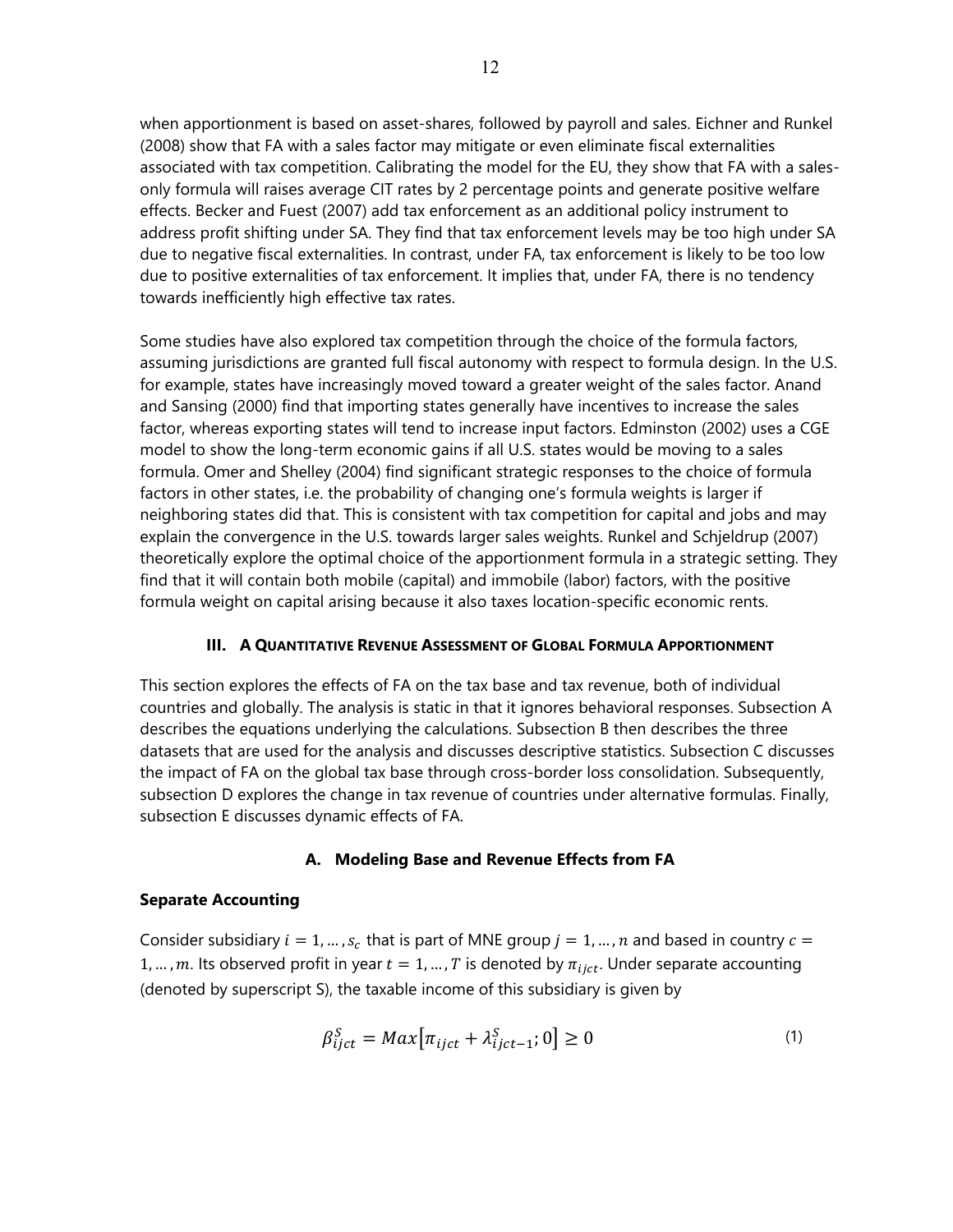i.e. it is equal to the reported profit before tax minus the stock of losses carried from previous years ( $\lambda^{\mathcal{S}}_{ijct-1} <$  0), at least as long as this balance is positive; otherwise, taxable income is zero. The stock of carried losses is

$$
\lambda_{ijct}^S = Min[\pi_{ijct} + \lambda_{ijct-1}^S; 0] \le 0
$$

which is zero if all losses have been absorbed; otherwise it is denoted as a negative number that reflects the accumulated losses from the past. The aggregate tax base in country  $c$  in year  $t$  is the sum over all subsidiaries per group and all MNE groups

$$
\beta_{ct}^S = \sum_{i=1}^{S_c} \sum_{j=1}^n \beta_{ijct}^S
$$

and the global tax base is

$$
\beta_t^{\mathcal{S}} = \sum_{c=1}^m \beta_{ct}^{\mathcal{S}}
$$

Similarly, tax revenue  $(\rho)$  per country and globally is the tax base multiplied by the tax rate

$$
\rho_{ct}^{S} = \tau_{ct} \beta_{ct}^{S}
$$

$$
\rho_{t}^{S} = \sum_{c=1}^{m} \rho_{ct}^{S}
$$

#### **Consolidation**

Under unitary taxation, profits and losses are consolidated at the group level. Hence, the consolidated statement of the MNE group  $j$  in year  $t$  would be the overall profit of all subsidiaries based in all countries:

$$
\pi_{jt} = \sum_{c=1}^{m} \sum_{i=1}^{s_c} \pi_{ijct}
$$

Hence, losses in one subsidiary can be immediately offset against profits in other subsidiaries. This is unlike SA, where losses in a subsidiary can only be carried forward, but not consolidated with profits. The consolidated tax base of group  $j$  in year  $t$  under unitary taxation  $(\beta_{jt}^F)$  is

$$
\beta_{jt}^F = Max[\pi_{jt} + \lambda_{jt-1}^F; 0] \ge 0
$$

where superscript  $F$  denotes the regime under FA. The stock of loss-carry forward at the consolidated group level is

$$
\lambda_{jt}^F = Min[\pi_{jt} + \lambda_{jt-1}^F; 0] \le 0
$$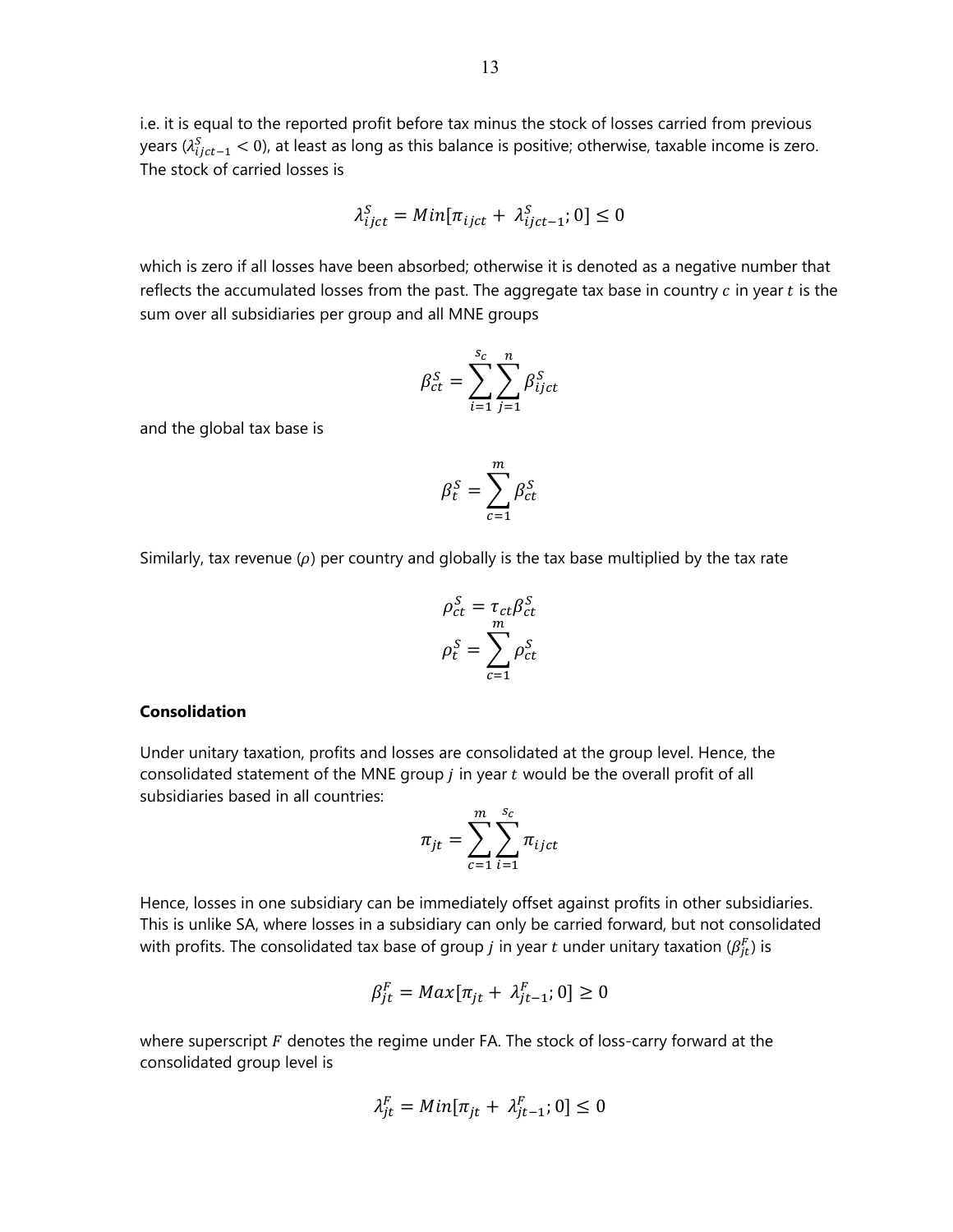# **Formula Apportionment**

Alternative factors can be used to apportion the consolidated income of an MNE group. Denoting the factor that is being used by  $\alpha_{ijct}$  (which can represent assets, payroll, employment, sales or a combination of those), the apportionment share is defined as:

$$
\omega_{ijct} = \frac{\alpha_{ijct}}{\sum_{i} \sum_{c} \alpha_{ijct}}
$$

so that  $\sum_i \sum_c \omega_{ijct} = 1$ . The tax base of the individual subsidiary *i* of MNE group *j* is given by

$$
\beta_{ijct}^F = \omega_{ijct} \beta_{jt}^F
$$

The aggregate tax base in country  $c$  in year  $t$  is

$$
\beta_{ct}^F = \sum_{i=1}^{s_c} \sum_{j=1}^n \beta_{ijct}^F
$$

and the global tax base

$$
\beta_t^F = \sum_{c=1}^m \beta_{ct}^F
$$

The tax paid by an individual subsidiary is determined by

$$
\rho_{ijct}^F = \tau_{ct} \beta_{ijct}^F
$$

where the tax rate,  $\tau_{ct}$ , is assumed to be the same as under SA. Aggregation at the country and global level would imply

$$
\rho_{ct}^F = \sum_{i=1}^{s_c} \sum_{j=1}^n \rho_{ijct}^F
$$

$$
\rho_t^F = \sum_{c=1}^m \rho_{ct}^F
$$

In the calculations below, we compare a countries' tax base under SA ( $\beta_{ct}^{S}$ ) with that under FA  $(\beta_{ct}^F)$  and do the same for revenue ( $\rho_{ct}^F-\rho_{ct}^S$ ). The global change in the tax base ( $\beta_t^F-\beta_t^S$ ) and tax revenue ( $\rho_t^F - \rho_t^S$ ) are also explored.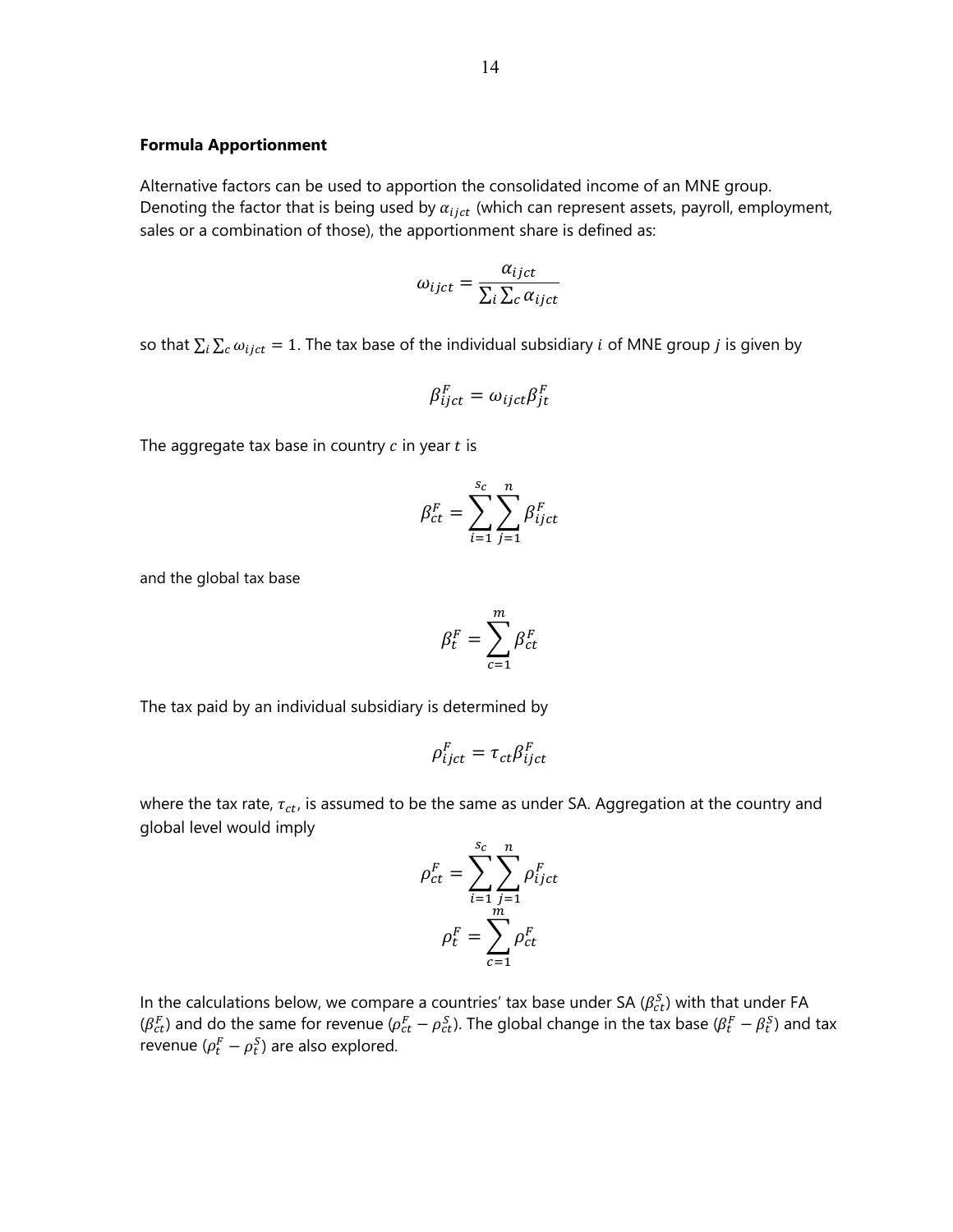The expressions presented above apply to firm-level data (such as ORBIS), which provide information of the unconsolidated accounts of MNEs. For country-level data (such as BEA or IRS), we observe only aggregate information for MNEs operating abroad. In the terminology above, we thus observe  $\pi_{ct}$  and  $\alpha_{ct}$ , so that profits and losses are consolidated across all MNEs per country. We use  $\pi_{ct}$  as a proxy for the CIT base of a country (instead of  $\beta_{ct}$ ), i.e. the balance of profits and losses. The consolidated global tax base is then calculated as  $\pi_t = \sum_{c=1}^m \pi_{ct}$  and the allocation under FA is computed as  $\pi_{ct}^F = \alpha_{ct} \pi_t$ . For sensitivity analysis, we also consider an alternative indicator for profit, derived from taxes paid divided by the statutory tax rate.

#### **B. Data**

We exploit three datasets to analyze the revenue impact of FA: (i) firm-level data from ORBIS, which captures the global activities of a large group of MNEs, especially from Europe; (ii) aggregate data from the Bureau of Economic Analysis (BEA), which provides country-level information on the key financial activities of all majority-owned affiliates of US MNEs worldwide; and (iii) aggregate data from the Internal Revenue Service (IRS) based on country-by-country reports by U.S. MNEs with revenue greater than USD 850 million (approximately 10 thousand MNE sub-groups). While none of these datasets provide a comprehensive coverage of the worldwide population of MNEs, they complement each other by allowing for analysis of different aspects of FA. For instance, the firm-level data in ORBIS can be used for an assessment of loss consolidation; the BEA data is the only dataset that provides information about sales by destination; and the IRS dataset is based on tax returns and has the widest coverage of countries.

#### **ORBIS**

 $\overline{a}$ 

We start with a large sample of all MNE subsidiaries in the ORBIS database, provided by Bureau van Dijk (BVD). All subsidiaries are majority owned by their ultimate parent company, either directly or indirectly. An MNE group is defined as a corporate group which owns at least one subsidiary in a different country than where the parent company resides. We match the unconsolidated financial report in each subsidiary-year with the corresponding consolidated accounts of their parent company, using the BVD id of the parent company, whenever available. Consolidated financial statements depict information on key variables reflecting the overall economic activity of the entire MNE group. We then restrict the sample to include only subsidiaries for which the sum of employment within each MNE group represents at least 70 percent of total employment reported in the consolidated account. While this restricts the size of the sample for analysis, it overcomes the well-known caveat that the coverage of ORBIS is limited for some MNEs and ensures that the unconsolidated accounts of individual subsidiaries are representative of the worldwide operation of the MNE group.<sup>11</sup>

The final sample comprises of 58,345 unique companies in 7,772 MNE groups during 2011-2016. Table 2 shows the distribution of firms in broad country groups, where columns depict the location of the respective subsidiary, while the rows show the location of the ultimate parent

 $11$  This selection process differs from Cobham and Loretz (2014) who include all MNE subsidiaries in their sample. On average, companies selected in our sample are considerable larger in terms of turnover, fixed assets, and number of employees than in their analysis.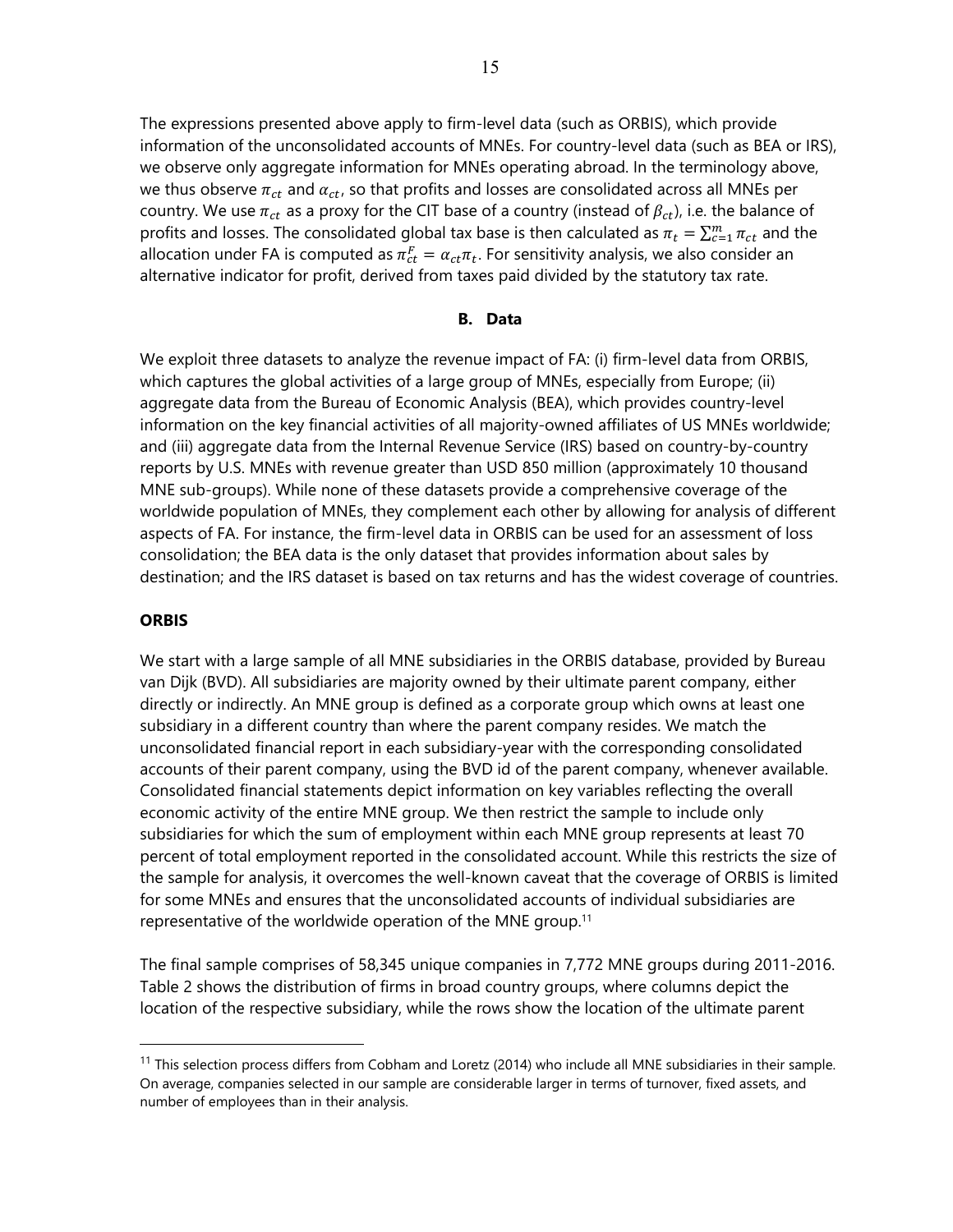company. The final sample mainly consists of subsidiaries of European MNEs. Nevertheless, the dataset provides some information on their activities in the rest of the world, including in many emerging economies, and on the worldwide activities of 9,881 subsidiaries from more than 2,000 non-European MNEs.

|                          |        |                      |                | Latin America | <b>Middle</b> |                     |              | Sub-             |
|--------------------------|--------|----------------------|----------------|---------------|---------------|---------------------|--------------|------------------|
|                          |        |                      |                | and the       | East/Western  |                     |              | Saharan          |
|                          | Europe | <b>North America</b> | Asia           | Caribbean     | Asia          | <b>North Africa</b> | Oceania      | Africa           |
| Europe                   | 45,787 | 918                  | 1,514          | 255           | h             |                     | 416          |                  |
| Asia                     | 87     | 22                   | 5,060          | 24            | 0             | 0                   | 8            | 0                |
| Latin America and the    |        |                      |                |               |               |                     |              |                  |
| Caribbean                | 239    | 11                   | 19             | 383           | $\theta$      | $\theta$            | <sup>1</sup> | $\theta$         |
| Middle East/Western Asia | C      | $\theta$             | $\theta$       |               | 40            | 0                   |              | $\boldsymbol{0}$ |
| Oceania                  | 98     | 19                   | 59             |               | $\theta$      | 0                   | 334          | 6                |
| Sub-Saharan Africa       | 8      |                      | $\mathfrak{D}$ | $\theta$      | $\theta$      | 0                   |              | 35               |
| North Africa             |        |                      |                |               |               | 8                   |              | 0                |
| Total                    | 46.221 | 970                  | 6,654          | 670           | 46            | 13                  | 761          | 48               |

#### **Table 2. Number of Firms in MNE Groups in ORBIS, by Location and Owner Country Groups**

Notes: the columns describe the region in which the subsidiary is located, while the rows describe the region of the MNE group headquarters

#### **Bureau of Economic Analysis**

 $\overline{a}$ 

The BEA publishes annual data on the aggregate finances and operations of U.S. based MNEs, with separate statistics for U.S. parent companies and their majority-owned foreign affiliates in 199 countries. The data used for the analysis covers the entire operation of the affiliates and has not been pro-rated by the ownership share of the U.S. parent. For affiliates in 52 countries, there is detailed information on the foreign income tax paid by all affiliates, the profit they report, and the level of fixed assets in each country. Although data availability narrows the number of countries included in our analysis, the countries with reported data make up around 92 percent of total worldwide profits of majority-owned affiliates. Regarding information on sales, the BEA provides information on sales by origin as well as partial data on sales by destination. Specifically, for each country where an affiliate is located, it reports goods and services supplied to unaffiliated persons in either the U.S., the host country, or other foreign countries.<sup>12</sup> For about 10 percent of sales to unaffiliated persons, the destination country is not specified in the BEA data. However, in the benchmark survey years, data is provided on the destination region (i.e. Canada, Europe, Latin America and Other Western Hemisphere, Africa, Middle East and Asia Pacific) for these sales.<sup>13</sup> To allocate sales to countries within each region specified by the BEA, data on bilateral exports is used.

 $12$  Table II.E 2 Goods and Services Supplied by Affiliates, Country by Destination

<sup>&</sup>lt;sup>13</sup> Table II.D 7 Sales by Affiliates to Unaffiliated Foreigners in Foreign Countries Other Than the Host Country, Country by Country of Destination. The most recent benchmark year is 2014; benchmark surveys are completed every 5 years.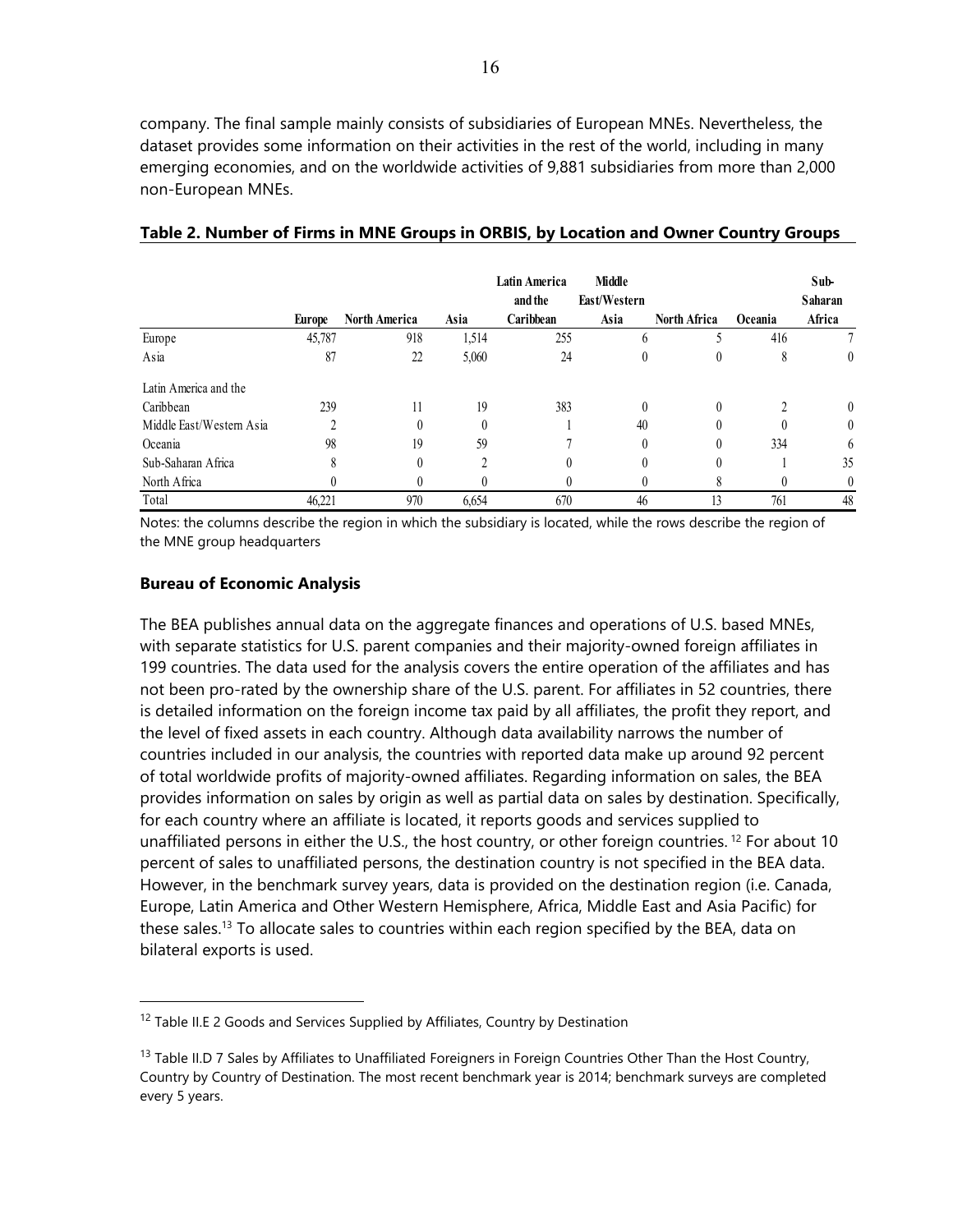#### **Internal Revenue Service**

To enhance transparency and assist tax administrators in a high-level assessment of transfer pricing and other BEPS risks, the OECD has adopted Country by Country (CbC) reporting by MNEs as a minimum global standard. In 2017, over 60 tax jurisdictions, including the U.S., have required large MNEs to report on their income, taxes paid and other indicators of economic activity such as employment and assets on a country by country basis. The IRS publishes aggregate data based on these reports covering 142 tax jurisdictions.

#### **Descriptive Statistics**

 $\overline{a}$ 

Table 3 reports basic statistics of each of the three datasets for the profit measure, the apportionment factors and (effective) tax rates. Panel A shows firm-level data from ORBIS. We use the variable "Earnings Before Taxes" to represent profits. 14 Its mean value is almost USD 10.5 mln, but with a range between a loss of USD 12.6 bln and a profit of USD 31.3 bln. Overall, 27 percent of the subsidiary-year observations shows a loss. When calculating taxable profit for each subsidiary under SA (i.e. without loss consolidation but with loss carry forward), the mean is markedly higher at USD 14.5 mln, i.e. 38 percent larger than the mean of profit/loss of all companies.15 ORBIS provides information about fixed assets and employment in each subsidiary, which are the two formula factors used in our analysis. Information about salaries is also available in ORBIS but is missing for subsidiaries in many countries. We therefore do not explore formulas that include the payroll factor. Also, information about sales by destination is not available from ORBIS.

Panel B of Table 3 describes aggregate statistics by country-year based on the BEA data. In this dataset, two alternative proxies of the tax base are used. The first is reported 'economic profit', which reflects operating income, excluding capital gains and losses and income from equity investments (which are usually exempt, to avoid double taxation). It represents the balance of all reported profits and losses by U.S. based MNEs operating in the country and is smaller than true CIT base because in practice there are restrictions to loss offset within and across company groups. In computing the revenue implications of tax base changes under FA, we use the effective tax rate, defined as taxes paid over the reported profit before tax. The second proxy for the tax base (labeled 'Taxable income' in Table 3) is estimated by taking data on CIT paid in each country of operation, divided by the prevailing statutory tax rate for that country. This proxy captures the impact of losses but could suffer from measurement error if the standard CIT rate

<sup>&</sup>lt;sup>14</sup> While this is the most comprehensive measure of profit that is liable to tax in the financial statement, earnings before taxes does include income from equity investment and hence income from own affiliates, if any. Double counting of profits for those with affiliates would imply that total tax base when measured with earnings before tax is somewhat overestimated. To check the robustness of our analysis, we use "Operating Revenue and Losses" as an alternate profit indicator and report the results in Appendix 2.

<sup>&</sup>lt;sup>15</sup> Our calculations assume that group relief exists at neither the domestic nor the international level. As some countries do allow for domestic relief/loss consolidation, the tax base presented here likely presents an upper bound of true tax base under SA (and the difference with FA is likely to be smaller). For example, 18 of the 27 EU Member States provide a form of domestic group relief/consolidation. Only few countries allow for cross-border loss offsets.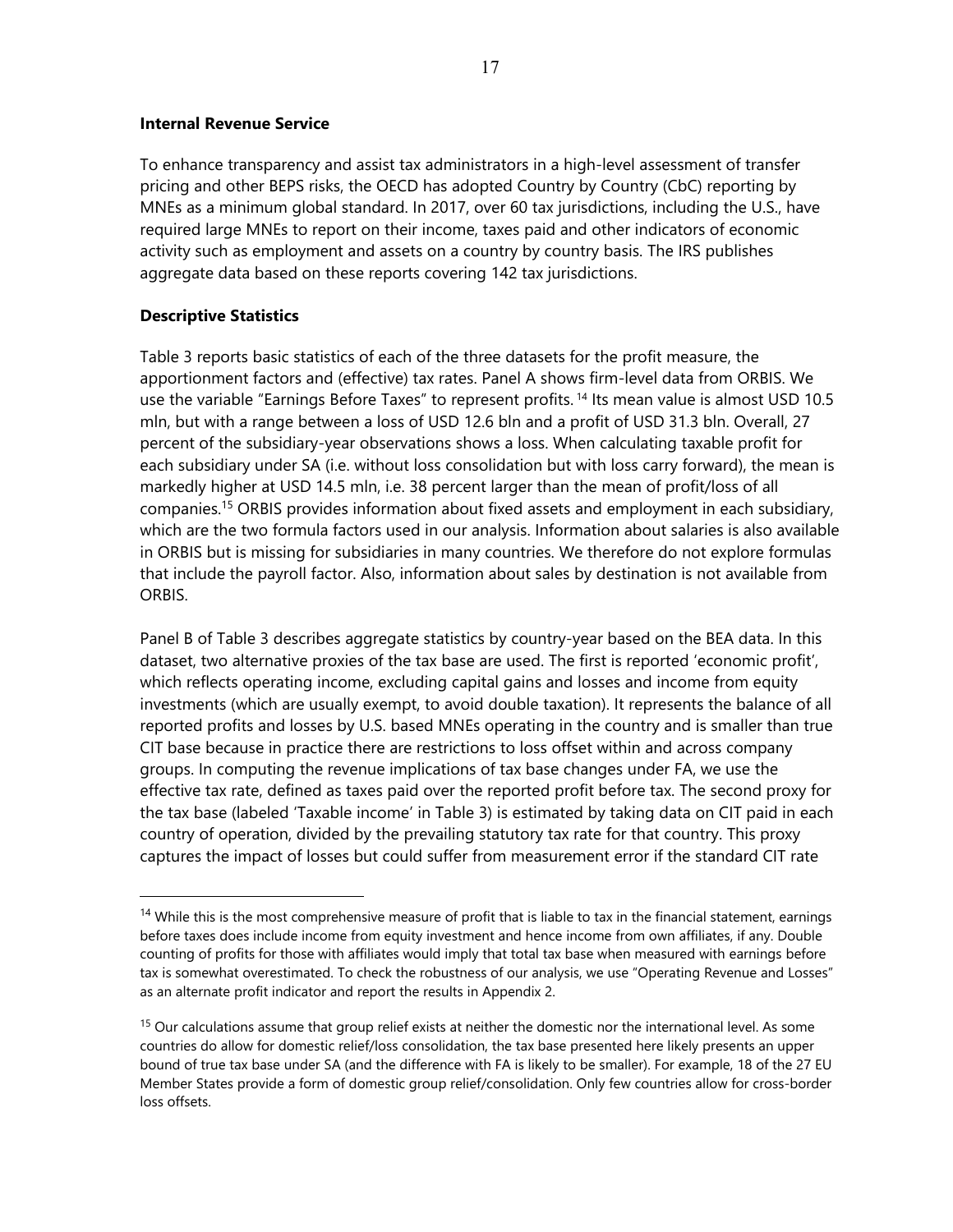|                                                                         | <b>Table 3. Descriptive Statistics for Key Variables</b> |         |                       |             |            |  |  |  |  |  |  |
|-------------------------------------------------------------------------|----------------------------------------------------------|---------|-----------------------|-------------|------------|--|--|--|--|--|--|
|                                                                         | Observations                                             | Mean    | Standard<br>Deviation | Min         | Max        |  |  |  |  |  |  |
| Panel A: the ORBIS dataset, 2011-2016 (firm-level data)                 |                                                          |         |                       |             |            |  |  |  |  |  |  |
| Profit/loss before taxes                                                | 241,986                                                  | 10.49   | 190                   | $-12,590$   | 31,260     |  |  |  |  |  |  |
| Tax base, SA                                                            | 241,889                                                  | 14.45   | 201                   | 0           | 31,260     |  |  |  |  |  |  |
| Turnover                                                                | 245,480                                                  | 163.5   | 1,503                 | 0           | 192,800    |  |  |  |  |  |  |
| <b>Fixed Assets</b>                                                     | 245,480                                                  | 151.3   | 1,799                 | 0           | 129,100    |  |  |  |  |  |  |
| No. of employees                                                        | 245,480                                                  | 349     | 3,409                 | 0           | 372,562    |  |  |  |  |  |  |
| <b>Effective Tax Rate</b><br>(mean, country-level)                      | 336                                                      | 0.21    | 0.25                  | 0.00        | 1.75       |  |  |  |  |  |  |
| Panel B: the BEA dataset, 2011 - 2016 (aggregate data per country/year) |                                                          |         |                       |             |            |  |  |  |  |  |  |
| Profit before taxes                                                     | 337                                                      | 34,604  | 145,812               | $-5,246$    | 1,124,857  |  |  |  |  |  |  |
| Taxable income (tax<br>paid/tax rate)                                   | 293                                                      | 33,041  | 124,338               | $-5,246$    | 848,900    |  |  |  |  |  |  |
| Payroll                                                                 | 985                                                      | 19,012  | 160,194               | $\mathbf 0$ | 2,196,665  |  |  |  |  |  |  |
| Employment ('000<br>persons)                                            | 1,047                                                    | 296     | 2,175                 | $\Omega$    | 28,046     |  |  |  |  |  |  |
| Value Added                                                             | 887                                                      | 42,642  | 316,470               | $-8,476$    | 3,949,236  |  |  |  |  |  |  |
| <b>Fixed Assets</b>                                                     | 335                                                      | 249,150 | 1,253,607             | 915         | 10,277,053 |  |  |  |  |  |  |
| Tax                                                                     | 286                                                      | 9,538   | 41,532                | 4           | 331,712    |  |  |  |  |  |  |
| <b>Effective Tax Rate</b>                                               | 284                                                      | 0.29    | 0.18                  | 0.00        | 0.96       |  |  |  |  |  |  |
| Panel C: the IRS dataset, year 2016 (aggregate data per jurisdiction)   |                                                          |         |                       |             |            |  |  |  |  |  |  |
| Profit before taxes                                                     | 137                                                      | 10,357  | 74,879                | $-6,204$    | 867,852    |  |  |  |  |  |  |
| Profit, non-loss-making<br>companies only                               | 87                                                       | 20,214  | 106,826               | 16          | 990,019    |  |  |  |  |  |  |
| Employment ('000<br>persons)                                            | 137                                                      | 201     | 1,406                 | $\mathbf 0$ | 16,377     |  |  |  |  |  |  |
| <b>Fixed Assets</b>                                                     | 137                                                      | 45,217  | 362,056               | 4           | 4,223,575  |  |  |  |  |  |  |
| Tax                                                                     | 137                                                      | 1,914   | 15,846                | 0           | 185,540    |  |  |  |  |  |  |
| <b>Effective Tax Rate</b>                                               | 137                                                      | 0.20    | 0.12                  | 0           | 0.68       |  |  |  |  |  |  |

does not apply to every unit of profit. In calculating the revenue implications of FA with this indicator, the statutory CIT rate is used.

Notes: All values except number of employees and tax rates are in million USD.

Please refer to the Appendix for full list of tax jurisdictions.

\* Observations with negative tax or an effective tax rate greater than 1 have been dropped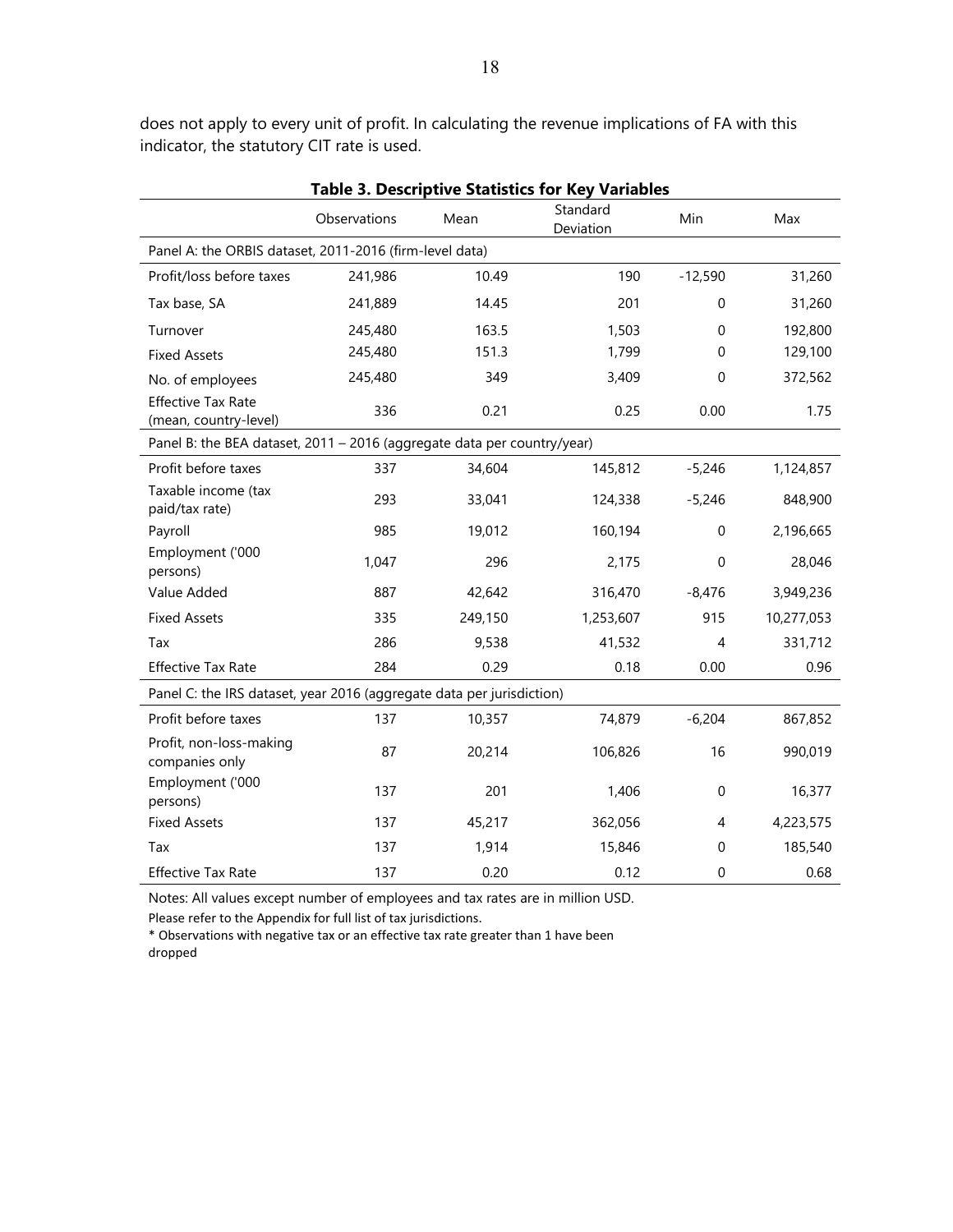In terms of information about possible formula factors, the BEA data is the richest among the three datasets, containing fixed assets, payroll, employment and sales by destination.<sup>16</sup> This allows us to also explore two multiple-factor formulas. The first, 'Cobb Douglas' (CD) formula, combines asset and payroll shares – to roughly reflect the shares of capital income and labor income in aggregate value added. The proportion of the tax base allocated to country  $j$  under the CD formula is defined as:

$$
\omega_{CD,j,t} = \frac{1}{3} \alpha_{assets,j,t} + \frac{2}{3} \alpha_{payroll,j,t}
$$

The second multiple-factor formula is that used in the CCCTB proposal for the EU. Under this proposal, the share of the tax base allocated to country  $j$  is defined as:

$$
\omega_{\text{CCTB},j,t} = \frac{1}{3}\alpha_{\text{assets},j,t} + \frac{1}{3}\alpha_{\text{sales},j,t} + \frac{1}{3} \cdot \left(\frac{1}{2}\alpha_{\text{payroll},j,t} + \frac{1}{2}\alpha_{\text{employment},j,t}\right)
$$

Figure 1 uses the BEA data to indicate the shares of profit, taxable income and the weights under each of the seven formulas, for three different groups of countries: the U.S., a group of 10 socalled "investment hubs" (defined as countries featuring in the world's top 10 in terms of their inbound FDI/GDP ratio) and the rest of the world. The share of profits allocated to the U.S. is 70 percent, while that of investment hubs is 10 percent and ROW is 20 percent. For the seven apportionment formulas, clearly, the share of the investment hubs is much smaller than it is for the profit variable, typically only between 2 and 3 percent of the global aggregate. The share of the U.S. in the formulas weights ranges from 66 percent (for employment) to 80 percent (for assets). For ROW, shares range from 17 percent (assets) to 32 percent (employment). Since the weights of the formulas for the U.S. are generally larger than the global share of U.S. profits (except for the employment factor), we expect that moving to FA will lead to a gain in the apportioned tax base for the U.S. For the investment hubs, we expect the opposite, i.e. their tax base will shrink. Such reallocation will have important global revenue implications, as the effective tax rates differ significantly between groups: for the US it is 27.7 percent; for ROW it is 30.8 percent, on average; and for Investment hubs, it is only 14.7 percent, on average. Reallocating one dollar of the tax base from investment hubs to ROW would thus more than double tax revenue from that dollar.

 $16$  Allocation factors will depend on country-specific macro-economic conditions, including cyclical conditions, and thus affect automatic stabilization of the CIT. However, the consolidated profit might be relatively more robust and less dependent on asymmetric shocks.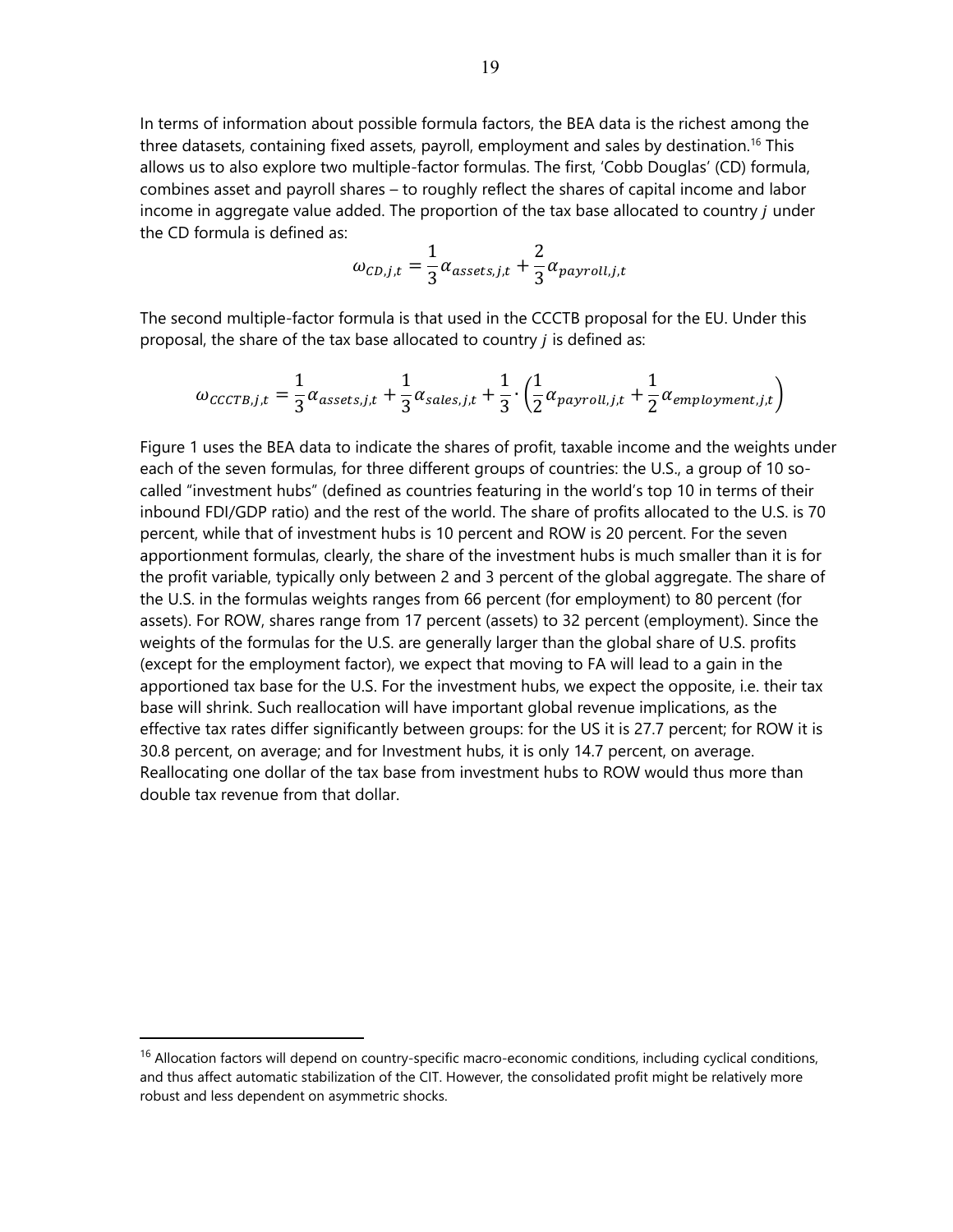

**Figure 1. Allocation of the Tax Base Under Various Formulas** 

Source: BEA data and IMF staff calculations

 $\overline{a}$ 

Panel C of Table 3 describes statistics from the IRS country-by-country reports for the 2016 tax year. The variable "Profit" reflects the profit according to the prevailing rules of the country and can be based either on the company's financial statements or their tax records. The tax variable includes income taxes and withholding taxes paid on payments received by the subsidiary. The IRS publishes aggregate data for profitable and loss-making companies separately. In 2016, profitable U.S. MNEs reported total profits of USD 1,759 billion across all jurisdictions, with over half of these profits reported in the U.S. (USD 990 billion). Loss-making U.S. MNEs reported USD 338 billion in losses, of which USD 122 billion was reported in the U.S.<sup>17</sup> The IRS data contain information on fixed assets and employment in foreign affiliates, allowing us to explore these two formula factors under FA. The narrower scope of the IRS data is reflected in the reported indicators; 42.3 million workers are employed by U.S. MNEs covered by the BEA data, compared to 27.6 million covered by the IRS data.

#### **C. Effects on Global Tax Revenue**

ORBIS data are used to assess the impact of cross-border loss consolidation on the global corporate tax base,  $\beta_t^F - \beta_t^S$ . We start with the loss carry forward in 2011, based on the reported losses in 2010—this is done both under SA and consolidation with FA. In subsequent years, the stock of losses carried forward grows with new losses and shrinks with the losses that are offset

 $17$  Due to the aggregate nature of the data, estimating the revenue effects of cross-border loss consolidation within company groups is not possible (as the data also offset losses between company groups).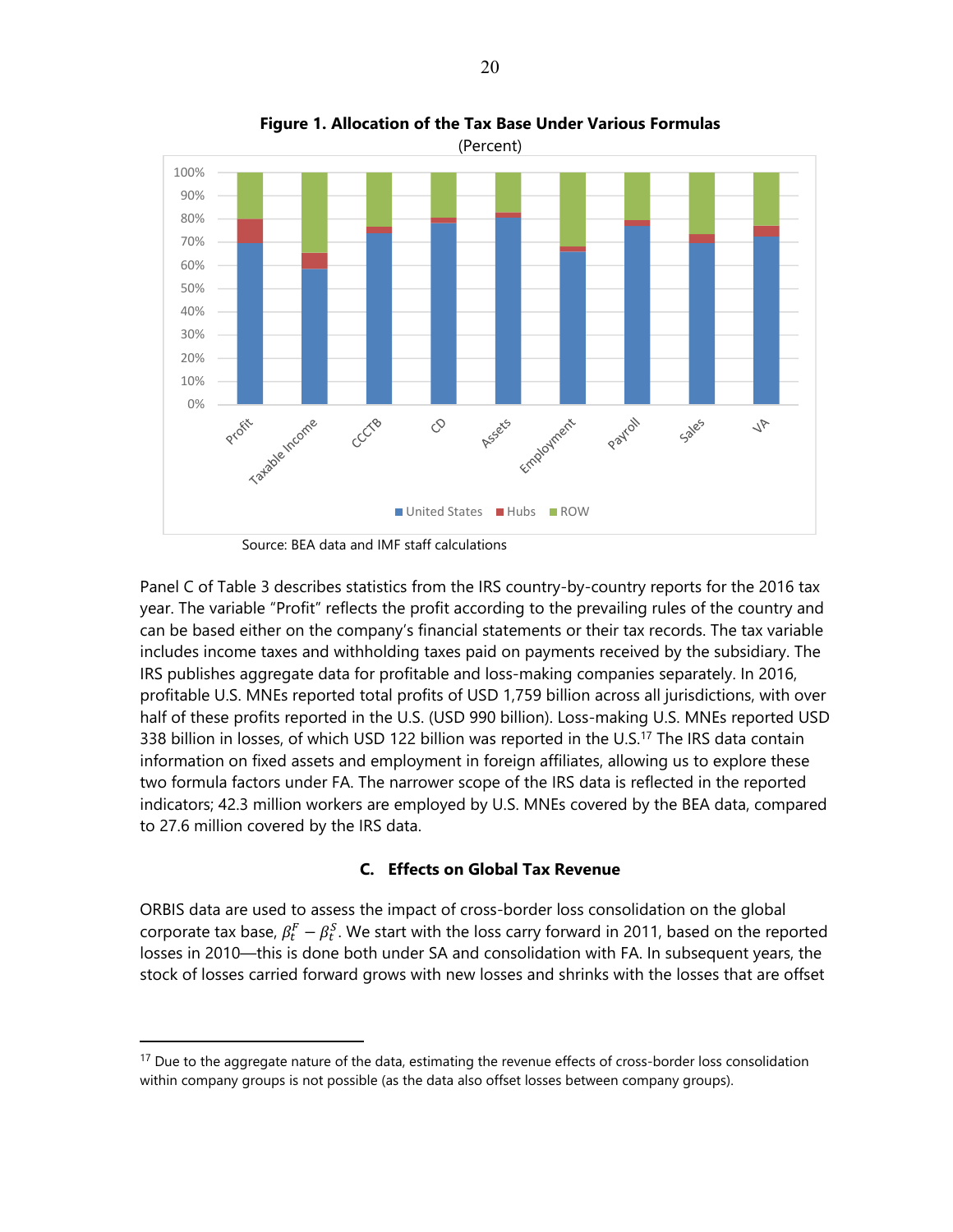against profits in that year.<sup>18</sup> Figure 2 shows how the stock of loss carry forward develops between 2011-2016 under SA (left) and FA (right). It reveals two important messages. First, the stock of loss carried forward grows in the initial years, since the additional new losses exceed the offset of prior losses. This growth levels off after a few years as the offsets become larger. Between 2015 to 2016, the stock even declines under SA and is virtually stable under FA. These dynamics imply that it can be misleading to assess the impact of loss consolidation based on the initial years, since the stock of loss carry forwards has not yet converged to its new equilibrium. Therefore, effects are best assessed based on data for 2015 and 2016 when convergence has been achieved. Second, Figure 1 makes clear that the stock of loss-carry forward is much larger under SA than under FA: under SA, it grows from an aggregate USD 400 bln to 1100 bln, while under FA it rises from a total of USD 200 bln to 500 bln. This is as expected, since cross-border loss offset within groups under FA significantly reduces the losses that are carried forward.





 $\overline{a}$ 

The difference in loss treatment under these two regimes affects the tax bases of countries. For all companies that incurred some losses in 2011, the global CIT base under cross-border consolidation is estimated to be 10 percent smaller than under SA with loss carry forward in 2016. Note that this number represents an upper bound on the tax base change, because some countries currently already allow for domestic relief/loss consolidation—which is not captured in this analysis.

To determine the net global revenue effect of FA, we not only need to consider the effect of loss consolidation, but also the impact of the reallocation of the tax base. If the base is relocated from low-tax countries to high-tax countries, for example, this would increase total tax revenue. Such

Source: IMF staff estimates.

 $18$  The analysis ignores limitations in the period of loss carry forward, which are relevant in several countries. However, since the period explored here is only 5 years and almost all countries have periods exceeding this, the assumption of unlimited carry forward does not have implications for the results.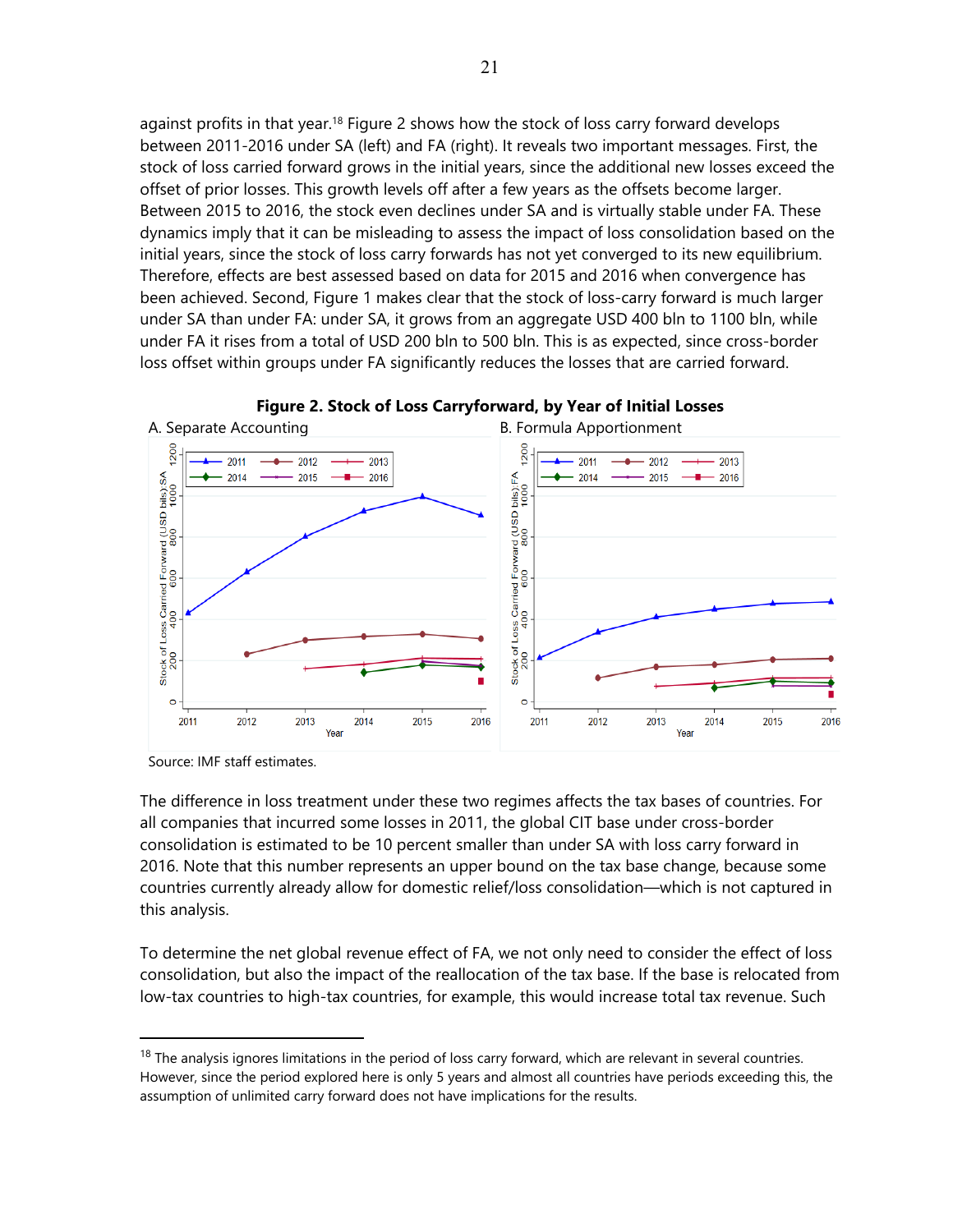offsetting impact is assessed with each of the three datasets and shown in Figure 3. First, using ORBIS data, we find that the relocation effect boosts global CIT revenue by 2.2 percent if assets are used in the formula and by 4.6 percent if employment is used. With the IRS data, the revenue gain is 3 percent if employment is used as a factor. For the asset factor, however, there is a negative revenue effect from relocation. This is driven by the reallocation of the tax base into the U.S. (which gains an additional 7 per cent of the global tax base), combined with a relatively low effective tax rate of 18 percent in the IRS data. This is in sharp contrast to the BEA data, which reports an effective tax rate in the US of 27.7 percent. In the BEA data, the relocation of the tax base therefore yields much larger positive effects on global revenue, ranging between 6 and 15 percent, depending on the formula used.



**Figure 3. Revenue Effects of FA from Reallocating the Tax Base** 

#### **D. Effects on the Distribution of Tax Revenue**

Figure 4 summarizes the effects of FA on the distribution of CIT revenue paid by MNEs for different country groups: <sup>19</sup> (a) US versus rest of the world (ROW); (b) OECD versus non-OECD; (c) below and above the median tax rate. For each group, Figure 4 shows the median impact in percent of current tax paid by the MNEs in the sample. The bars show the effect based on either

 $19$  Country-specific effects are provided in Appendix 1. Revenue effects are presented in percentage change relative to current revenue. If the tax rate is the same under SA and FA, then the percentage increase/decrease in revenue is the same as the percentage increase/decrease in the tax base.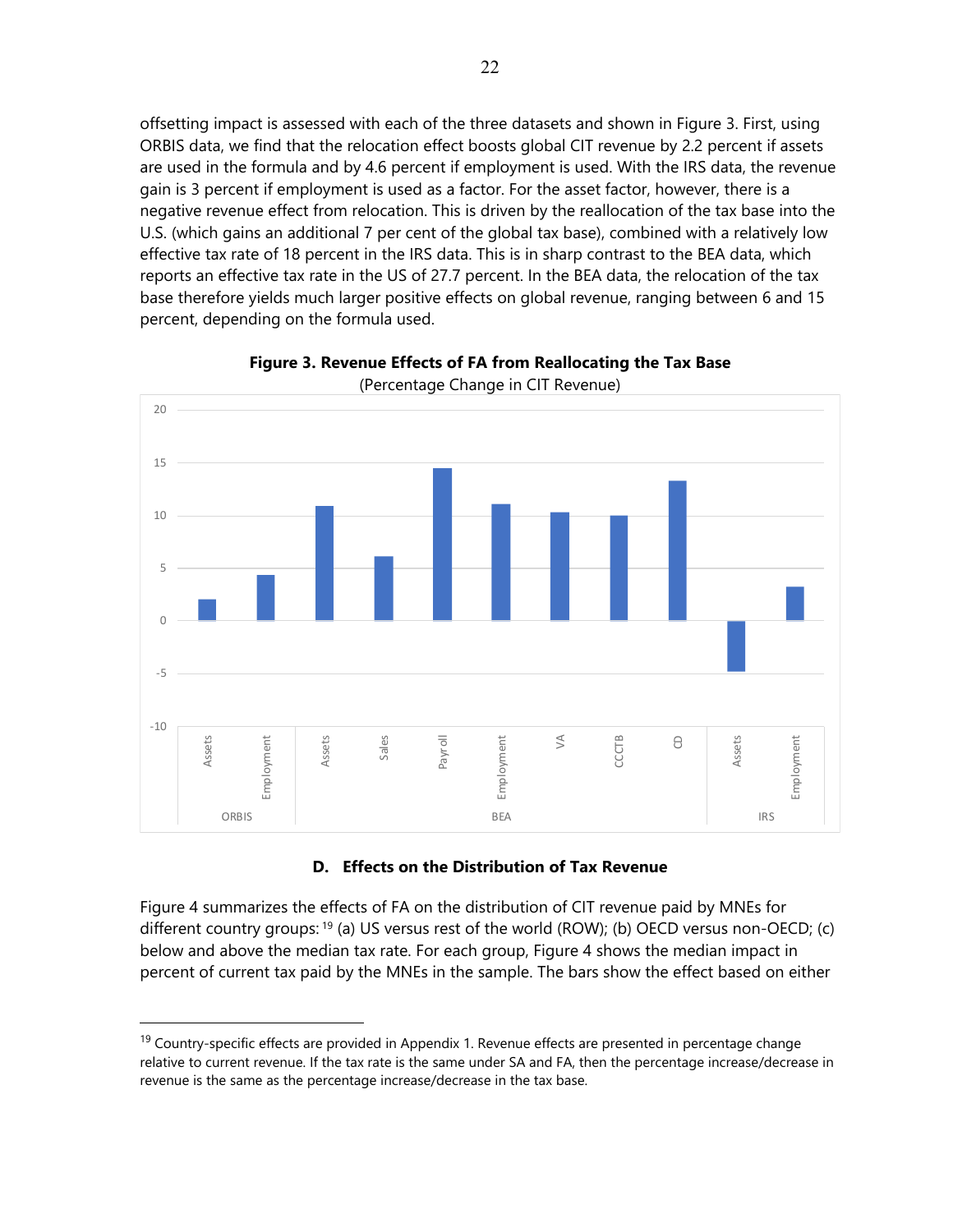of the three data sets employed (ORBIS, BEA and IRS) and the formula used. Figure 5 highlights specifically the revenue effects for investment hubs.<sup>20</sup>

#### **United States Versus Rest of World (Panel A)**

Results for the U.S. are only provided for the BEA and IRS data, not for ORBIS where U.S. firms are poorly represented. The specific effects for the U.S. are important for understanding the results in other countries, given the very large share of the U.S. tax base (over 50 percent) in the samples (see Figure 1). For instance, if the U.S. would gain significantly under a certain formula, it might well be that all other countries in ROW will lose and that the median loss would be relatively large. Panel A in Figure 4 shows that U.S. tax revenue from MNEs would expand under most formulas, except when the employment factor is used (in which case U.S. tax revenue falls by 14 percent in the IRS data). In the BEA data, the revenue increase for the U.S. ranges from 1 percent for the employment factor to 20 percent for the asset factor. The effect for the median country in ROW largely mirrors the effects for the U.S. For example, tax revenue falls under the asset, payroll and CD formulas, while it expands under the employment formula. These effects range from a decrease under the asset factor of around 20 percent in both the BEA and IRS data, to an increase under the employment factor of between 35 and 65 percent. Under the sales by destination formula, we find that tax revenue in the median country in ROW increases.

### **Advanced Versus Developing Economies (Panel B)**

 $\overline{a}$ 

For ORBIS data, we see that the median OECD country suffers a loss in revenue from FA, either when the asset factor or the employment factor is used. This partly reflects the impact of loss consolidation, which narrows the global tax base by 10 percent. The median non-OECD country shows a revenue increase if the employment factor is used, but not for the asset factor. This picture is somewhat different when we use data for U.S. MNEs (either BEA or IRS). In these cases, OECD countries typically enjoy an expansion of revenue under most formulas, except the pure asset factor. The latter mirrors the impact for the U.S. which enjoys a gain from using the asset factor. The gain for OECD countries is largest under a value-added apportionment, for which the median OECD country experiences a 27 percent revenue increase from U.S.-based MNEs. For the median non-OECD country, revenue tends to decline under apportionment by assets or payroll. Yet, it expands significantly (by nearly 85 percent) under apportionment by the number of employees. Interestingly, also apportionment by destination sales expands tax revenue in the median non-OECD country—presumably as consumption is high relative to production (reflecting e.g. a trade deficit for MNEs or because people in these countries consume out of development aid or remittances).

<sup>&</sup>lt;sup>20</sup> The revenue results are broadly similar if taxable income is used as the proxy for the tax base instead of profits, see Appendix A, Table A.2.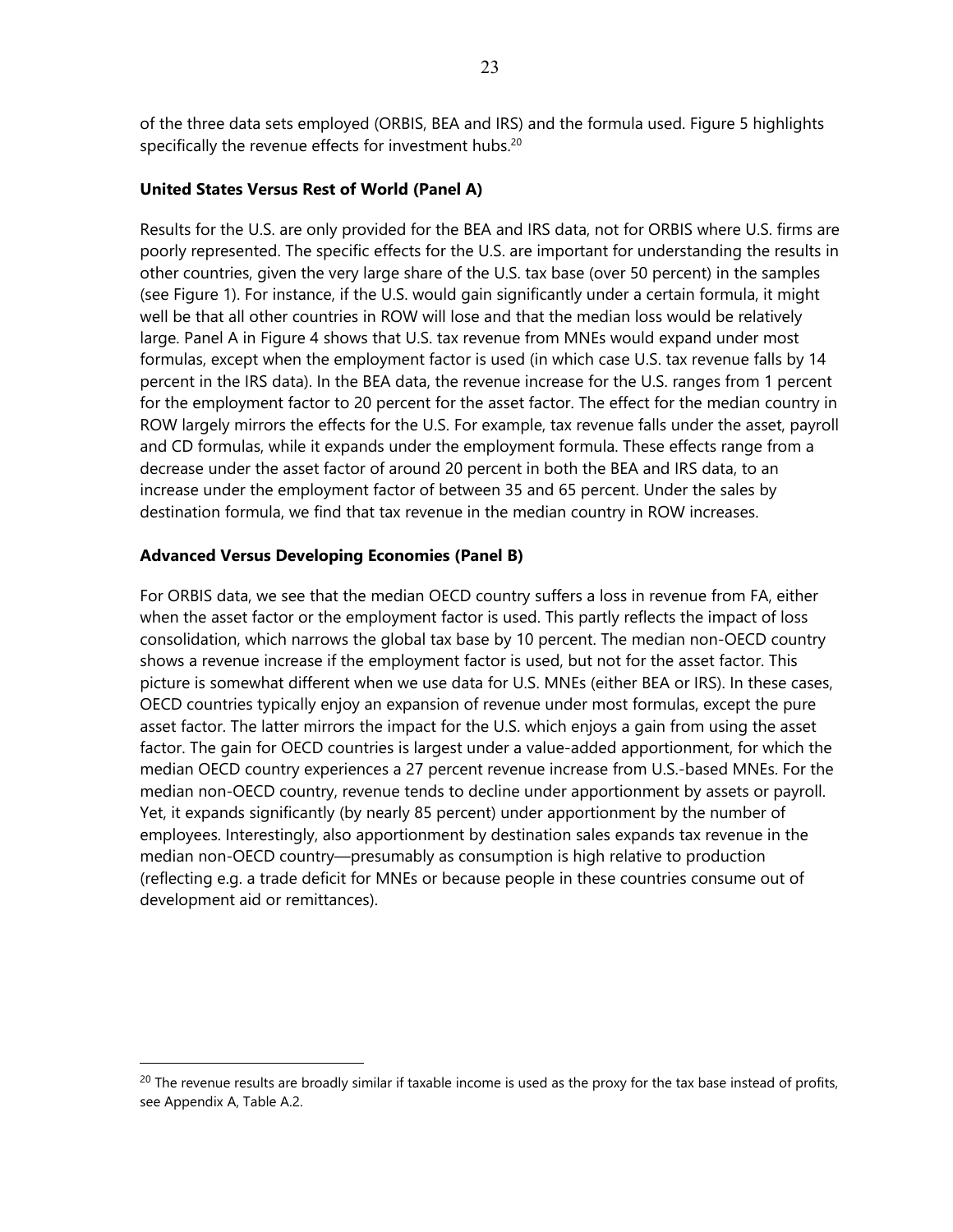

**Figure 4. Summary of Revenue Effects by Country Groups** 

24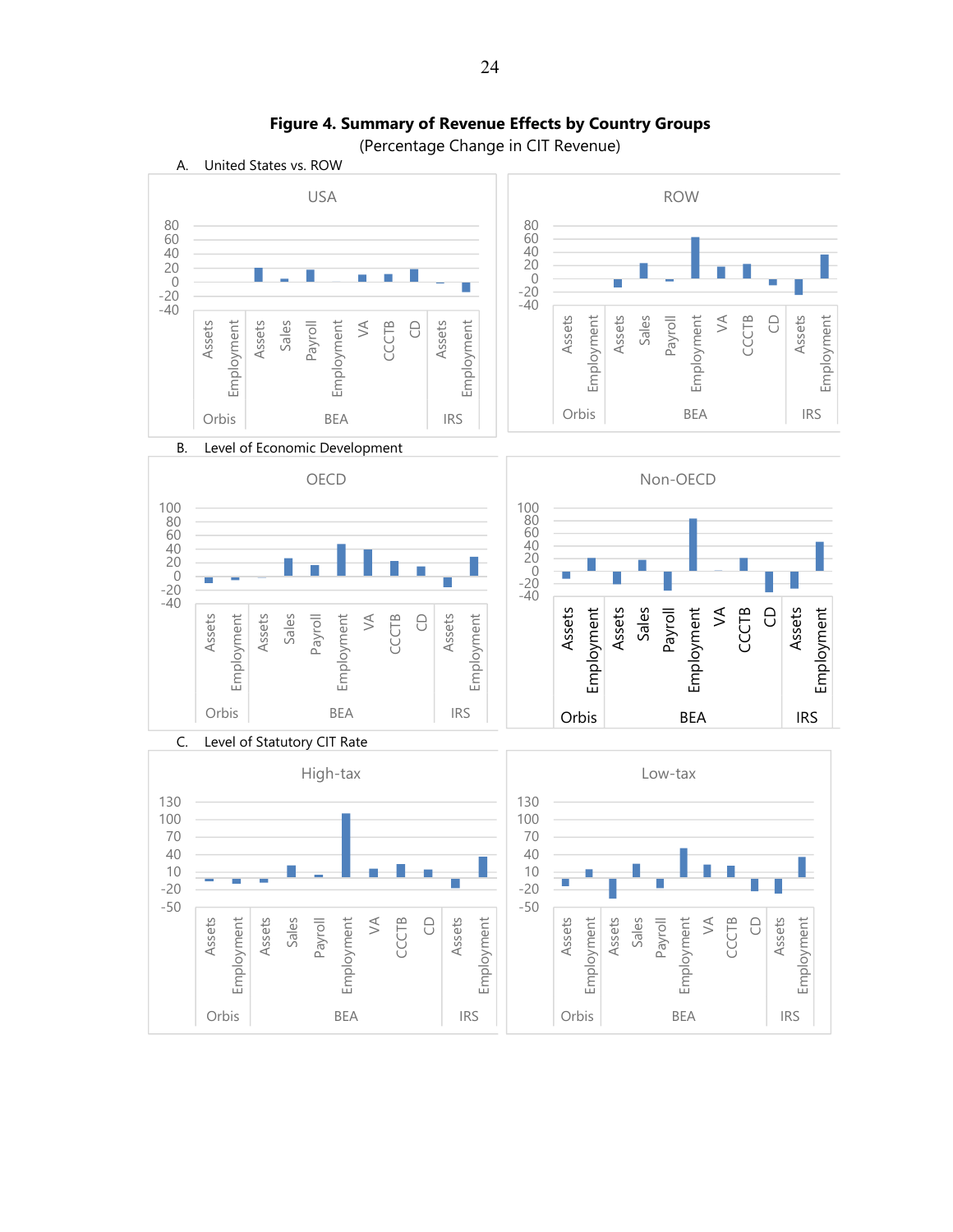#### **High Versus Low-Tax Countries (Panel C)**

Figure 4 shows that countries with relatively high tax rates (i.e. higher than 22.8 percent, which is the average in the sample) tend to benefit from FA, except if the asset formula is used. In the latter case, both the median of the low-tax and high-tax countries loses revenue (which can be explained by the gain in the U.S.). Most low-tax countries lose revenue from FA when production factors are in the formula (e.g. asset, payroll, and Cobb-Douglas). They gain, however, when employment is used—which again is the mirror image of the effect for the U.S.

#### **Investment Hubs (Figure 5)**

Figure 5 shows the revenue effects of FA for the investment hubs, i.e. the countries characterized by a high ratio of FDI to GDP (Damgaard and Elkjaer 2017). In 2017 the top ten economies with the highest ratio of inward FDI to GDP are Cyprus, Hong Kong SAR, Hungary, Ireland, Luxembourg, Malta, Mauritius, Netherlands, Singapore and Switzerland.<sup>21</sup> When using ORBIS, however, the data is limited to only five countries: Hungary, Ireland, Luxembourg, Malta and the Netherlands. Generally, we see that investment hubs lose significant tax revenue from the introduction of FA, regardless of the apportionment factor used. The erosion of the tax base even exceeds 70 per cent of the MNE's current tax payments under some formulas. These results illustrate the large difference between the currently reported profits by U.S. MNEs in these countries and the reported factor share used in the FA calculation to apportion their global profits. There is one notable exception though, which is when ORBIS data are used and apportionment is by assets: in that case, the median investment hub in Europe sees its tax revenue increase. This result reflects the small group of investment hubs when using ORBIS data and the positive effect in four of the five countries where MNEs actually report large asset shares (the exception being Ireland). This could be due to the sample composition of the ORBIS datasets as the majority of firms are European-owned with a large share of assets in Europe. Indeed, the result does not carry over to the BEA or IRS data for U.S. MNEs.

<sup>&</sup>lt;sup>21</sup> Based on 2017 CDIS and excluding resource-rich countries.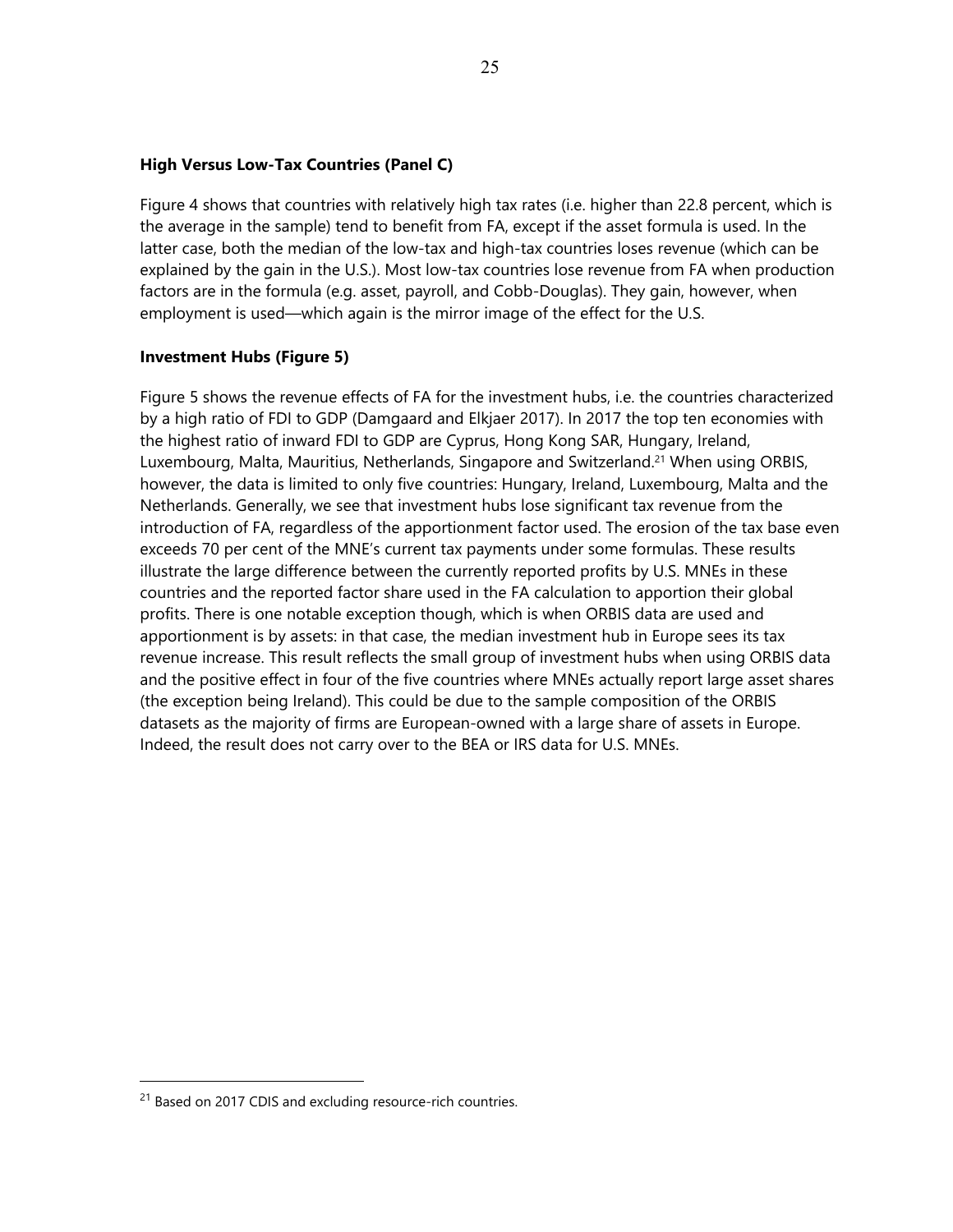

**Figure 5. Summary of Revenue Effects for Investment Hubs** 

#### **E. Dynamic Effects**

An important omission from the analysis above is that it reflects the static impact of reforms, without accounting for changes in the behavior of MNEs or for changes in corporate tax policies by individual countries. Such dynamic effects could significantly change the impacts.

Under FA, CIT rates will induce incentives for MNEs investment, employment and production if assets, labor or value-added factors are included in the formula. For instance, if assets are part of the formula, MNEs will have an incentive to locate more assets in low-tax countries and less in high-tax countries because such a relocation will expand the share of the consolidated profit that is taxed at the low rate. This can induce a significant tax savings for the MNE. A dynamic relocation of assets in response to FA would thus benefit countries with low CIT rates and harm countries with high CIT rates. This effect is opposite from the static effects reported above and will mitigate the revenue effects. Moreover, the relocation of capital may boost labor productivity in low-tax countries and reduce it in high-tax countries, which will be reflected in GDP and welfare. These effects are illustrated in a study by Bettendorf et al. (2010), who explore the impact of the CCCTB by using a CGE model for the European Union. From the static analysis in their study, it appears that low-tax countries like Ireland lose part of their tax base from the CCCTB. However, accounting for the dynamic effects on investment, it is found that Ireland will actually experience a net welfare gain from the CCCTB.

Also, Altshuler and Grubert (2009) explore the dynamic effects of FA but emphasize a different distortion. While companies will no longer have an incentive to manipulate transfer prices under FA, firms will instead have an incentive to manipulate their organizational structure, e.g. by outsourcing capital-intensive activities in high-tax countries while merging with capital-intensive activities in low-tax countries. Using a simulation model that incorporates these behaviors, the authors compare CIT revenue in the US under the current system with that under a unilateral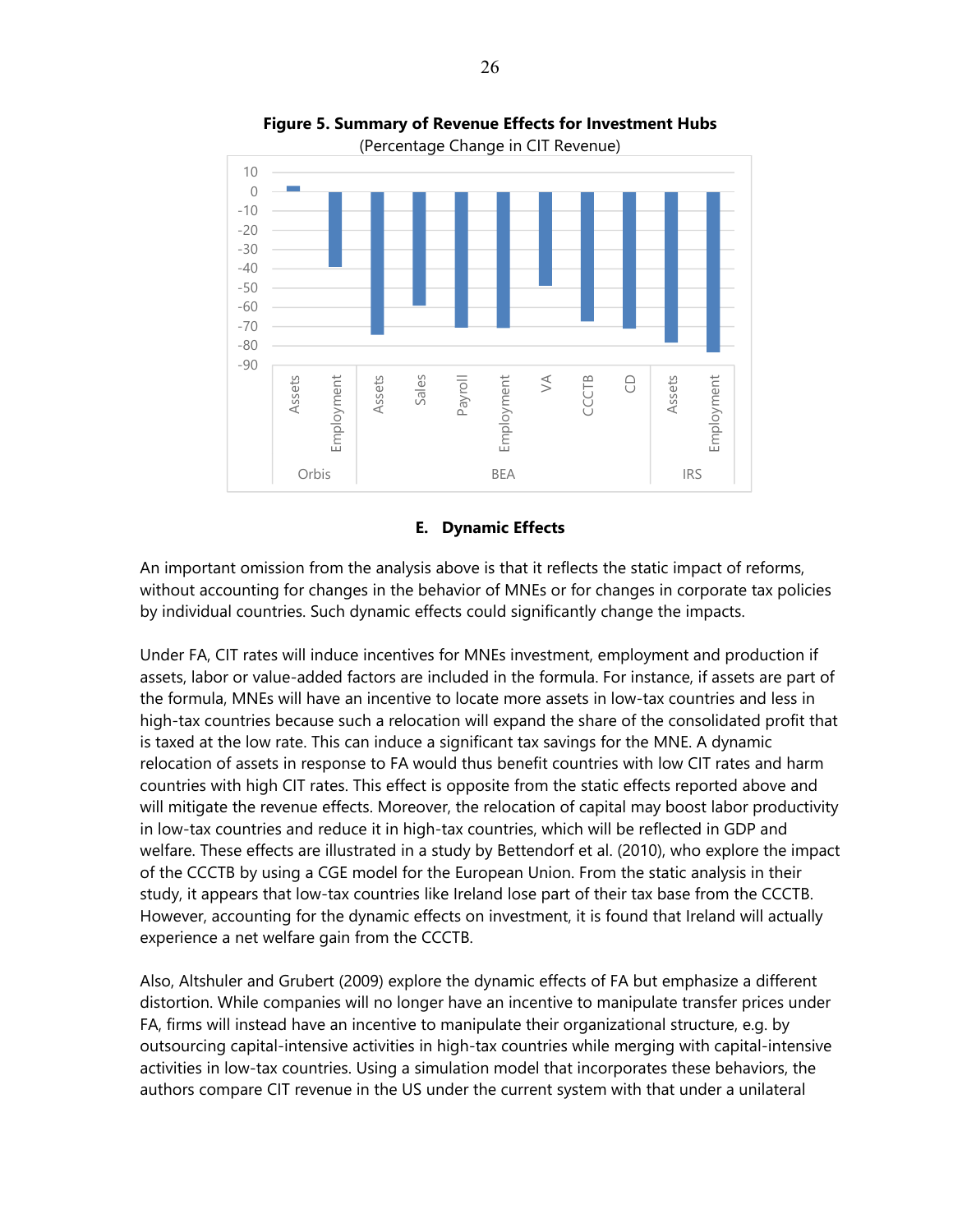adoption of FA, with an equal-weight formula of assets, payroll and sales. Without behavioral responses, the static estimates suggest large revenue gains for the US. However, the simulations with behavioral responses show that this revenue gain virtually disappears.

While behavioral responses might thus significantly alter the results on the revenue effects of FA, they critically depend on the choice of the apportionment formula. If sales by destination is used, for instance, it is expected to produce much smaller behavioral effects since consumers are generally less responsive to differences in CIT rates than production factors. Therefore, sales by destination might provide a more robust FA system where dynamic effects are less important. A possible risk of using the sales factor is, however, that low-tax countries become sales hubs: MNEs might sell their products to third parties in these hubs to minimize their global tax liability; and these third parties can subsequently sell to the final consumers in high-tax locations.

Governments can respond to the changed incentives for tax competition. For instance, if assets receive a significant weight in the formula and MNEs respond to this by relocating assets, governments will have a strong incentive to reduce their CIT rates in order to attract investment. Indeed, simulations by Bettendorf et al. (2010) with their general equilibrium model suggest that the welfare gain of a CIT rate cut by an individual country is larger under FA than it is under the current system. Such incentives might be muted, however, if FA is based on sales by destination. Experience from the U.S. is that tax competition has led States to modify their formula by moving away from production factors towards a larger share of sales by destination.

Hence, dynamic effects can significantly change the assessment of both the revenue impact as well as the wider economic impact of FA. These effects, however, depend on the precise magnitude of the behavioral responses on which there is generally considerable uncertainty. Dynamic effects are likely to be more important if production factors receive a large weight in the formula and less so if sales by destination receives a large weight.

# **IV.** CONCLUSION

This paper explores the economic and distributional impact of global formula apportionment. Existing literature emphasizes the substantial benefits from the elimination of profit shifting within MNE groups and the possible major simplification gains—both of which are particularly important for developing countries. However, experience from federal states suggests that new distortions will arise in the allocation of formula factors and that opportunities for tax planning will not go away (but will be of a different form). Moreover, tax competition will not disappear under formula apportionment and might intensify if the factors in the formula are mobile across borders.

The paper also assesses the direct revenue implications of formula apportionment for individual countries under alternative formulas. The results are no more than illustrative: they differ significantly between the datasets, and coverage of low-income countries in two of the datasets is sparse. The distributional effects are found to be large. The largest revenue decreases are apparent in investment hubs, where losses of up to 80 percent of MNE tax payments are reported. Many large economies experience an increase in CIT revenue. Developing countries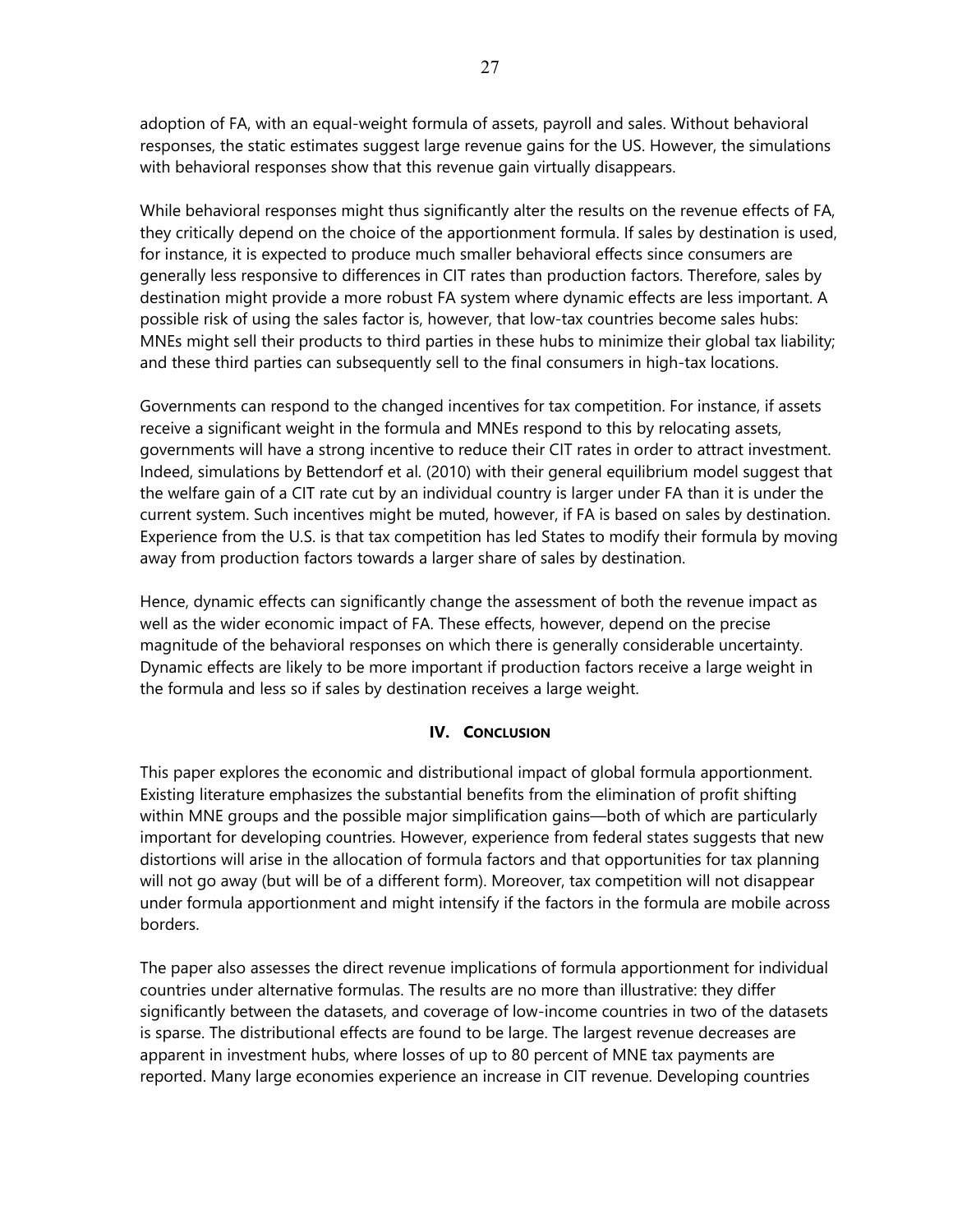gain mostly if employment receives a large weight in the formula, yet also tend to benefit on average from a formula based on sales by destination.

The policy relevance of the analysis in this paper extends well beyond FA. For instance, the analysis makes transparent how profit would be allocated if it were to closely resemble the allocation of production factors or sales (either by origin or destination). This informs debates on the desirable allocation of taxing rights and profit attribution. Moreover, the analysis sheds light on the revenue implications of more incremental reforms that would only partly use formulary elements. For example, proposals for so-called residual profit allocation use FA for a fraction of the total profit (Avi-Yohah et al. 2009; Devereux et al. 2019; IMF 2019).

There are also limitations. For instance, there is lack of a global dataset for MNEs that could comprehensively analyze FA reforms, including for low-income countries. This issue might be resolved in the future if a database would be developed from the country-by-country reports of large MNEs. Also, the analysis shows the change in the tax base from multinational enterprises reflected in the data, but it is unclear what proportion of the total corporate tax payments these companies are responsible for. In addition, the analysis presented here is static in nature and ignores behavioral responses by firms and governments. It also ignores general equilibrium effects, such as exchange rate effects if the tax base is shifted from source to destination. These economic effects are ultimately critical for understanding the wider welfare implications of FA and thus its desirability.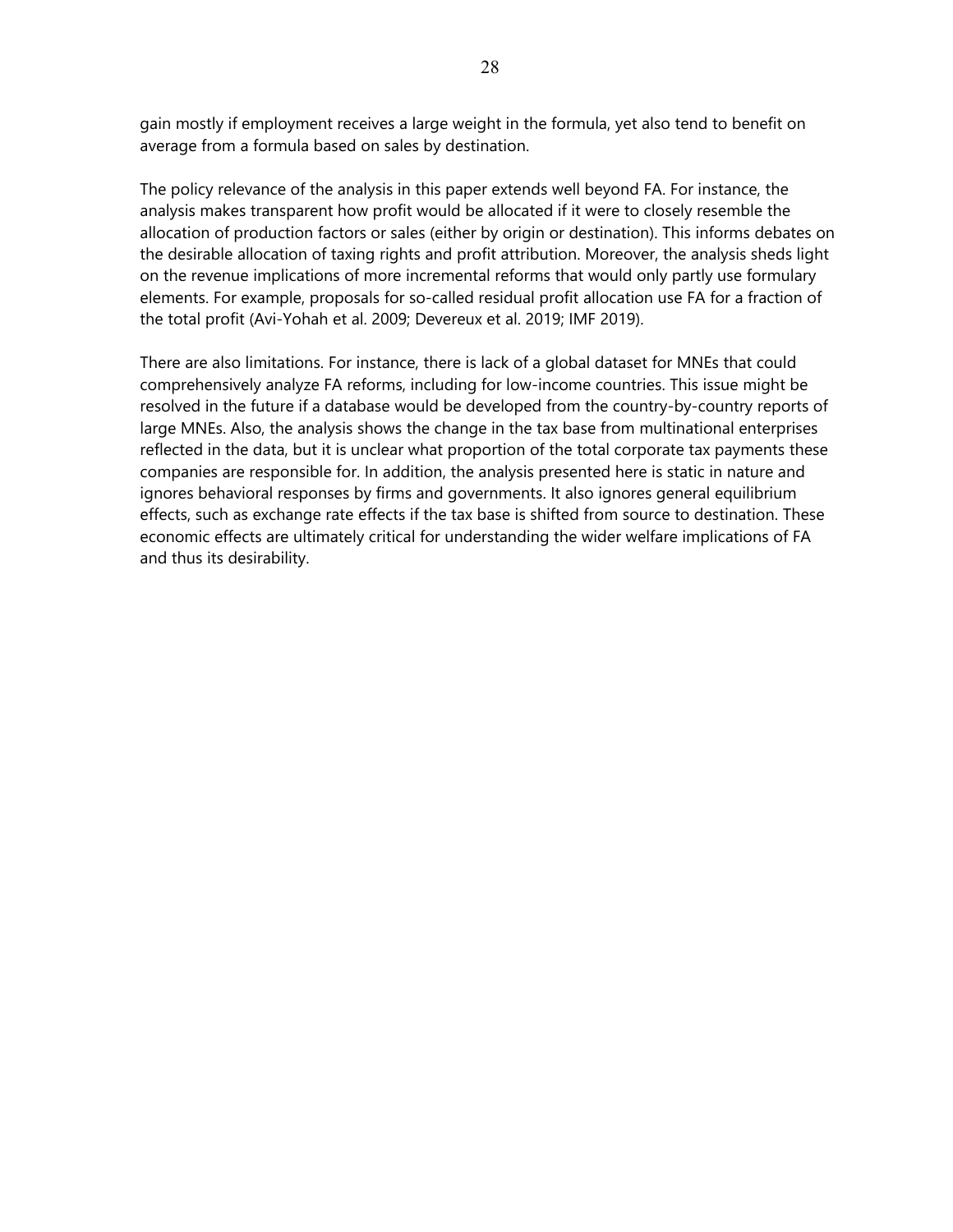#### **Appendix 1. Revenue Effects of FA by Economy**

This appendix shows the revenue effects of FA for individual economies. It first presents results using our standard profit variable. Then, it explores the robustness of the results with the BEA data by using an alternative measure for taxable profits, based on CIT revenue.

Appendix Table 1.1 presents the change in CIT revenue collected from MNEs if there is global adoption of formula apportionment (in percentage change). The results are presented based on various apportionment factors and using three different datasets. For example, the 'Employment' column shows the change in total CIT revenue from MNEs, if the share of employees in each economy is used to allocate the consolidated profit of the MNE. Appendix Table 1.2 uses taxable income as the proxy for the tax base, rather than economic profit.

| Dataset:                            |               |              |         | <b>BEA</b>        |         |              |           | <b>IRS</b>    |                   | <b>ORBIS</b>  |                   |
|-------------------------------------|---------------|--------------|---------|-------------------|---------|--------------|-----------|---------------|-------------------|---------------|-------------------|
| <b>Economy/Apportionment Factor</b> | <b>Assets</b> | <b>Sales</b> | Payroll | <b>Employment</b> | VA      | <b>CCCTB</b> | <b>CD</b> | <b>Assets</b> | <b>Employment</b> | <b>Assets</b> | <b>Employment</b> |
| Africa, other countries             |               |              |         |                   |         |              |           | 244.1         | 105.1             |               |                   |
| Albania                             |               |              |         |                   |         |              |           | $-38.0$       | 205.5             |               |                   |
| Algeria                             |               |              |         |                   |         |              |           | $-85.2$       | $-91.5$           |               |                   |
| <b>Americas, other countries</b>    |               |              |         |                   |         |              |           | $-97.5$       | $-99.1$           |               |                   |
| Argentina                           | 2.8           | $-11.6$      | $-27.5$ | 21.6              | 19.4    | $-3.9$       | $-17.4$   | $-28.4$       | 68.6              |               |                   |
| Armenia                             |               |              |         |                   |         |              |           | $-39.5$       | 1309.9            |               |                   |
| Aruba                               |               |              |         |                   |         |              |           | $-47.9$       | $-24.8$           |               |                   |
| Asia & Oceania, other countries     |               |              |         |                   |         |              |           | $-23.6$       | 103.3             |               |                   |
| Australia                           | 84.1          | 43.1         | 80.6    | 40.8              | 66.5    | 62.6         | 81.8      | 148.7         | 28.2              | $-4.1$        | $-1.1$            |
| Austria                             | 50.0          | 232.9        | 193.7   | 139.2             | 107.7   | 149.8        | 145.8     | $-17.2$       | 36.1              | $-28.0$       | $-75.5$           |
| Azerbaijan                          |               |              |         |                   |         |              |           | 38.2          | $-80.1$           |               |                   |
| <b>Bahamas, The</b>                 |               |              |         |                   |         |              |           | $-100.0$      | $-100.0$          |               |                   |
| <b>Bahrain</b>                      |               |              |         |                   |         |              |           | $-100.0$      | $-100.0$          |               |                   |
| <b>Bangladesh</b>                   |               |              |         |                   |         |              |           | $-17.1$       | $-60.8$           |               |                   |
| <b>Barbados</b>                     | $-75.0$       | $-79.5$      | $-96.9$ | $-94.0$           | $-48.9$ |              | $-89.9$   | 3499.2        | $-40.1$           |               |                   |
| <b>Belarus</b>                      |               |              |         |                   |         |              |           | $-35.2$       | 271.3             |               |                   |
| <b>Belgium</b>                      | $-34.6$       | 0.9          | 2.4     | $-25.3$           | 13.3    | $-15.0$      | $-9.9$    | 22.5          | $-31.2$           | 17.4          | $-4.9$            |
| <b>Bermuda</b>                      | $-79.5$       | $-91.7$      | $-94.4$ | $-96.6$           | $-75.6$ | $-88.9$      | $-89.5$   | $-92.6$       | $-99.9$           |               |                   |
| <b>Bolivia</b>                      |               |              |         |                   |         |              |           | 47.9          | 224.5             |               |                   |
| <b>Bosnia and Herzegovina</b>       |               |              |         |                   |         |              |           | $-83.0$       | 44.1              | $-20.2$       | 69.3              |
| <b>Botswana</b>                     |               |              |         |                   |         |              |           | $-38.1$       | 328.1             |               |                   |

# **Appendix Table 1.1. Revenue Effects of FA by Economy**

(Percentage Change in CIT Revenue from MNEs)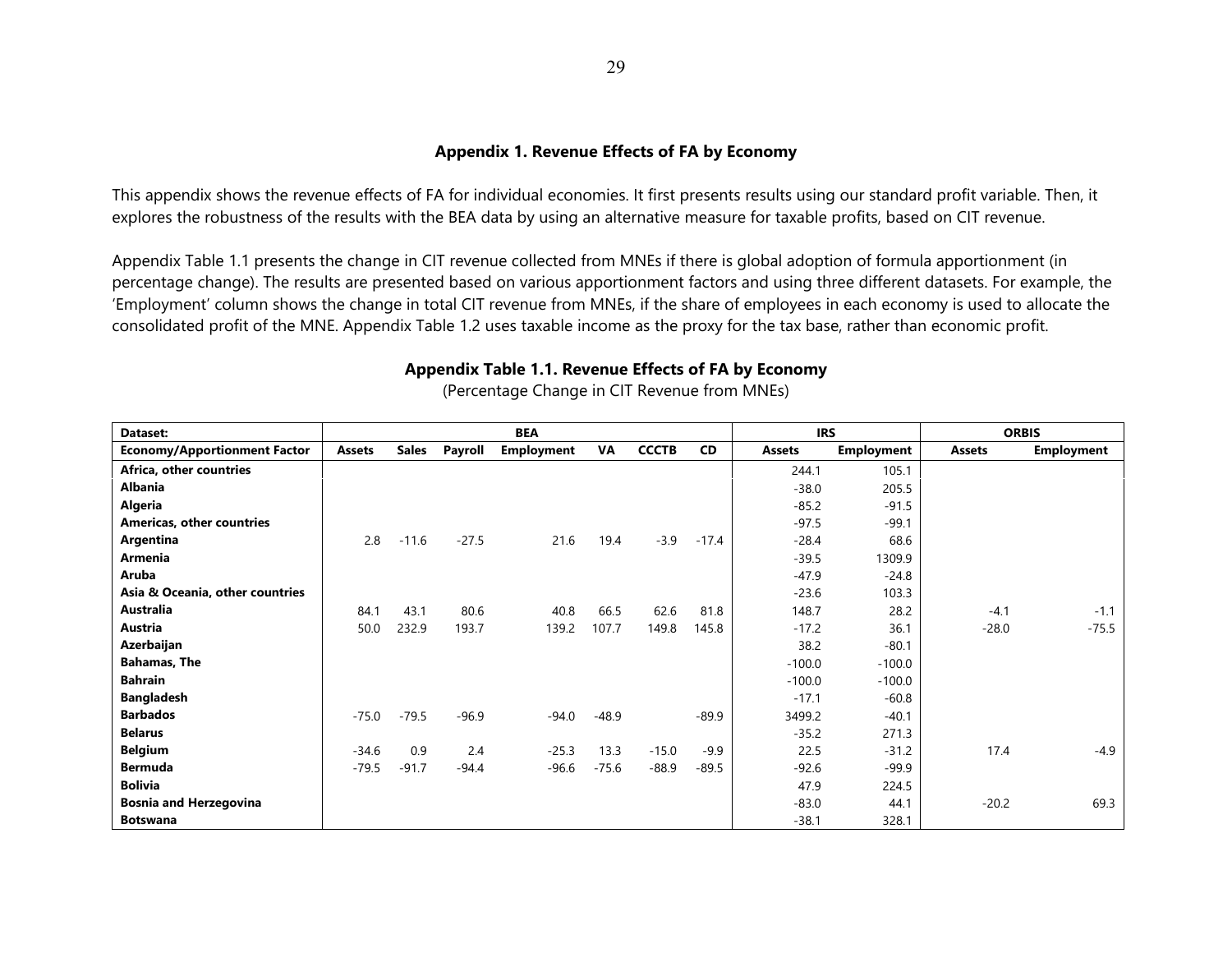| Dataset:                            |               |              |         | <b>BEA</b>        |           |              |           | <b>IRS</b>    |                   | <b>ORBIS</b>  |                   |
|-------------------------------------|---------------|--------------|---------|-------------------|-----------|--------------|-----------|---------------|-------------------|---------------|-------------------|
| <b>Economy/Apportionment Factor</b> | <b>Assets</b> | <b>Sales</b> | Payroll | <b>Employment</b> | <b>VA</b> | <b>CCCTB</b> | <b>CD</b> | <b>Assets</b> | <b>Employment</b> | <b>Assets</b> | <b>Employment</b> |
| <b>Brazil</b>                       | 152.8         | 241.0        | 224.1   | 504.6             | 188.2     | 252.7        | 200.3     | 47.2          | 210.0             | $-38.9$       | $-15.9$           |
| <b>Brunei Darussalam</b>            |               |              |         |                   |           |              |           | 69.9          | 13.3              |               |                   |
| <b>Bulgaria</b>                     |               |              |         |                   |           |              |           | 53.5          | 238.2             | 79.8          | 158.6             |
| <b>Cambodia</b>                     |               |              |         |                   |           |              |           | 52.5          | 175.2             |               |                   |
| Cameroon                            |               |              |         |                   |           |              |           | $-62.0$       | 70.1              |               |                   |
| Canada                              | 32.7          | 22.2         | 5.7     | 27.9              | 16.0      | 23.9         | 14.7      | 32.2          | 31.8              |               |                   |
| <b>Cayman Islands</b>               |               |              |         |                   |           |              |           | $-95.8$       | $-99.6$           |               |                   |
| <b>Chile</b>                        | 160.5         | 87.3         | 24.3    | 223.6             | 54.0      | 123.9        | 69.7      | $-11.5$       | 29.3              |               |                   |
| China                               | $-43.5$       | 22.5         | $-39.0$ | 173.6             | $-22.2$   | 15.4         | $-40.5$   | $-28.2$       | 151.1             | $-4.7$        | $-3.6$            |
| Colombia                            | 49.6          | 74.6         | 37.7    | 176.4             | 72.9      | 77.1         | 41.7      | 8.0           | 142.7             | $-26.2$       | 242.3             |
| Congo, Republic of                  |               |              |         |                   |           |              |           | 549.6         | $-62.0$           |               |                   |
| <b>Costa Rica</b>                   | $-20.6$       | $-7.6$       | 0.4     | 272.3             | 1.1       | 36.1         | $-6.6$    | $-27.8$       | 307.8             |               |                   |
| Cote d'Ivoire                       |               |              |         |                   |           |              |           | $-13.4$       | 4.7               |               |                   |
| <b>Croatia</b>                      |               |              |         |                   |           |              |           | $-43.7$       | 114.6             | 3.5           | 31.2              |
| Curacao                             |               |              |         |                   |           |              |           | $-82.5$       | $-59.4$           |               |                   |
| <b>Cyprus</b>                       |               |              |         |                   |           |              |           | $-92.8$       | $-88.2$           |               |                   |
| <b>Czech Republic</b>               | 13.8          | 57.9         | 15.2    | 197.9             | 45.5      | 59.4         | 14.7      | $-13.8$       | 295.9             | $-42.8$       | $-5.6$            |
| <b>Denmark</b>                      | 2.4           | 24.8         | 62.2    | 10.6              | 37.8      | 21.2         | 42.3      | $-25.5$       | 1.1               | $-2.0$        | $-20.4$           |
| <b>Dominican Republic</b>           | $-26.2$       | 15.5         | $-54.9$ | 182.8             | 0.3       | 17.7         | $-45.3$   | $-36.4$       | 187.8             |               |                   |
| <b>Ecuador</b>                      | $-35.3$       | 68.0         | $-16.3$ | 129.5             | 1.6       | 29.8         | $-22.6$   |               |                   |               |                   |
| Egypt                               | 232.5         | 68.1         | $-50.5$ | 69.5              | 42.5      | 103.4        | 43.8      | $-9.5$        | 32.0              |               |                   |
| <b>El Salvador</b>                  |               |              |         |                   |           |              |           | $-21.1$       | 438.0             |               |                   |
| <b>Equatorial Guinea</b>            |               |              |         |                   |           |              |           | $-0.9$        | $-88.7$           |               |                   |
| <b>Estonia</b>                      |               |              |         |                   |           |              |           | $-39.6$       | 277.5             | $-44.0$       | 38.7              |
| <b>Europe, other countries</b>      |               |              |         |                   |           |              |           | $-97.1$       | $-90.8$           |               |                   |
| <b>Fiji</b>                         |               |              |         |                   |           |              |           | 322.7         | 638.6             |               |                   |
| <b>Finland</b>                      | 6.9           | 149.7        | 115.2   | 90.1              | 48.7      | 86.4         | 79.1      | $-12.3$       | $-6.0$            | $-22.1$       | $-18.0$           |
| <b>France</b>                       | 26.1          | 177.3        | 219.7   | 189.9             | 148.6     | 136.1        | 155.2     | $7.0$         | 91.7              | $-11.4$       | $-18.9$           |
| Gabon                               |               |              |         |                   |           |              |           | 34.9          | $-3.2$            |               |                   |
| Georgia                             |               |              |         |                   |           |              |           | 32.5          | 1177.5            |               |                   |
| Germany                             | 17.6          | 119.7        | 150.7   | 111.0             | 117.8     | 89.4         | 106.3     | $-5.8$        | 78.1              | $-26.0$       | $-9.4$            |
| Ghana                               |               |              |         |                   |           |              |           | 318.8         | 36.3              |               |                   |
| Greece                              | 96.6          | 581.6        | 381.4   | 446.2             | 588.2     | 364.0        | 286.4     | $-77.4$       | $-2.8$            | $-20.0$       | $-19.9$           |
| Guam                                |               |              |         |                   |           |              |           | $-6.5$        | 69.1              |               |                   |
| Guatemala                           |               |              |         |                   |           |              |           | $-28.3$       | 295.6             |               |                   |
| <b>Guernsey</b>                     |               |              |         |                   |           |              |           | $-100.0$      | $-100.0$          |               |                   |
| <b>Honduras</b>                     | 19.2          | 58.6         | 102.6   | 1298.8            | 65.3      | 239.1        | 74.8      | 5.5           | 1475.5            |               |                   |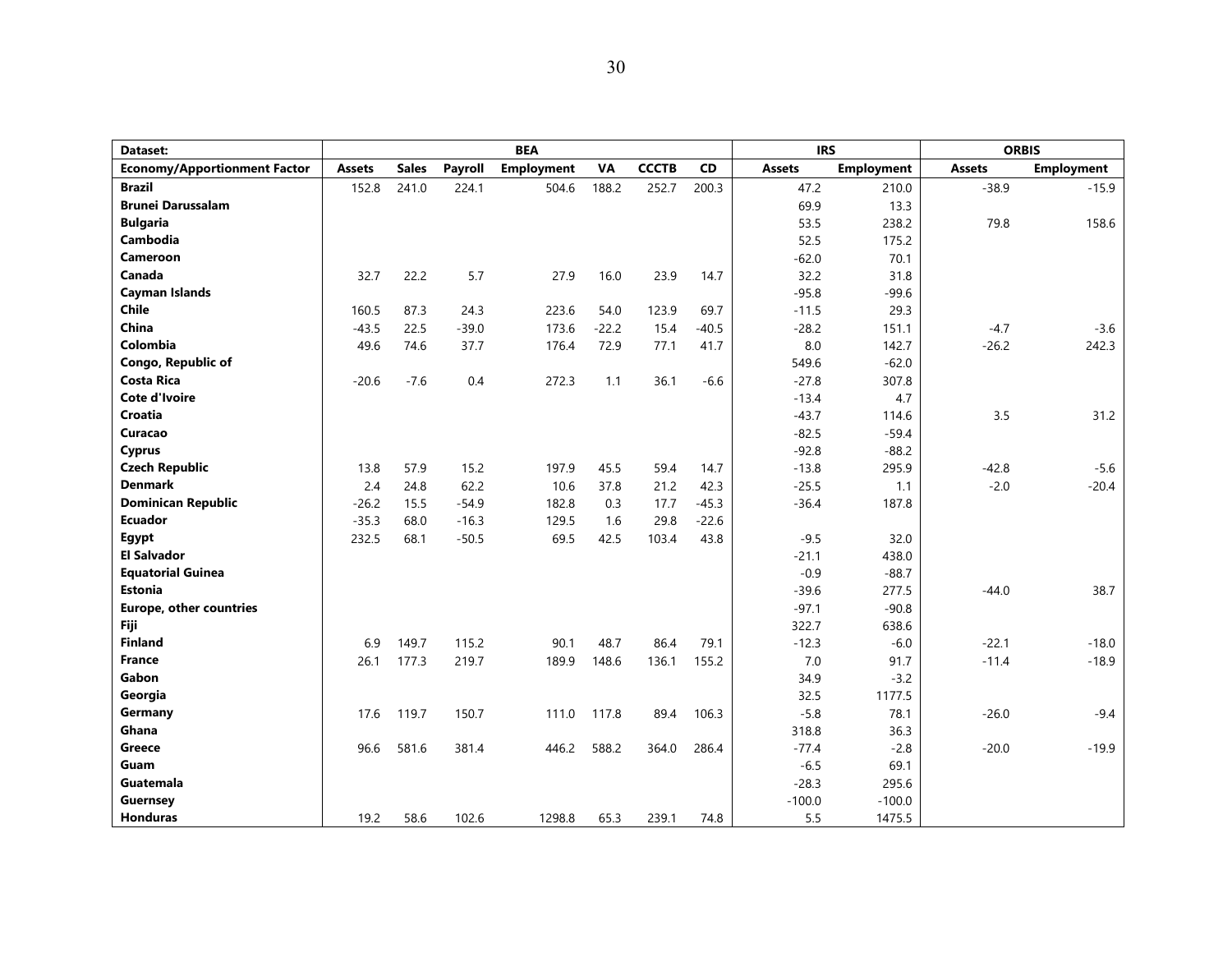| Dataset:                            |               |              |         | <b>BEA</b>        |           |              |         |               | <b>IRS</b>        |               | <b>ORBIS</b>      |
|-------------------------------------|---------------|--------------|---------|-------------------|-----------|--------------|---------|---------------|-------------------|---------------|-------------------|
| <b>Economy/Apportionment Factor</b> | <b>Assets</b> | <b>Sales</b> | Payroll | <b>Employment</b> | <b>VA</b> | <b>CCCTB</b> | CD      | <b>Assets</b> | <b>Employment</b> | <b>Assets</b> | <b>Employment</b> |
| <b>Hong Kong SAR</b>                | $-76.4$       | 20.7         | $-27.0$ | $-32.6$           | $-29.5$   | $-28.5$      | $-43.5$ | $-81.0$       | $-63.6$           |               |                   |
| Hungary                             | $-25.3$       | 4.7          | $-18.7$ | 108.4             | $-11.3$   | 8.1          | $-20.9$ | $-85.5$       | $-44.5$           | 12.4          | 16.8              |
| <b>Iceland</b>                      |               |              |         |                   |           |              |         | 1827.0        | 133.1             | 1.7           | $7.0\,$           |
| India                               | $-39.7$       | 3.5          | 60.8    | 573.8             | 23.1      | 93.7         | 27.3    | $-62.1$       | 332.5             | $-5.4$        | $-2.1$            |
| <b>Indonesia</b>                    | $-7.7$        | $-63.3$      | $-76.1$ | $-31.3$           | $-28.7$   | $-41.6$      | $-53.3$ | 22.8          | $-4.4$            |               |                   |
| Iraq                                |               |              |         |                   |           |              |         | 141.7         | 14.7              |               |                   |
| <b>Ireland</b>                      | $-76.9$       | $-91.5$      | $-91.1$ | $-92.3$           | $-57.0$   | $-86.7$      | $-86.4$ | $-59.5$       | $-87.6$           | $-12.1$       | $-5.5$            |
| <b>Israel</b>                       | $-5.2$        | $-51.1$      | 47.6    | 49.1              | 40.8      | $-2.7$       | 30.0    | $-38.2$       | $-23.2$           |               |                   |
| <b>Italy</b>                        | 21.1          | 177.8        | 127.4   | 110.7             | 140.3     | 106.0        | 91.9    | 0.8           | 68.8              | $-4.6$        | 5.9               |
| Jamaica                             |               |              |         |                   |           |              |         | $-57.1$       | 904.1             |               |                   |
| Japan                               | $-65.3$       | $-5.2$       | $-19.0$ | $-38.6$           | $-26.0$   | $-33.1$      | $-34.4$ | $-71.2$       | $-40.6$           | $-1.2$        | $-5.8$            |
| Jersey                              |               |              |         |                   |           |              |         | $-100.0$      | $-100.0$          |               |                   |
| Jordan                              |               |              |         |                   |           |              |         | 164.8         | 40.2              |               |                   |
| Kazakhstan                          |               |              |         |                   |           |              |         | 419.6         | $-52.7$           | $-8.5$        | 10.6              |
| Kenya                               |               |              |         |                   |           |              |         | $-37.1$       | 66.5              |               |                   |
| Korea                               | $-41.4$       | 25.7         | $-14.2$ | 0.0               | $-11.3$   | $-7.6$       | $-23.2$ | $-25.8$       | 9.4               | $-22.9$       | 2.3               |
| Kuwait                              |               |              |         |                   |           |              |         | $-27.8$       | 10.7              |               |                   |
| Latvia                              |               |              |         |                   |           |              |         | $-95.7$       | $-36.6$           | $-21.9$       | 38.6              |
| Lebanon                             |               |              |         |                   |           |              |         | $-94.4$       | $-36.3$           |               |                   |
| Lithuania                           |               |              |         |                   |           |              |         | $-71.3$       | 198.6             | $-9.6$        | 129.9             |
| Luxembourg                          | $-74.3$       | $-71.9$      | $-82.5$ | $-86.3$           | $-71.9$   | $-76.9$      | $-79.8$ | $-75.5$       | $-98.3$           | 0.0           | $-49.0$           |
| <b>Macau SAR</b>                    |               |              |         |                   |           |              |         | 3100.7        | 2275.8            |               |                   |
| <b>Macedonia, FYR</b>               |               |              |         |                   |           |              |         | 147.6         | 1609.6            | $-57.0$       | 0.6               |
| <b>Malaysia</b>                     | $-13.1$       | $-40.2$      | $-66.6$ | 15.9              | $-34.1$   | $-26.2$      | $-48.8$ | 15.4          | 120.4             |               |                   |
| <b>Malta</b>                        |               |              |         |                   |           |              |         | $-84.3$       | $-44.0$           | 11.1          | $-38.9$           |
| <b>Mauritius</b>                    |               |              |         |                   |           |              |         | $-98.8$       | $-80.3$           |               |                   |
| <b>Mexico</b>                       | $-31.9$       | $-12.5$      | $-32.1$ | 183.6             | $-17.5$   | 10.5         | $-32.0$ | $-6.3$        | 289.7             | $-5.1$        | 6.0               |
| <b>Monaco</b>                       |               |              |         |                   |           |              |         | 122.4         | 33.2              |               |                   |
| Montenegro, Rep. of                 |               |              |         |                   |           |              |         |               |                   | $-15.4$       | 118.0             |
| <b>Morocco</b>                      |               |              |         |                   |           |              |         | $-48.9$       | 364.6             |               |                   |
| <b>Myanmar</b>                      |               |              |         |                   |           |              |         | 317.1         | 253.4             |               |                   |
| <b>Namibia</b>                      |               |              |         |                   |           |              |         | $-53.0$       | 243.4             |               |                   |
| <b>Netherlands</b>                  | $-62.2$       | $-29.7$      | $-39.6$ | $-48.3$           | $-45.7$   | $-45.3$      | $-47.2$ | $-73.9$       | $-87.1$           | 3.1           | $-61.4$           |
| <b>New Zealand</b>                  | $-17.9$       | 36.0         | $-8.2$  | 34.6              | 18.8      | 10.4         | $-11.4$ | $-32.2$       | 37.2              |               |                   |
| Nicaragua                           |               |              |         |                   |           |              |         | 7.9           | 438.1             |               |                   |
| <b>Nigeria</b>                      |               |              |         |                   |           |              |         | 254.7         | $-73.7$           |               |                   |
| Norway                              | $-11.1$       | $-51.3$      | $-67.8$ | $-79.9$           | $-32.5$   | $-22.0$      | $-48.9$ | 94.1          | $-23.0$           | $-8.6$        | 10.7              |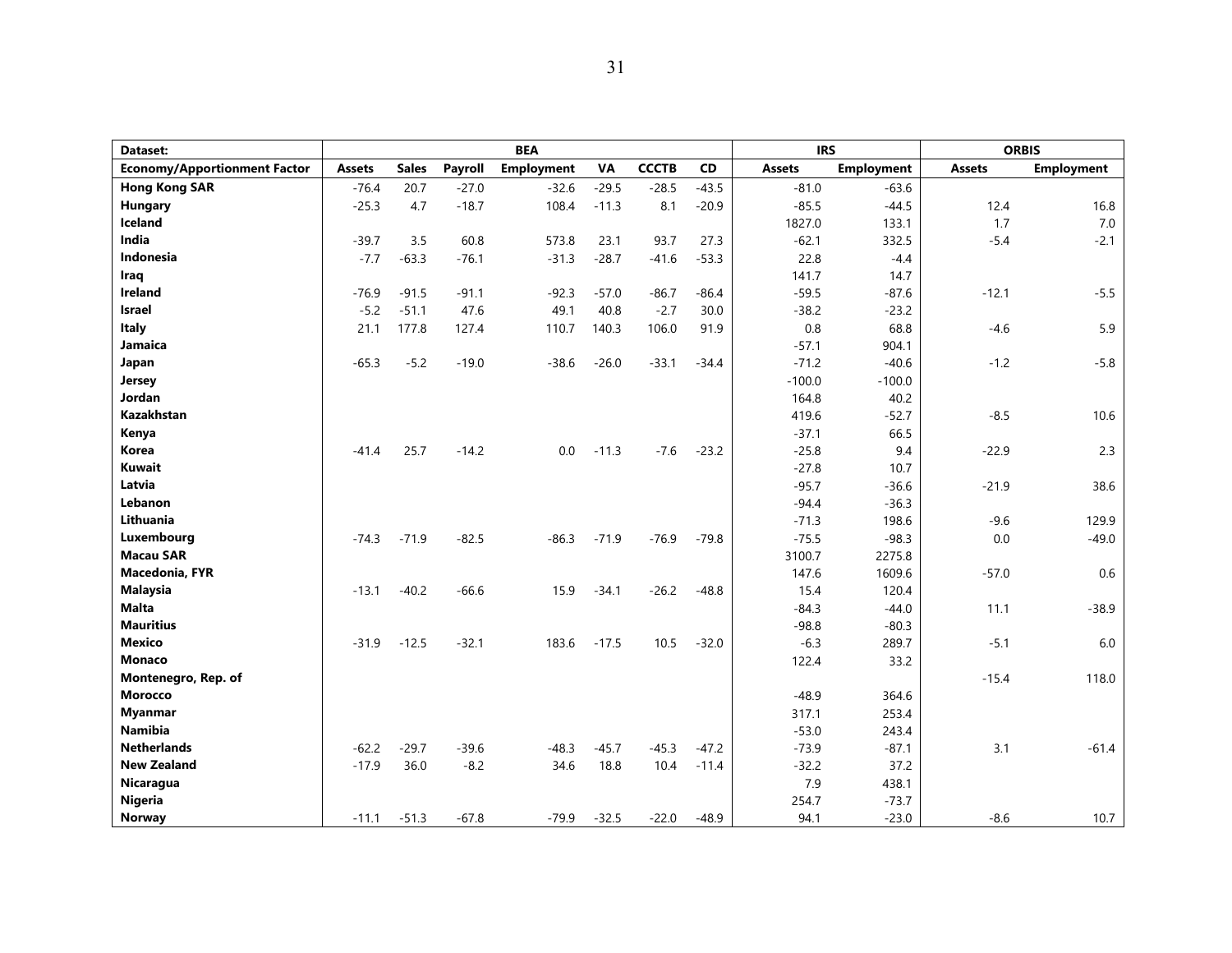| Dataset:                            |               |              |         | <b>BEA</b>        |         |              |           | <b>IRS</b>       |                   |               | <b>ORBIS</b>      |
|-------------------------------------|---------------|--------------|---------|-------------------|---------|--------------|-----------|------------------|-------------------|---------------|-------------------|
| <b>Economy/Apportionment Factor</b> | <b>Assets</b> | <b>Sales</b> | Payroll | <b>Employment</b> | VA      | <b>CCCTB</b> | <b>CD</b> | <b>Assets</b>    | <b>Employment</b> | <b>Assets</b> | <b>Employment</b> |
| Oman                                |               |              |         |                   |         |              |           | $-61.8$          | $-78.3$           |               |                   |
| Pakistan                            |               |              |         |                   |         |              |           | $-49.1$          | 59.0              |               |                   |
| Panama                              | 95.0          | 109.0        | 24.3    | 249.2             | 3.8     | 102.0        | 47.8      | $-31.2$          | $-48.0$           |               |                   |
| Papua New Guinea                    |               |              |         |                   |         |              |           | 2418.3           | $-6.9$            |               |                   |
| Paraguay                            |               |              |         |                   |         |              |           | 59.1             | 4.2               |               |                   |
| Peru                                | $-7.5$        | $-61.8$      | $-73.7$ | $-44.3$           | $-41.4$ | $-37.8$      | $-51.6$   | 52.7             | $-6.1$            |               |                   |
| <b>Philippines</b>                  | 39.6          | 21.6         | 21.2    | 688.1             | 38.6    | 138.6        | 27.3      | $-27.7$          | 489.2             | $-27.2$       | $-100.0$          |
| Poland                              | 10.8          | 65.2         | 9.1     | 190.8             | 60.7    | 58.6         | 9.7       | 13.1             | 326.8             | $-6.1$        | 7.2               |
| Portugal                            | $-14.9$       | 142.2        | 46.7    | 129.6             | 110.2   | 71.8         | 26.2      | 14.0             | 367.7             | $-24.8$       | $-14.3$           |
| <b>Puerto Rico</b>                  |               |              |         |                   |         |              |           | $-91.0$          | $-91.8$           |               |                   |
| <b>Qatar</b>                        |               |              |         |                   |         |              |           | $-33.2$          | $-84.6$           |               |                   |
| Romania                             |               |              |         |                   |         |              |           | 41.3             | 543.9             | $-19.7$       | 167.1             |
| <b>Russia</b>                       | $-4.2$        | 169.2        | 1.2     | 142.2             | 44.2    | 129.0        | $-0.6$    | 3.4              | 167.0             | $-8.5$        | 9.8               |
| Saudi Arabia                        |               |              | 131.3   | 83.7              | 75.1    |              |           | $-6.3$           | 23.8              |               |                   |
| Senegal                             |               |              |         |                   |         |              |           | $-8.7$           | 221.7             |               |                   |
| <b>Serbia</b>                       |               |              |         |                   |         |              |           | 36.3             | 825.8             | $-23.9$       | 101.9             |
| <b>Singapore</b>                    | $-72.1$       | $-59.1$      | $-70.5$ | $-70.8$           | $-48.8$ | $-67.3$      | $-71.0$   | $-70.3$          | $-79.7$           |               |                   |
| <b>Slovakia</b>                     |               |              |         |                   |         |              |           | 8.0              | 388.2             | $-16.9$       | 28.0              |
| <b>Slovenia</b>                     |               |              |         |                   |         |              |           | 48.3             | 270.1             | $-1.5$        | 13.3              |
| <b>South Africa</b>                 | $-21.3$       | 214.1        | 78.3    | 257.5             | 77.7    | 120.2        | 45.1      | 6.0              | 271.1             |               |                   |
| Spain                               | 33.4          | 147.6        | 120.5   | 139.2             | 71.0    | 103.6        | 91.5      | $-32.7$          | 30.2              | $-1.6$        | $-27.6$           |
| Sri Lanka                           |               |              |         |                   |         |              |           | $-81.5$          | 42.7              |               |                   |
| <b>St. Kitts and Nevis</b>          |               |              |         |                   |         |              |           | 340.3            | 231.6             |               |                   |
| St. Lucia                           |               |              |         |                   |         |              |           | 819.4            | 240.9             |               |                   |
| <b>Stateless entities and other</b> |               |              |         |                   |         |              |           |                  |                   |               |                   |
| country                             |               |              |         |                   |         |              |           | $-35.6$          | $-81.8$           |               |                   |
| Sweden<br><b>Switzerland</b>        | -55.4         | 23.7         | 40.3    | 17.6              | 17.9    | $-0.9$       | 8.4       | $-62.7$          | $-24.3$           | $-15.1$       | $-33.2$           |
| <b>Taiwan Province of China</b>     | $-89.6$       | $-72.9$      | $-76.2$ | $-87.6$           | $-53.4$ | $-81.5$      | $-80.7$   | $-64.9$          | $-86.5$           |               |                   |
| <b>Tanzania</b>                     | $-39.1$       |              | $-46.7$ | 8.9               | $-32.9$ |              | $-44.2$   | $-31.9$          | 46.6              |               |                   |
| <b>Thailand</b>                     | 17.7          | 24.3         | $-50.9$ | 91.4              | 28.4    | 20.8         | $-28.0$   | 673.7<br>$-15.5$ | 636.3<br>50.7     |               |                   |
| <b>Trinidad and Tobago</b>          |               |              |         |                   |         |              |           | 18.1             |                   |               |                   |
| <b>Tunisia</b>                      |               |              |         |                   |         |              |           | $-54.2$          | $-8.0$<br>805.1   |               |                   |
| <b>Turkey</b>                       | $-61.3$       | 142.6        | $-10.0$ | 45.8              | 117.0   | 30.4         | $-27.1$   | $-29.7$          | 122.4             |               |                   |
| Uganda                              |               |              |         |                   |         |              |           | 57.9             | 33.5              |               |                   |
| <b>Ukraine</b>                      |               |              |         |                   |         |              |           | $-52.6$          | 347.2             | $-0.3$        | 109.4             |
| <b>United Arab Emirates</b>         | $-57.1$       |              | $-60.7$ | $-70.2$           | $-37.6$ |              | $-59.5$   | $-31.7$          | $-47.5$           |               |                   |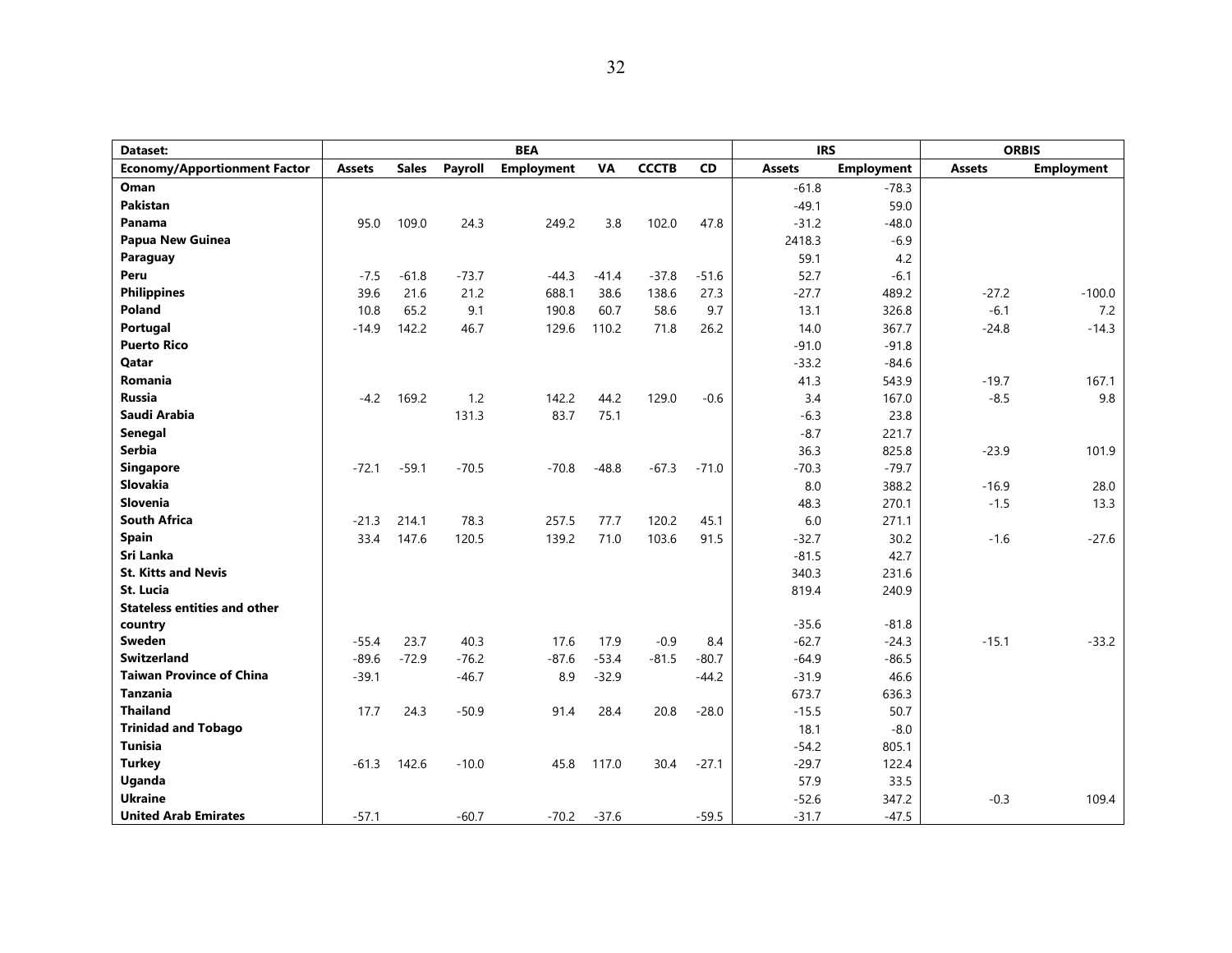| Dataset:                            |               |              |         | <b>BEA</b>        |         |              |           | <b>IRS</b>    |                   | <b>ORBIS</b>  |                   |
|-------------------------------------|---------------|--------------|---------|-------------------|---------|--------------|-----------|---------------|-------------------|---------------|-------------------|
| <b>Economy/Apportionment Factor</b> | <b>Assets</b> | <b>Sales</b> | Payroll | <b>Employment</b> | VA      | <b>CCCTB</b> | <b>CD</b> | <b>Assets</b> | <b>Employment</b> | <b>Assets</b> | <b>Employment</b> |
| <b>United Kingdom</b>               | 1.8           | 27.6         | 65.4    | 56.9              | 52.7    | 30.2         | 44.2      | $-12.8$       | $-2.6$            | $-15.8$       | $-11.3$           |
| United Kingdom Islands,             |               |              |         |                   |         |              |           |               |                   |               |                   |
| <b>Caribbean</b>                    | $-76.3$       | $-92.7$      | $-95.7$ | $-95.4$           | $-74.3$ | $-88.2$      | $-89.2$   |               |                   |               |                   |
| <b>United States</b>                | 20.4          | 5.0          | 17.8    | 0.9               | 10.8    | 11.6         | 18.7      | $-1.7$        | $-14.0$           |               |                   |
| <b>Uruguay</b>                      |               |              |         |                   |         |              |           | $-85.7$       | $-71.8$           |               |                   |
| Venezuela                           | $-54.8$       | 5.4          | $-30.9$ | 6.4               | $-26.7$ | $-20.5$      | $-38.8$   | $-75.3$       | $-47.5$           |               |                   |
| <b>Vietnam</b>                      |               |              |         |                   |         |              |           | $-31.4$       | 251.1             |               |                   |
| Virgin Islands                      |               |              |         |                   |         |              |           | 413.5         | 261.0             |               |                   |
| Zambia                              |               |              |         |                   |         |              |           | $-40.3$       | 212.3             |               |                   |
| <b>Zimbabwe</b>                     |               |              |         |                   |         |              |           | 39.1          | 454.0             |               |                   |
| Median                              | $-12.1$       | 23.1         | 0.4     | 56.9              | 17.9    | 21.2         | $-8.3$    | $-23.6$       | 36.3              | $-9.6$        | 0.6               |
| Average                             | $-4.1$        | 46.6         | 17.0    | 114.0             | 30.5    | 40.7         | 8.6       | 94.6          | 156.7             | $-11.0$       | 17.4              |
| Aggregate                           | 11.0          | 6.2          | 14.5    | 11.1              | 10.3    | 10.1         | 13.3      | $-4.8$        | 3.2               | $-7.8$        | $-5.4$            |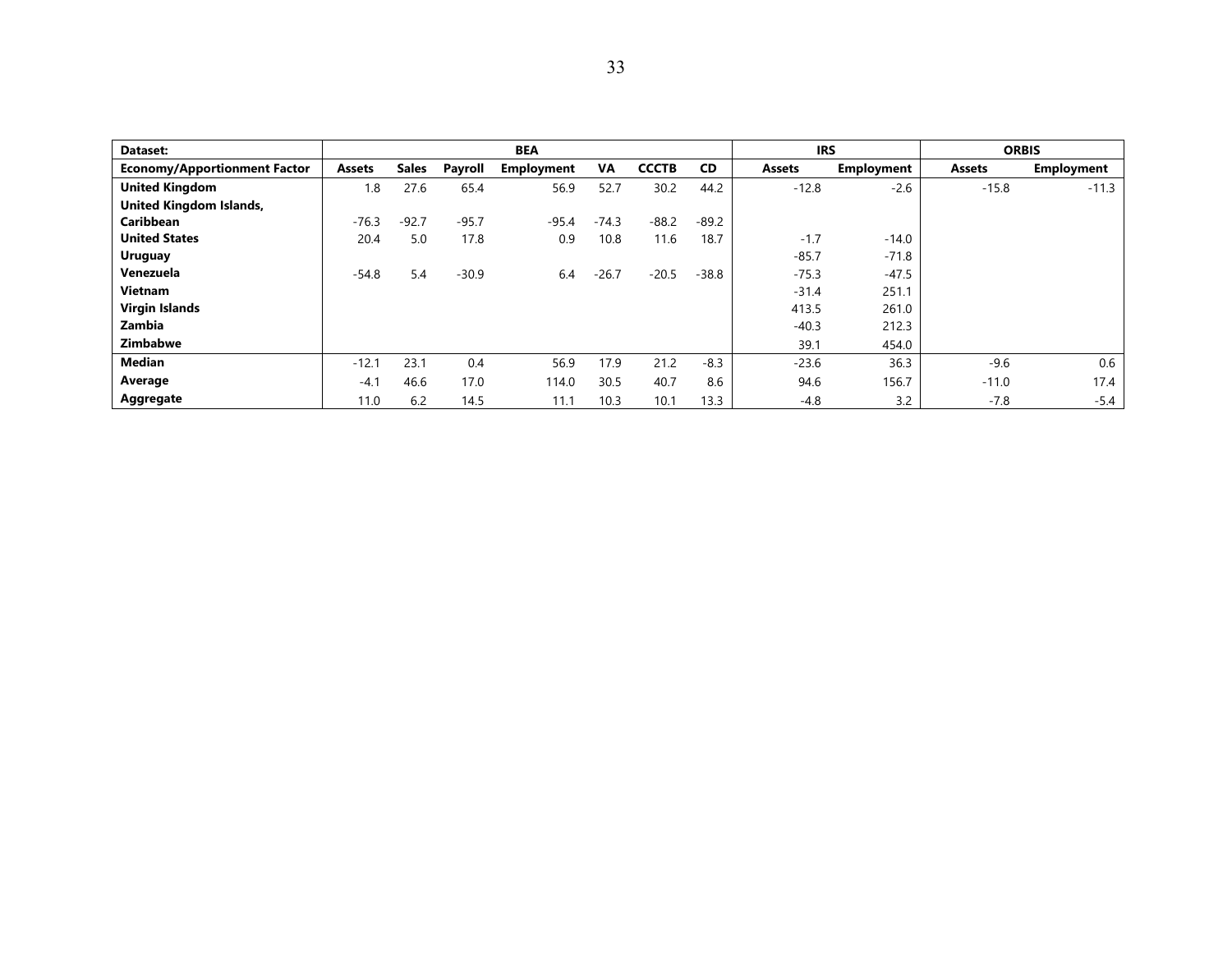# **Appendix Table 1.2. Revenue Effects of FA by Country; Using Taxable Income as the Proxy Tax Base**

| (Percentage Change in CIT Revenue) |  |  |
|------------------------------------|--|--|
|                                    |  |  |

| Dataset:                     | <b>BEA</b>    |              |         |                   |         |              |           |  |  |  |  |
|------------------------------|---------------|--------------|---------|-------------------|---------|--------------|-----------|--|--|--|--|
| <b>Economy/Apportionment</b> | <b>Assets</b> | <b>Sales</b> | Payroll | <b>Employment</b> | VA      | <b>CCCTB</b> | <b>CD</b> |  |  |  |  |
| <b>Factor</b><br>Argentina   |               |              |         |                   |         |              |           |  |  |  |  |
| Australia                    | $-44.2$       | $-51.7$      | $-60.8$ | $-33.2$           | $-34.4$ | $-47.6$      | $-55.3$   |  |  |  |  |
| Austria                      | 31.1          | 2.3          | 27.8    | $-0.8$            | 20.7    | 15.7         | 28.9      |  |  |  |  |
| <b>Barbados</b>              | $-1.1$        | 118.7        | 95.7    | 61.2              | 39.1    | 65.3         | 63.4      |  |  |  |  |
| <b>Belgium</b>               | 3.3           | $-65.7$      | $-88.5$ | $-76.0$           | 137.8   |              | $-57.6$   |  |  |  |  |
| <b>Bermuda</b>               | $-16.2$       | 28.1         | 31.0    | -4.6              | 44.1    | 8.4          | 15.3      |  |  |  |  |
| <b>Brazil</b>                | 0.0           | 0.0          | 0.0     | 0.0               | 0.0     | 0.0          | 0.0       |  |  |  |  |
| Canada                       | 43.3          | 101.1        | 86.6    | 241.6             | 69.9    | 102.8        | 72.2      |  |  |  |  |
| Chile                        | 46.0          | 34.7         | 16.4    | 40.6              | 28.1    | 36.4         | 26.3      |  |  |  |  |
| China                        | $-27.6$       | $-51.0$      | $-66.4$ | $-11.7$           | $-58.6$ | $-39.2$      | $-53.5$   |  |  |  |  |
| Colombia                     | $-45.5$       | 17.6         | $-41.4$ | 163.8             | $-25.1$ | 11.1         | $-42.8$   |  |  |  |  |
|                              | $-49.3$       | $-39.9$      | $-53.0$ | $-6.7$            | $-39.7$ | $-39.7$      | $-51.8$   |  |  |  |  |
| <b>Costa Rica</b>            | 40.5          | 62.6         | 81.9    | 574.8             | 85.1    | 143.8        | 68.1      |  |  |  |  |
| <b>Czech Republic</b>        | $-17.9$       | 15.1         | $-16.1$ | 116.6             | 6.0     | 15.8         | $-16.7$   |  |  |  |  |
| <b>Denmark</b>               | $-54.1$       | $-44.9$      | $-29.5$ | $-51.2$           | $-41.2$ | $-46.5$      | $-37.7$   |  |  |  |  |
| <b>Dominican Republic</b>    | $-49.6$       | $-22.6$      | $-68.7$ | 95.4              | $-30.8$ | $-19.6$      | $-62.3$   |  |  |  |  |
| <b>Ecuador</b>               | $-26.2$       | 93.1         | 2.5     | 170.0             | 15.4    | 51.0         | $-7.1$    |  |  |  |  |
| Egypt                        | $-19.2$       | $-59.1$      | $-88.0$ | $-58.8$           | $-65.4$ | $-50.6$      | $-65.0$   |  |  |  |  |
| <b>Finland</b>               | 31.5          | 220.2        | 161.8   | 133.5             | 115.1   | 133.1        | 118.4     |  |  |  |  |
| <b>France</b>                | $-30.4$       | 52.3         | 76.4    | 58.8              | 37.1    | 29.9         | 40.8      |  |  |  |  |
| Germany                      | $-21.6$       | 45.1         | 65.7    | 38.4              | 44.1    | 25.2         | 36.6      |  |  |  |  |
| <b>Greece</b>                | $-46.6$       | 88.4         | 31.9    | 53.2              | 88.6    | 28.1         | 5.8       |  |  |  |  |
| Honduras                     | 199.9         | 1530.7       | 441.6   | 3733.4            | 382.6   | 3387.0       | 361.1     |  |  |  |  |
| <b>Hong Kong SAR</b>         | $-81.1$       | $-4.9$       | $-43.7$ | -47.4             | $-44.6$ | $-43.9$      | $-56.2$   |  |  |  |  |
| <b>Hungary</b>               | $-39.0$       | $-18.1$      | $-34.5$ | 63.8              | $-21.1$ | $-14.2$      | $-36.0$   |  |  |  |  |
| India                        | $-53.9$       | $-20.7$      | 23.0    | 415.3             | $-5.4$  | 48.2         | $-2.6$    |  |  |  |  |
| Indonesia                    | $-55.4$       | $-82.2$      | $-88.5$ | $-66.7$           | $-65.0$ | $-71.7$      | $-77.5$   |  |  |  |  |
| Ireland                      | $-60.4$       | $-85.0$      | $-84.4$ | $-86.5$           | $-24.6$ | $-76.9$      | $-76.4$   |  |  |  |  |
| Israel                       | $-8.4$        | $-53.2$      | 41.2    | 43.0              | 38.5    | $-6.5$       | 24.6      |  |  |  |  |
| Italy                        | $-31.8$       | 57.9         | 27.9    | 19.6              | 35.5    | 16.6         | 8.0       |  |  |  |  |
| Japan                        | $-67.8$       | $-10.8$      | $-23.1$ | $-41.9$           | $-30.5$ | $-37.0$      | $-38.0$   |  |  |  |  |
| Korea                        | $-48.8$       | 10.6         | $-24.5$ | $-11.7$           | $-21.9$ | $-18.8$      | $-32.6$   |  |  |  |  |
| Luxembourg                   | $-59.7$       | $-51.4$      | $-71.7$ | $-78.2$           | $-46.8$ | $-62.0$      | $-67.7$   |  |  |  |  |
| <b>Malaysia</b>              | 11.3          | $-24.4$      | $-56.9$ | 49.2              | $-19.6$ | $-5.7$       | $-34.2$   |  |  |  |  |
| <b>Mexico</b>                | $-47.3$       | $-32.3$      | $-47.8$ | 119.0             | $-37.1$ | $-14.6$      | $-47.6$   |  |  |  |  |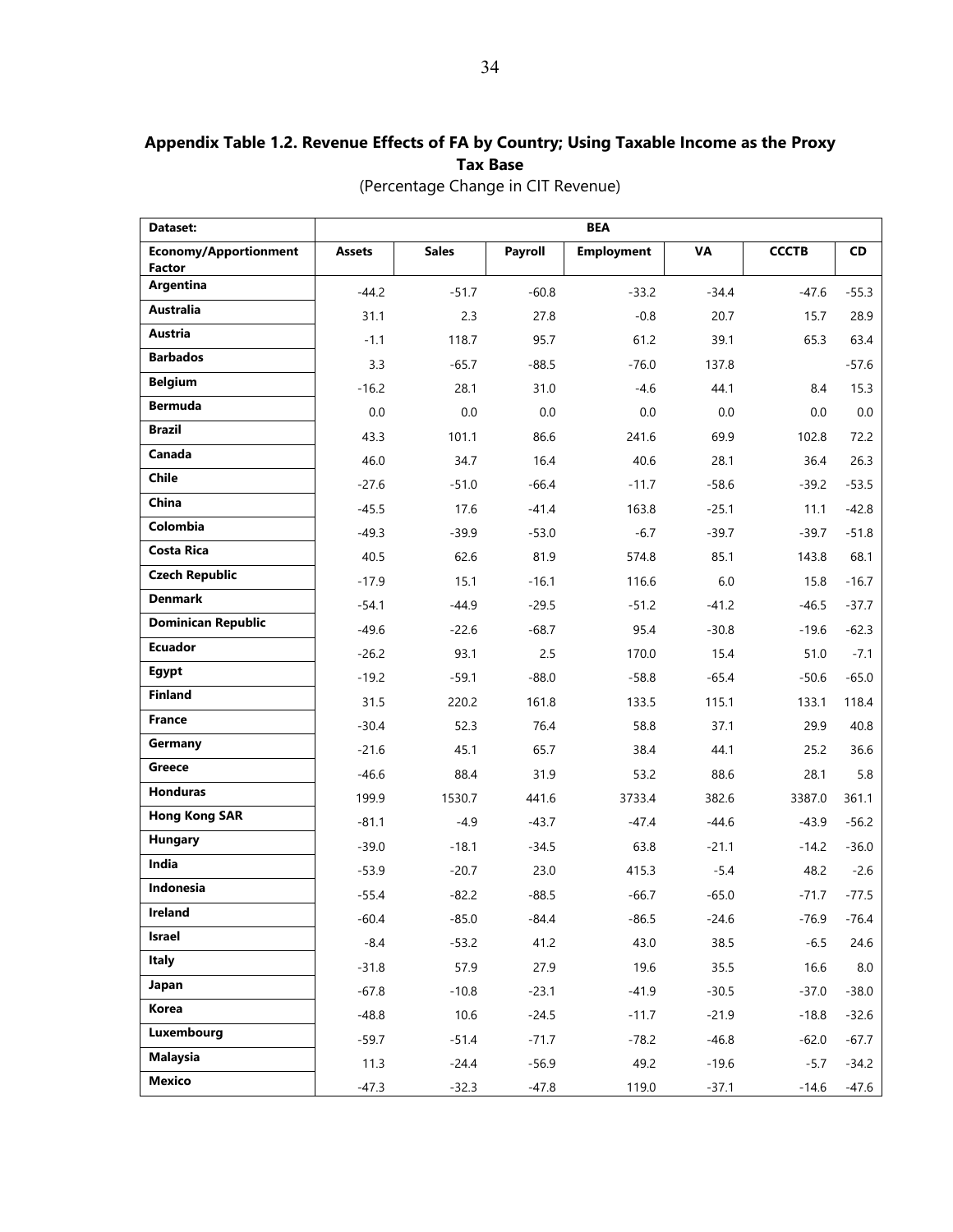| Dataset:                                      |               |              |         | <b>BEA</b>        |           |              |           |
|-----------------------------------------------|---------------|--------------|---------|-------------------|-----------|--------------|-----------|
| <b>Economy/Apportionment</b><br><b>Factor</b> | <b>Assets</b> | <b>Sales</b> | Payroll | <b>Employment</b> | <b>VA</b> | <b>CCCTB</b> | <b>CD</b> |
| <b>Netherlands</b>                            | $-68.4$       | $-41.3$      | $-50.0$ | $-56.8$           | $-52.4$   | $-54.4$      | $-56.1$   |
| <b>New Zealand</b>                            | 17.3          | 94.6         | 31.6    | 93.2              | 69.8      | 58.1         | 26.8      |
| Norway                                        | $-63.3$       | $-78.9$      | $-86.6$ | $-91.6$           | $-72.4$   | $-66.1$      | $-78.8$   |
| Panama                                        | 5.2           | 56.2         | $-31.8$ | 95.8              | $-45.7$   | 51.0         | $-19.5$   |
| Peru                                          | $-37.6$       | $-74.2$      | $-82.4$ | $-62.4$           | $-60.6$   | $-57.7$      | $-67.4$   |
| <b>Philippines</b>                            | 3.0           | $-9.9$       | $-9.9$  | 488.7             | 2.7       | 77.5         | $-5.6$    |
| Poland                                        | 4.4           | 55.6         | 2.9     | 174.7             | 50.8      | 49.6         | 3.4       |
| Portugal                                      | 27.5          | 264.3        | 118.8   | 245.1             | 213.0     | 157.9        | 88.4      |
| Russia                                        | $-56.4$       | $-5.9$       | $-53.7$ | 9.8               | $-33.1$   | $-19.9$      | $-54.6$   |
| Saudi Arabia                                  |               |              | $-9.1$  | $-27.8$           | $-31.2$   |              |           |
| <b>Singapore</b>                              | $-49.8$       | $-25.7$      | $-46.8$ | $-47.2$           | $-7.5$    | $-40.8$      | $-47.8$   |
| <b>South Africa</b>                           | $-38.8$       | 143.7        | 37.6    | 166.8             | 39.1      | 69.0         | 12.2      |
| <b>Spain</b>                                  | 2.7           | 91.8         | 70.8    | 84.2              | 32.9      | 57.3         | 48.1      |
| Sweden                                        | $-66.0$       | $-4.1$       | 8.5     | $-10.5$           | $-7.5$    | $-23.7$      | $-16.3$   |
| <b>Switzerland</b>                            | $-82.3$       | $-53.4$      | $-58.8$ | $-78.6$           | $-17.7$   | $-68.1$      | $-66.6$   |
| <b>Taiwan Province of China</b>               | $-51.0$       |              | $-57.0$ | $-12.1$           | $-46.0$   |              | $-55.0$   |
| <b>Thailand</b>                               | $-39.3$       | $-38.9$      | $-75.2$ | $-4.7$            | $-35.7$   | $-39.4$      | $-63.2$   |
| <b>Turkey</b>                                 | $-73.0$       | 73.8         | $-37.3$ | 1.5               | 51.2      | $-6.6$       | $-49.2$   |
| <b>United Arab Emirates</b>                   | $-69.9$       |              | $-72.5$ | $-79.1$           | $-56.2$   |              | $-71.6$   |
| <b>United Kingdom</b>                         | $-32.9$       | $-15.8$      | 9.2     | 3.3               | 1.1       | $-14.1$      | $-4.8$    |
| <b>United Kingdom Islands,</b>                |               |              |         |                   |           |              |           |
| <b>Caribbean</b><br><b>United States</b>      | 0.0           | 0.0          | 0.0     | 0.0               | 0.0       | 0.0          | 0.0       |
| Venezuela                                     | 40.5          | 22.4         | 37.4    | 17.8              | 29.1      | 30.1         | 38.4      |
| <b>Median</b>                                 | $-61.5$       | $-9.1$       | $-40.3$ | $-8.8$            | $-36.3$   | $-31.7$      | $-47.3$   |
|                                               | $-35.3$       | $-4.5$       | $-23.1$ | 3.3               | $-7.5$    | $-5.7$       | $-26.0$   |
| <b>Mean</b>                                   | $-23.0$       | 40.8         | $-3.0$  | 114.3             | 9.9       | 68.9         | $-9.6$    |
| Aggregate                                     | 14.1          | 6.9          | 15.5    | 8.4               | 11.9      | 11.1         | 15.0      |

Note: Aggregate for BEA is calculated between 2014 - 2016 due to a break in the data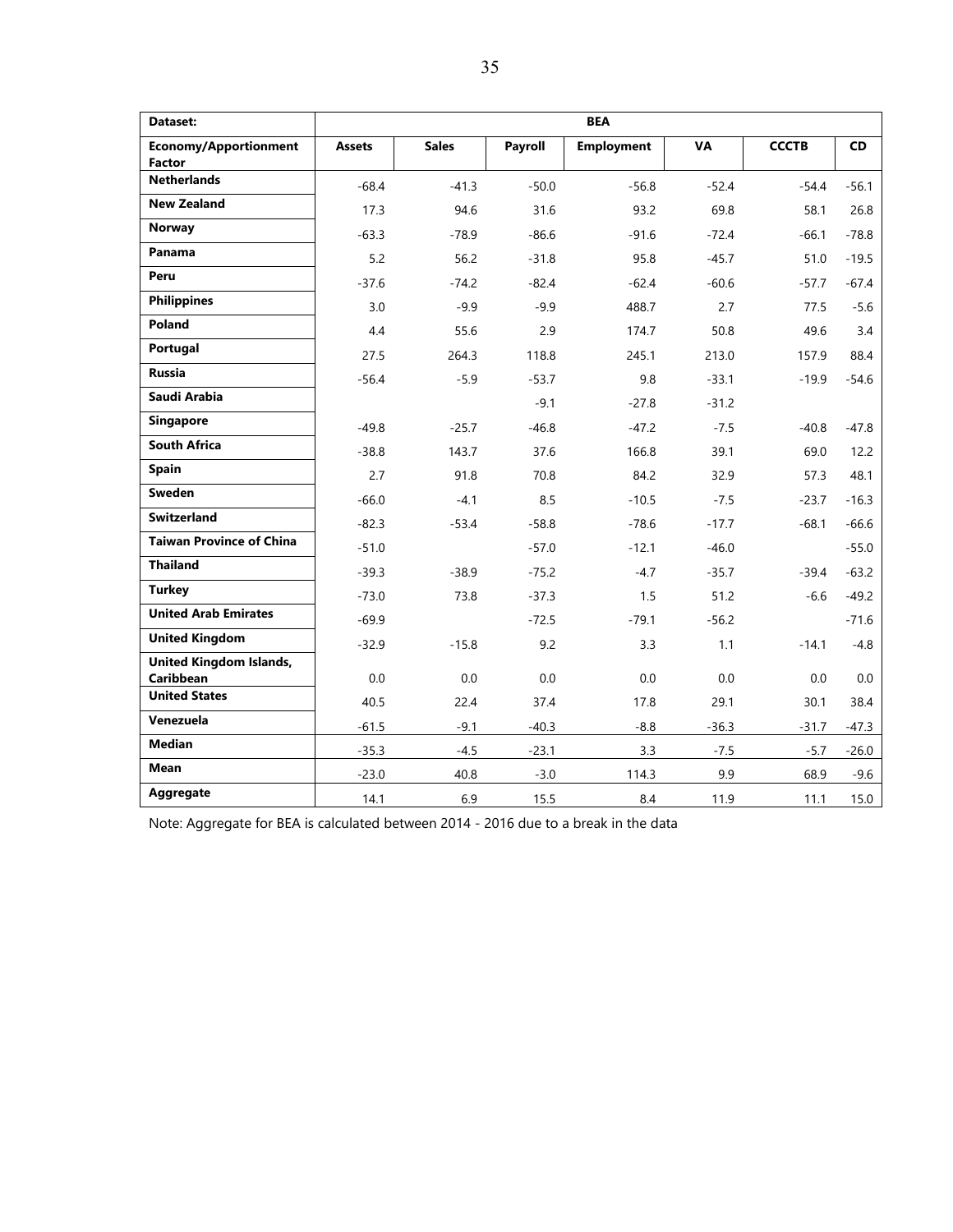#### **Appendix 2. Revenue Effects of FA using EBIT to Measure Taxable Profit**

This appendix presents results on the revenue effects of FA, including from loss consolidation and from reallocation of tax base, using an alternative measure of pre-tax profit – earnings before interest and tax (EBIT). Comparing to pre-tax profit, the main advantage of using EBIT is that it excludes any income from equity investment in affiliates, should the company included in our analysis has any subsidiaries. For these companies, pre-tax profits measured by EBT would also include these passive incomes, thus introducing measurement noise in the taxable profit of the respective country. As EBIT is reported before reconciliation of any financial income, it does not double count income or loss from subsidiaries. On the other hand, interest income/payment are still part of EBIT, so EBIT may inflate the pre-tax profit with additional interest income or payment. For these considerations we do not use EBIT as the main measure of pre-tax profit with the ORBIS data, but instead assess the revenue effects of FA using EBIT as an alternative measure of taxable profit.

#### **Effects on Global Tax Revenue**

**Impact of Loss Consolidation.** To assess the impact of cross-border loss consolidation on the global tax base, we use the same approach as used in Section C. Namely, we start with the loss carry forward in 2011, based on the reported losses in 2010. In subsequent years, the stock of losses carried forward grows with new losses and shrinks with the losses that are offset against profits in that year. While the pattern of the stock of loss carryforward remains very similar (Appendix Figure 2.1), more losses are offset in the current year under EBIT, leading to a somewhat smaller global CIT base after loss consolidation. Specifically, for all companies that incurred some losses in 2011, the global CIT base under cross-border consolidation is estimated to be 14 percent smaller than under SA with loss carry forward in 2016. The extent of reduction is slightly larger than that based on EBT (10 percent).



**Appendix Figure 2.1. Stock of Loss Carryforward, by Year of Initial Losses**

Source: IMF staff estimates.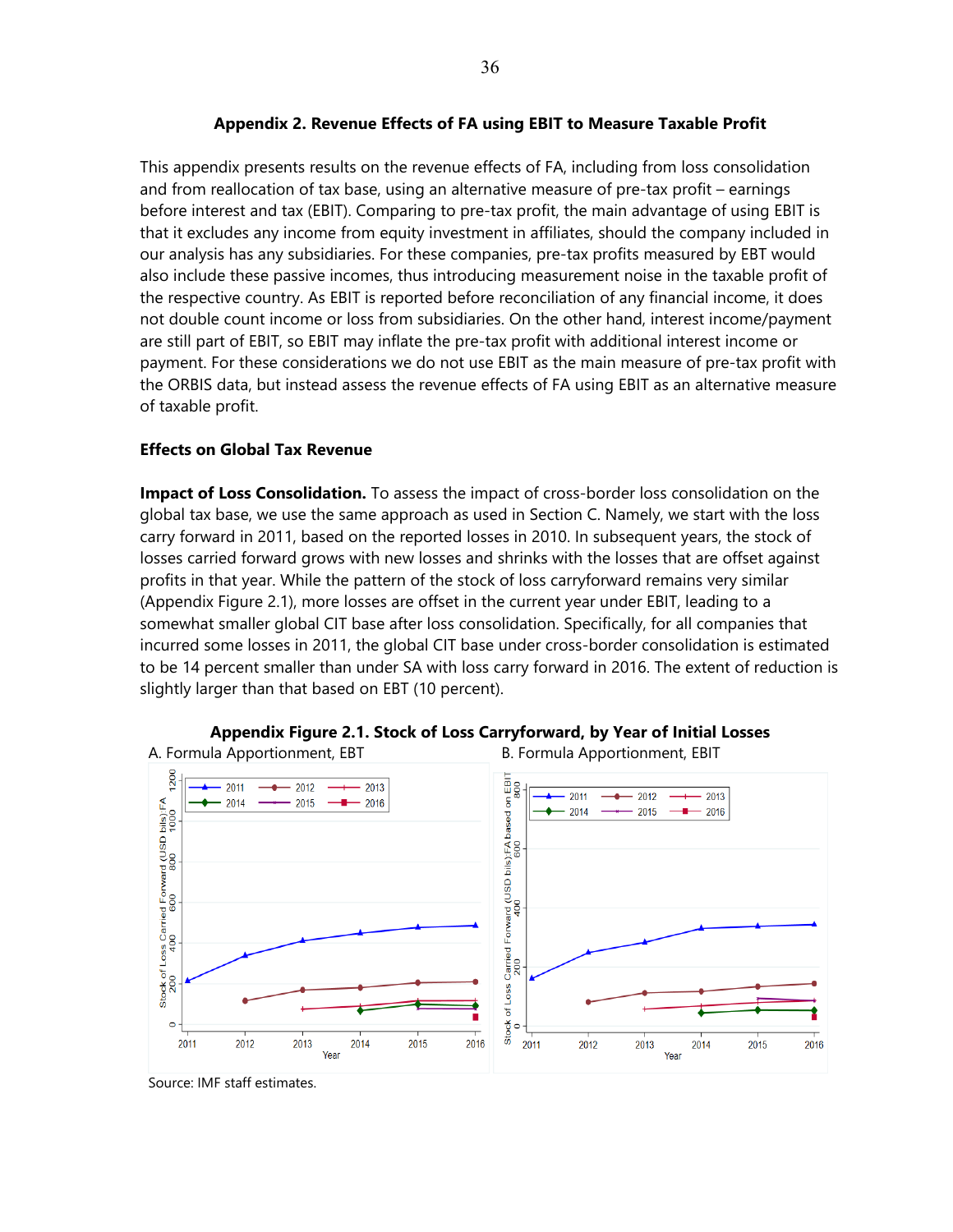**Incorporating the effect of reallocation.** To determine the net global revenue effect of FA, we follow Section C and allocate the new global CIT tax base among countries, based on their respective share of fixed assets and employment. The relocation effect is quite similar under EBIT, boosting global CIT revenue by 3 percent if assets are used in the formula and by 5 percent if employment is used. In net, using EBIT as an alternative measure of taxable profit, global CIT tax revenue would decrease by 11 percent under the fixed asset formula, and by 9 percent under the employment formula. The size of reduction is slightly larger than the prior assessment, mainly due to a smaller global CIT base after loss consolidation using EBIT.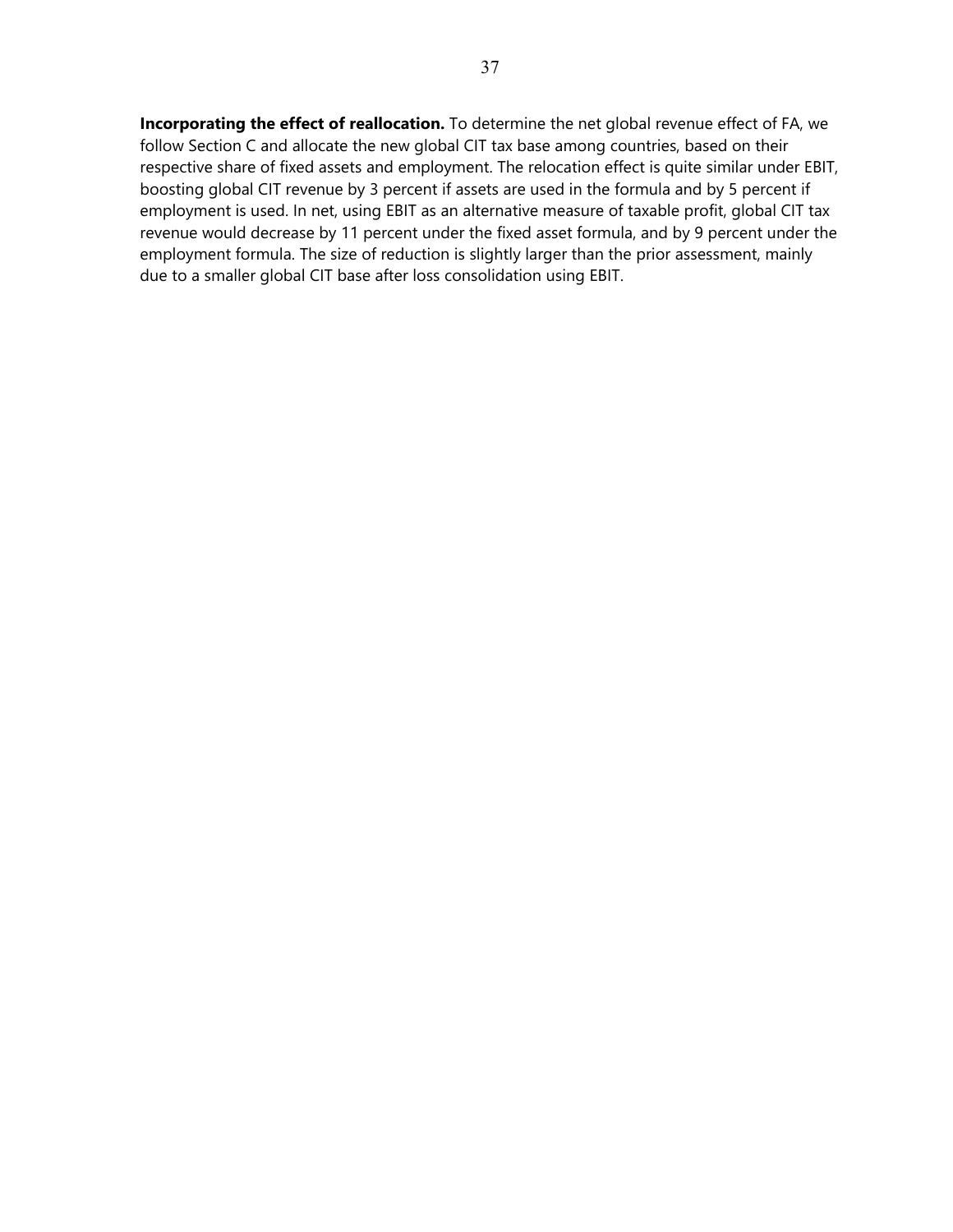#### **REFERENCES**

- Altshuler, Rosanne, and Harry Grubert. 2009. "Formula Apportionment? Is it Better Than the Current System and are There Better Alternatives?" *National Tax Journal,* Vol. 63, pp. 1145–1184.
- Anand, Bharat N., and Sansing, Richard. 2000. The Weighting Game: Formula Apportionment as an Instrument of Public Policy. National Tax Journal. Vol. 53. pp. 183-199.
- Avi-Yonah, Reuven and Kimberly A. Clausing. 2008. *Reforming Corporate Taxation in a Global Economy: A Proposal to Adopt Formulary Apportionment*. Hamilton Project. The Brookings Institution Discussion Paper 2007-2008.
- Avi-Yonah, Reuven, Kimberly A. Clausing, and Michael C. Durst. 2009. "Allocating Business Profits for Tax Purposes: A Proposal to Adopt a Formulary Profit Split." *Florida Tax Review*. Vol. 9. pp. 497–553.
- Becker, Johannes, and Clemens Fuest. 2010. Tax Enforcement and Tax Havens Under Formula Apportionment. International Tax and Public Finance. Vol. 17. pp. 217-235.
- Bettendorf, Leon, Michael Devereux, Albert van der Horst, Simon Loretz, and Ruud de Mooij. 2010. "Corporate Tax Harmonization in the EU." *Economic Policy*. Vol. 25, pp. 537–90.
- Buettner, Thiess, Nadine Riedel, and Marco Runkel. 2011, Strategic Consolidation Under Formula Apportionment. National Tax Journal. Vol 64. pp. 225-254.
- Clausing, Kimberly. 2016. "The U.S. State Experience Under Formulary Apportionment: Are There Lessons for International Reform?" *National Tax Journal.* Vol. 69. pp. 353–386.
- Clausing, Kimberly A. and Lahav, Yaron. 2011. " Corporate Tax Payments Under Formulary Apportionment: Evidence from the Financial Reports of 50 Major U.S. Multinational Firms." *Journal of International Accounting, Auditing and Taxation*, Vol. 20(2). pp. 97-105.
- Cobham, Alex and Simon Loretz. 2014. "International Distribution of the Corporate Tax Base: Implications of Different Apportionment Factors Under Unitary Taxation." ICTD Working Paper No. 27. (Brighton: International Centre for Tax and Development).
- Devereux, Michael, and Simon Loretz. 2008. "The Effects of EU Formula Apportionment on Corporate Tax Revenues." *Fiscal Studies.* Vol. 29, pp. 1–33.
- Edmiston, Kelly D. 2002. "Strategic Apportionment of the State Corporate Income Tax: An Applied General Equilibrium Analysis." National Tax Journal. Vol. 55 (2). pp. 239–262.
- Eichner, Thomas and Marco Runkel. 2008. Why the European Union Should Adopt Formula Apportionment with a Sales Factor. Scandinavian Journal of Economics. Vol. 110. Issue 3, pp. 567-589.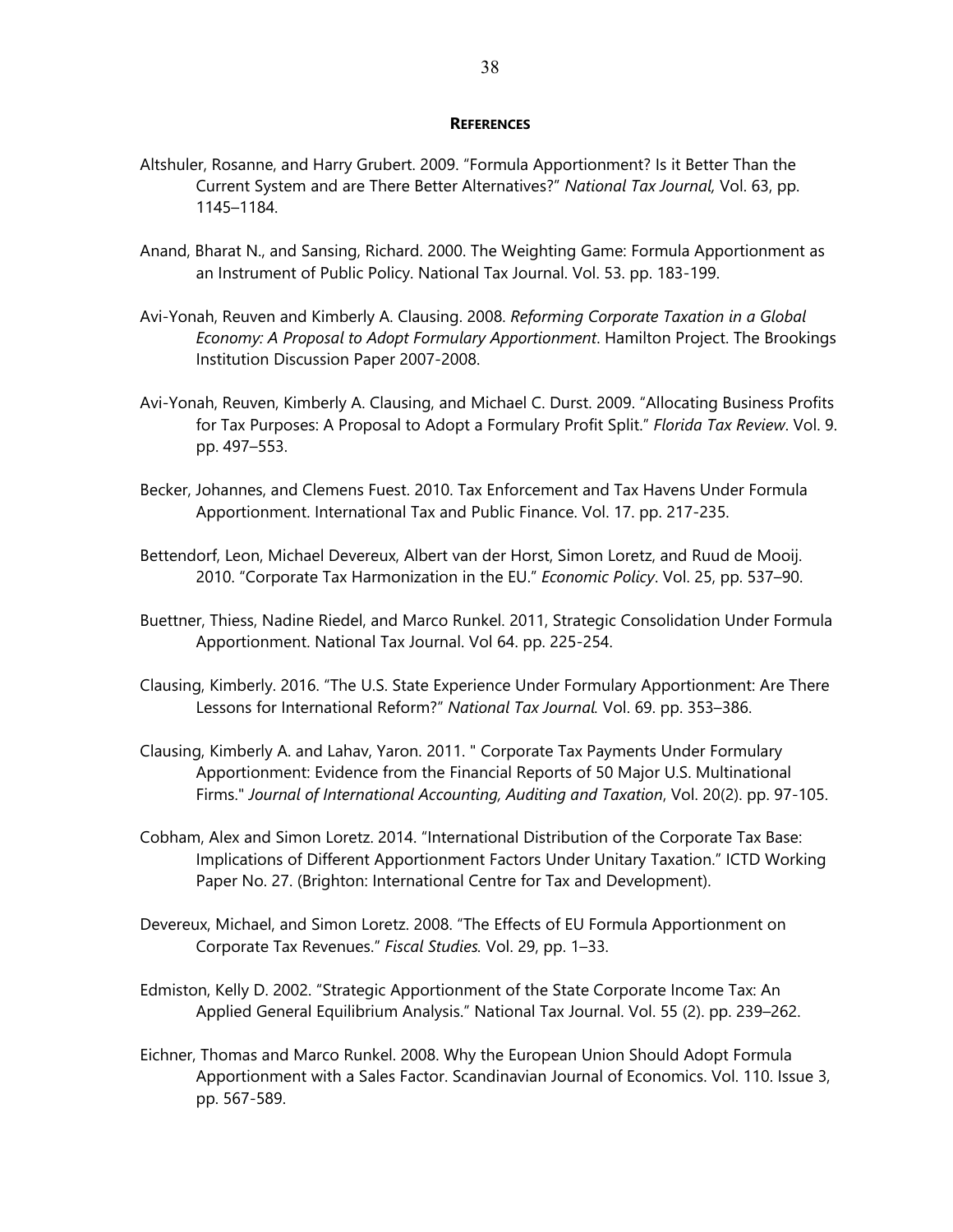- Eggert, Wolfgang and Guttorm Schjelderup. 2003. 'Symmetric Tax Competition under Formula Apportionment.' Journal of Public Economic Theory. Vol. 5. pp. 439-46.
- Faccio, Thomas and Valpy Fitzgerald. 2018. Sharing the Corporate Tax Base: Equitable Taxing of Multinationals and the Choice of Formula Apportionment, Transnational Corporations. Vol. 25 (2). pp. 67-90.
- Fuest, Clemens, Thomas Hemmegarn and Fred Ramb. 2007. " How Would the Introduction of an EU-Wide Formula Apportionment Affect the Distribution and Size of the Corporate Tax Base? An Analysis Based on German Multinationals." International Tax and Public Finance. Vol. 14(5). pp. 627-629.
- Goolsbee, Austan, and Maydew, Edward L. 2000. "Coveting Thy Neighbor's Manufacturing: The Dilemma of State Income Apportionment." Journal of Public Economics. Vol. 75. pp. 125- 143.
- Gordon, Roger H., and John D. Wilson. 1986. "An Examination of Multijurisdictional Corporate Income Taxation Under Formula Apportionment." *Econometrica*. Vol. 54, pp. 1357–1373.
- Gresik, Thomas A. 2010. Formula Apportionment vs. Separate Accounting: A Private Information Perspective. European Economic Review. Vol. 54. pp. 133-149.
- Gupta, Sanjay, and Lillian F. Mills.2003. The Effect of State Income Tax Apportionment and Tax Incentives on New Capital Expenditures. Journal of the American Taxation Association. Vol. 25. pp. 1-25.
- Hellerstein, Walter and Charles E. McLure, Jr. 2004. "The European Commission's Report on Company Income Taxation: What the EU Can Learn from the Experience of the US States." International Tax and Public Finance. Vol. 2. pp. 199-220.
- Hellerstein, Jerome. 1993. "Federal Income Taxation of Multinationals: Replacement of Separate Accounting with Formulary Apportionment." *Tax Notes*. Vol. 10. pp. 1131–1145.
- Hines Jr., James R. 2010. "Income Misattribution Under Formula Apportionment*." European Economic Review*. Vol. 54. pp. 108–120.
- Klassen, Kenneth J. and Douglas A. Shackelford. 1998. "State and Provincial Corporate Tax Planning: Income Shifting and Sales Apportionment Factor Management." Journal of Accounting and Economics. Vol. 3. pp. 385-406.
- McLure, Charles E. Jr. and Joann M. Weiner. 2000. "Deciding Whether the European Union Should Adopt Formula Apportionment of Company Income." in *Taxing Capital Income in the European Union. Issues and Options for Reform,* Sijbren Cnossen (ed.), pp. 243–292 (Oxford: Oxford University Press).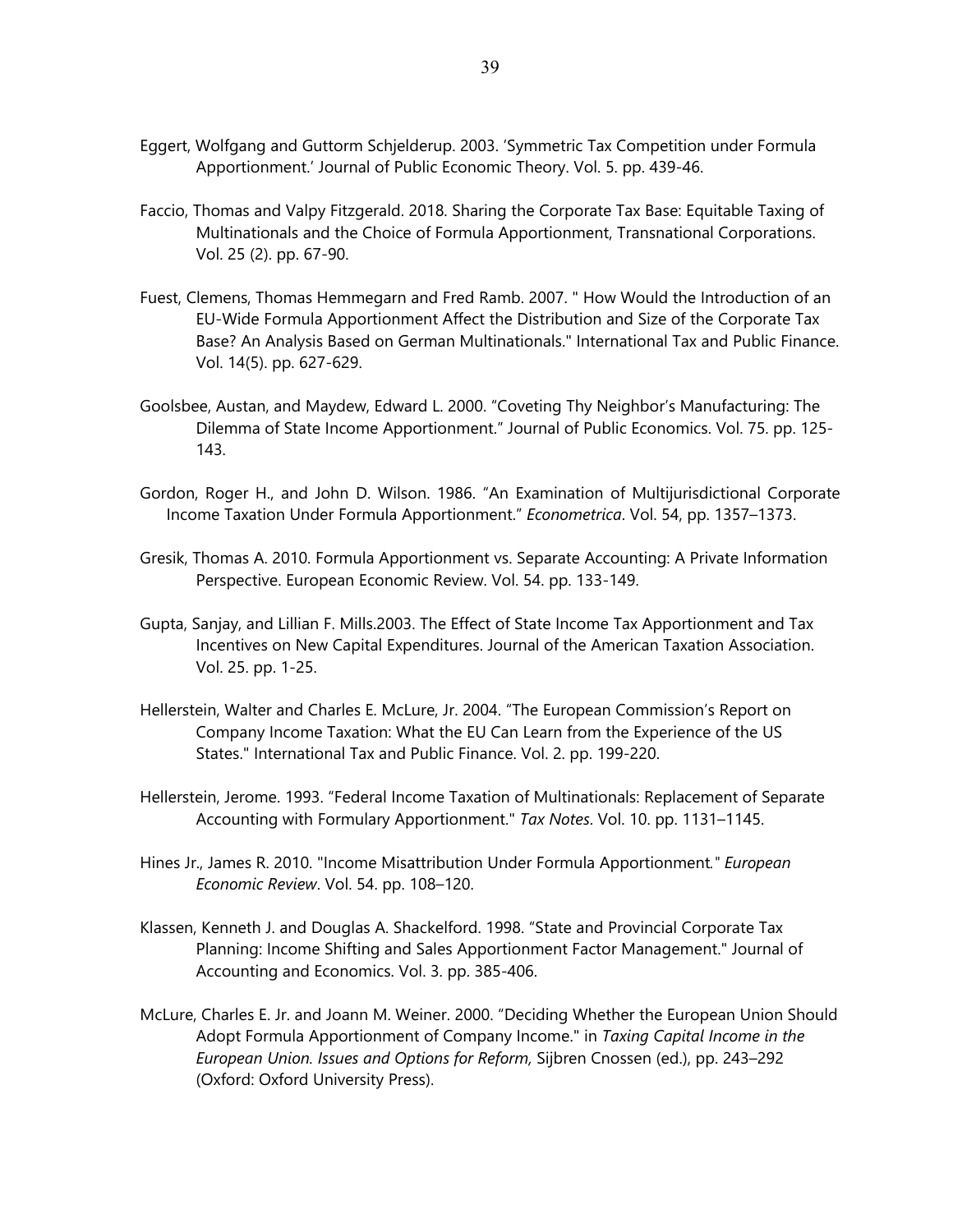- Omer, Thomas C., and Marjorie K. Shelley. 2004. "Competitive, Political, and Economic Factors Influencing State Tax Policy Changes." Journal of the American Tax Association 26 (S1), pp. 103–126.
- Piccioto, Sol. 2016. "Taxing Multinational Enterprises as Unitary Firms." International Centre for Tax and Development. Working Paper No. 53. (Brighton, United Kingdom: International Centre for Tax and Development)
- Hines Jr., James R. 2010. "Income Misattribution Under Formula Apportionment." European Economic Review. Elsevier. vol. 54(1). pp. 108-120.
- ICRICT. 2018. A Roadmap to Improve Rules for Taxing Multinationals. A Fairer Future for Global Taxation. Available at: https://www.icrict.com/resources/icrict-documents.
- Mardan, Mohammed and Michael Stimmelmayr. 2018. "Tax Revenue Losses through Cross-Border Loss Offset: An Insurmountable Hurdle for Formula Apportionment?." *European Economic Review*. Vol. 102(C). pp. 188-210.
- Weiner, Joann M. 2005. 'Formulary Apportionment and Group Taxation in the European Union: Insights from the United States and Canada.' European Commission Taxation Papers. Vol. 8 (Brussels).
- McLure, Charles E. Jr. 1981. The Elusive Incidence of the Corporate Income Tax: The State Case. Public Finance Review. Vol. 9. pp. 395-413.
- Mintz, Jack and Michael Smart. 2004. "Income Shifting, Investment, and Tax Competition: Theory and Evidence from Provincial Taxation in Canada." Journal of Public Economics. Vol. 88. pp. 1149-1168.
- Nielsen, Søren Bo, Pascalis Raimondos-Møller, and Guttorm Schjederup. 2010. Company Taxation and Tax Spillovers: Separate Accounting Versus Formula Apportionment. European Economic Review. Vol. 54. pp. 121-132.
- ———, Pascalis Raimondos-Møller, and Guttorm Schjederup. 2003. 'Formula Apportionment and Transfer Pricing under Oligopolistic Competition.' Journal of Public Economic Theory. Vol. 5. pp. 419-37.
- Pethig, Rudiger and Andreas Wagener. Profit Tax Competition and Formula Apportionment. August 2003. International Tax and Public Finance. December 2007. Vol. 14. Issue 6. Pp. 631–655.
- Riedel, Nadine. 2010. The Downside of Formula Apportionment: Evidence on Factor Demand Distortions. International Tax and Public Finance. Vol. 17. pp. 236-58.